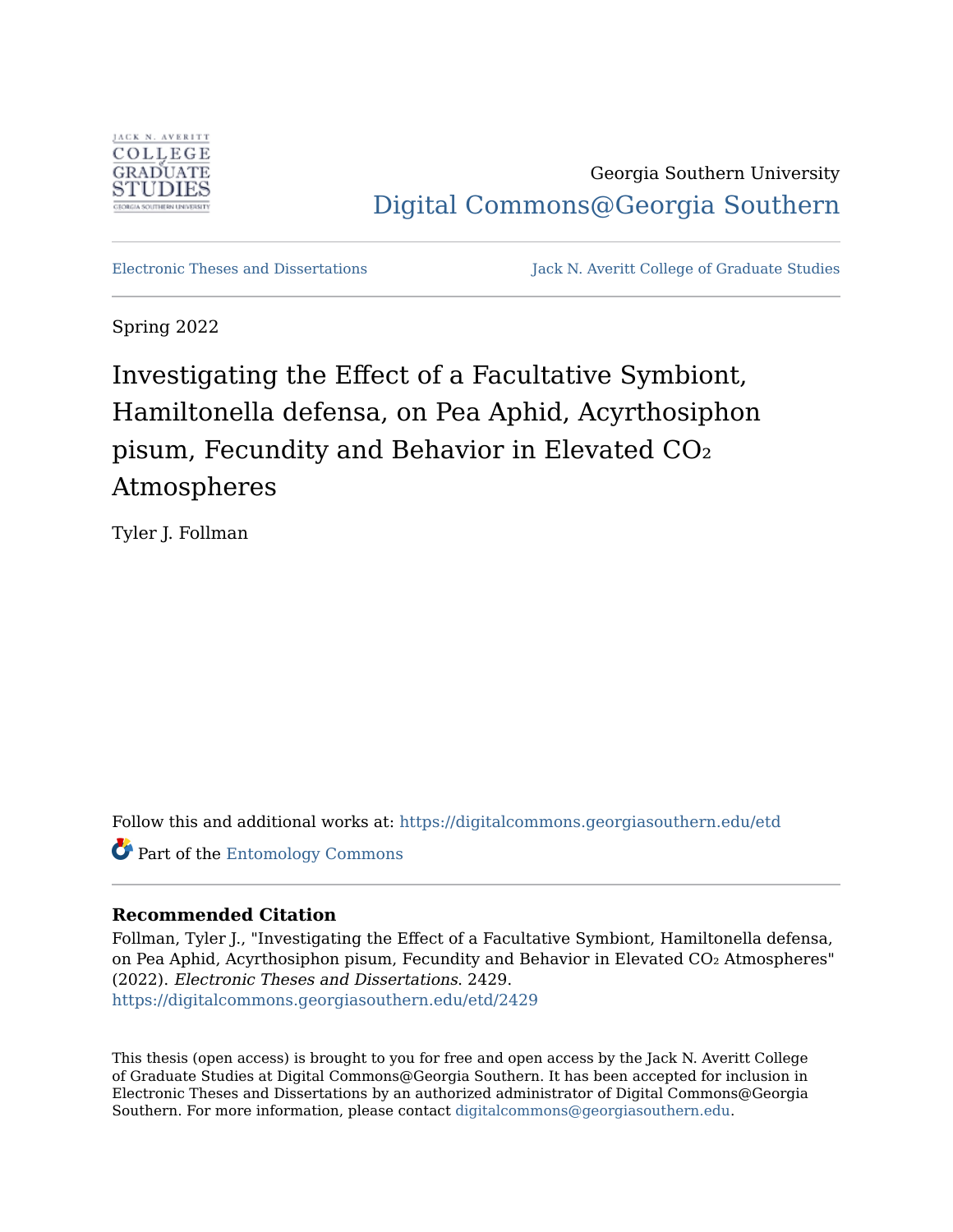# INVESTIGATING THE EFFECT OF A FACULTATIVE SYMBIONT, *HAMILTONELLA DEFENSA*, ON PEA APHID, *ACYRTHOSIPHON PISUM,* FECUNDITY AND BEHAVIOR IN ELEVATED CO<sup>2</sup> ATMOSPHERES

by

#### TYLER FOLLMAN

(Under the Direction of Edward Mondor)

#### ABSTRACT

As atmospheric carbon dioxide  $(CO<sub>2</sub>)$  levels continue to rise, it is important to study how economically important organisms, like the pea aphid, *Acyrthosiphon pisum,* will react to these conditions. The pea aphid feeds on the phloem of crop plants like alfalfa, peas, and fava beans, where it not only directly harms the plant but also can spread plant viruses. A wide variety of factors can influence pea aphid fecundity and behavior. Some of these factors are abiotic, like atmospheric conditions, and some are biotic, like microorganisms with which the pea aphid has a mutualistic relationship. In this thesis, pea aphids with and without the facultative symbiont *Hamiltonella defensa*, were reared in either ambient  $CO<sub>2</sub>$  or elevated  $CO<sub>2</sub>$  concentrations. Pea aphid fecundity and behavior was assessed to determine if the presence of *H. defensa* impacted aphid fitness under atmospheric conditions associated with global climate change. I found that aphids harboring *H. defensa* had approximately twice as many offspring as uninfected aphids, but offspring production was not significantly influenced by  $CO<sub>2</sub>$  level, and there was no significant interaction between *H. defensa* and CO<sub>2</sub> level. In addition to offspring production, I found that behavior was also influenced by the symbiont. I found that aphids with *H. defensa* had greater responses to alarm pheromone compared to those without the symbiont. There was also a significant interaction on aphid dispersal behavior between the presence of *H. defensa* and CO<sub>2</sub> level; aphids with a symbiont had higher dispersal rates in ambient  $CO<sub>2</sub>$ , but the dispersal response between infected and uninfected individuals did not differ at high  $CO<sub>2</sub>$  levels. As  $CO<sub>2</sub>$  levels continue to increase, variation in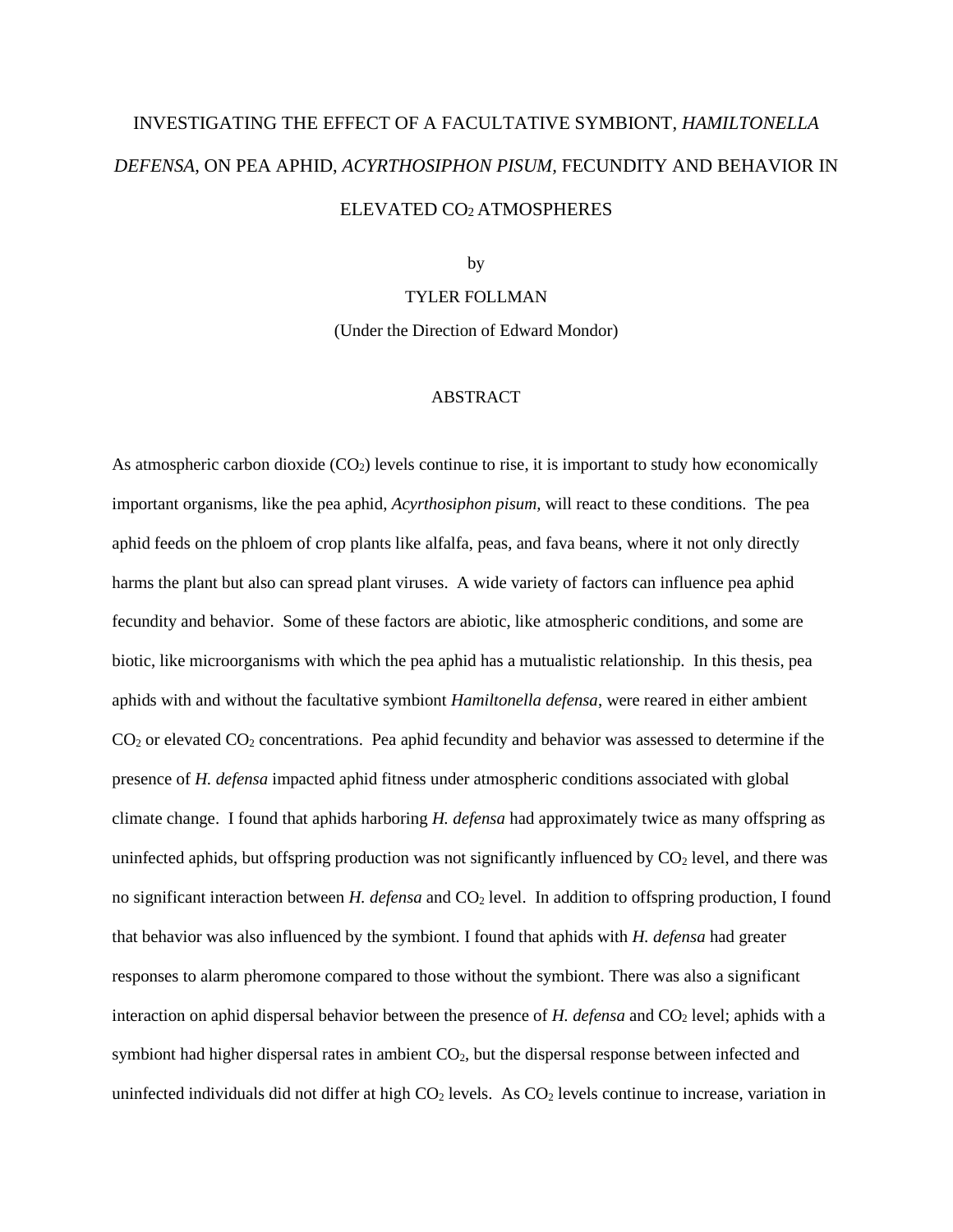phenotypic expression in response to these environmental conditions may become evident, resulting in altered predator-prey dynamics and associated community functioning.

INDEX WORDS: Pea aphid, Endosymbiont, *Hamiltonella defensa*, Carbon dioxide, Fecundity, Behavior, Alarm pheromone, Climate change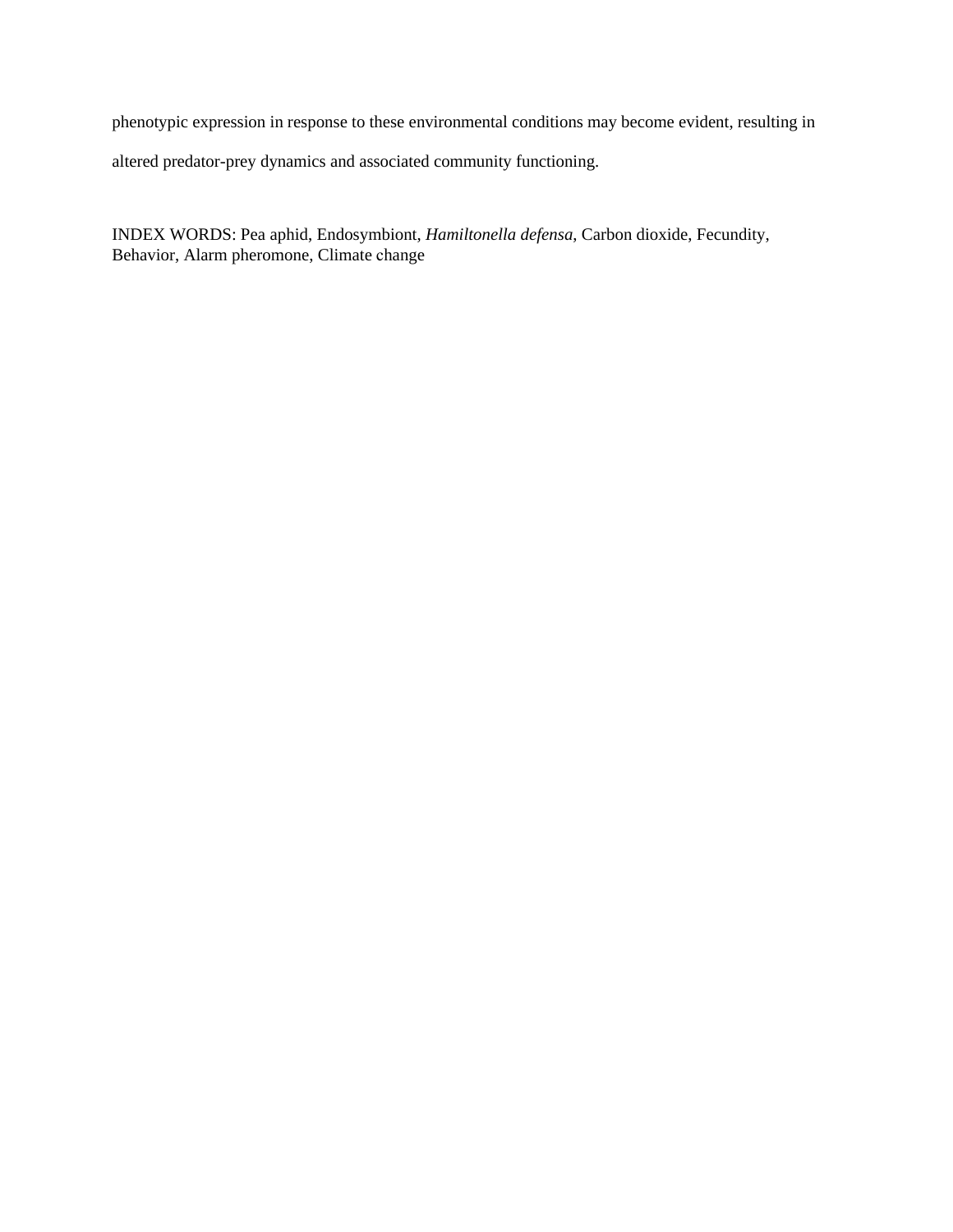# INVESTIGATING THE EFFECT OF A FACULTATIVE SYMBIONT, *HAMILTONELLA DEFENSA*, ON PEA APHID, *ACYRTHOSIPHON PISUM*, FECUNDITY AND BEHAVIOR IN ELEVATED CO<sup>2</sup> ATMOSPHERES

by

TYLER FOLLMAN

B.S., North Dakota State University, 2018

A Thesis Submitted to the Graduate Faculty of Georgia Southern University in Partial Fulfillment of the Requirements for the Degree MASTER OF SCIENCE COLLEGE OF SCIENCE AND MATHEMATICS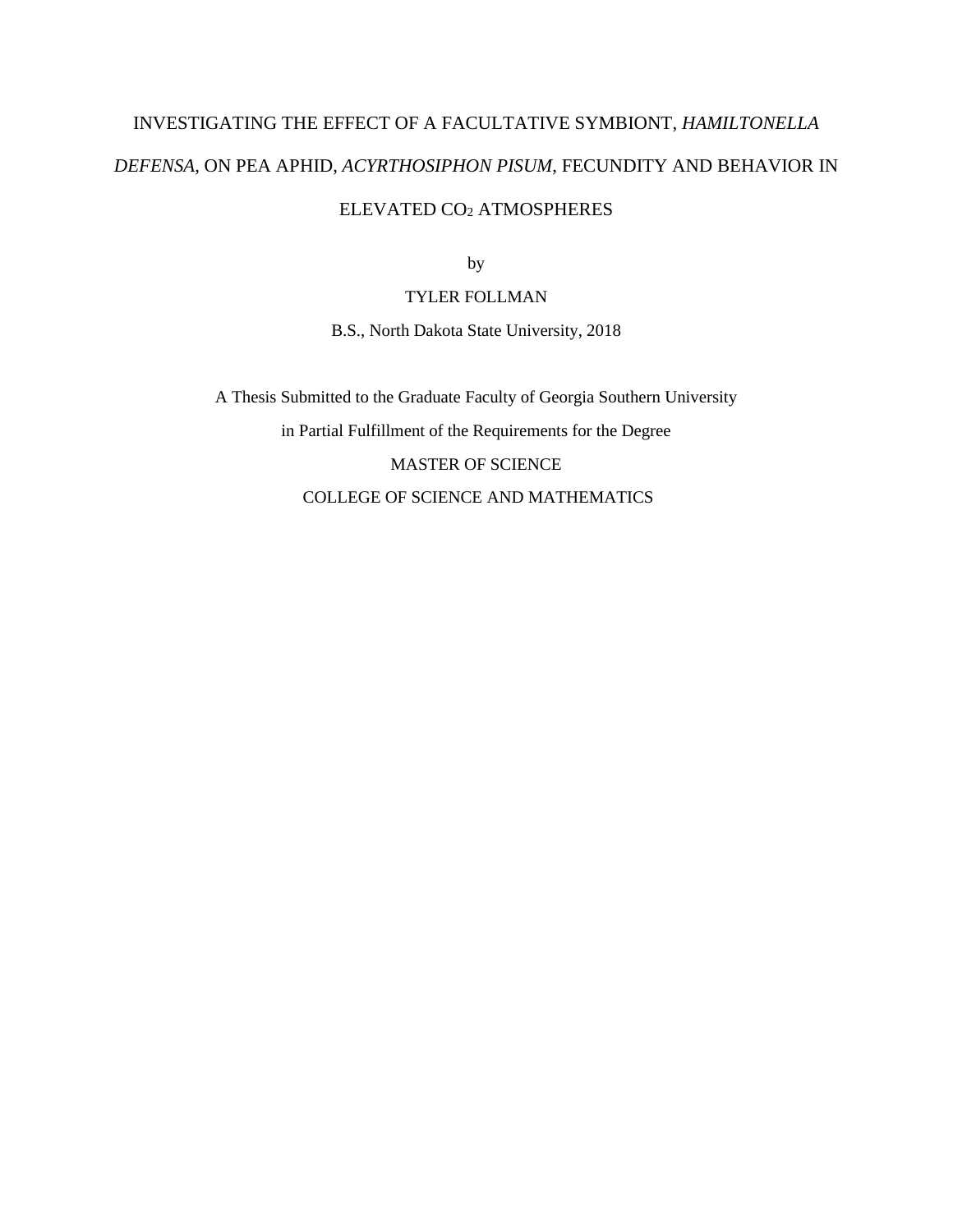© 2022

## TYLER FOLLMAN

All Rights Reserved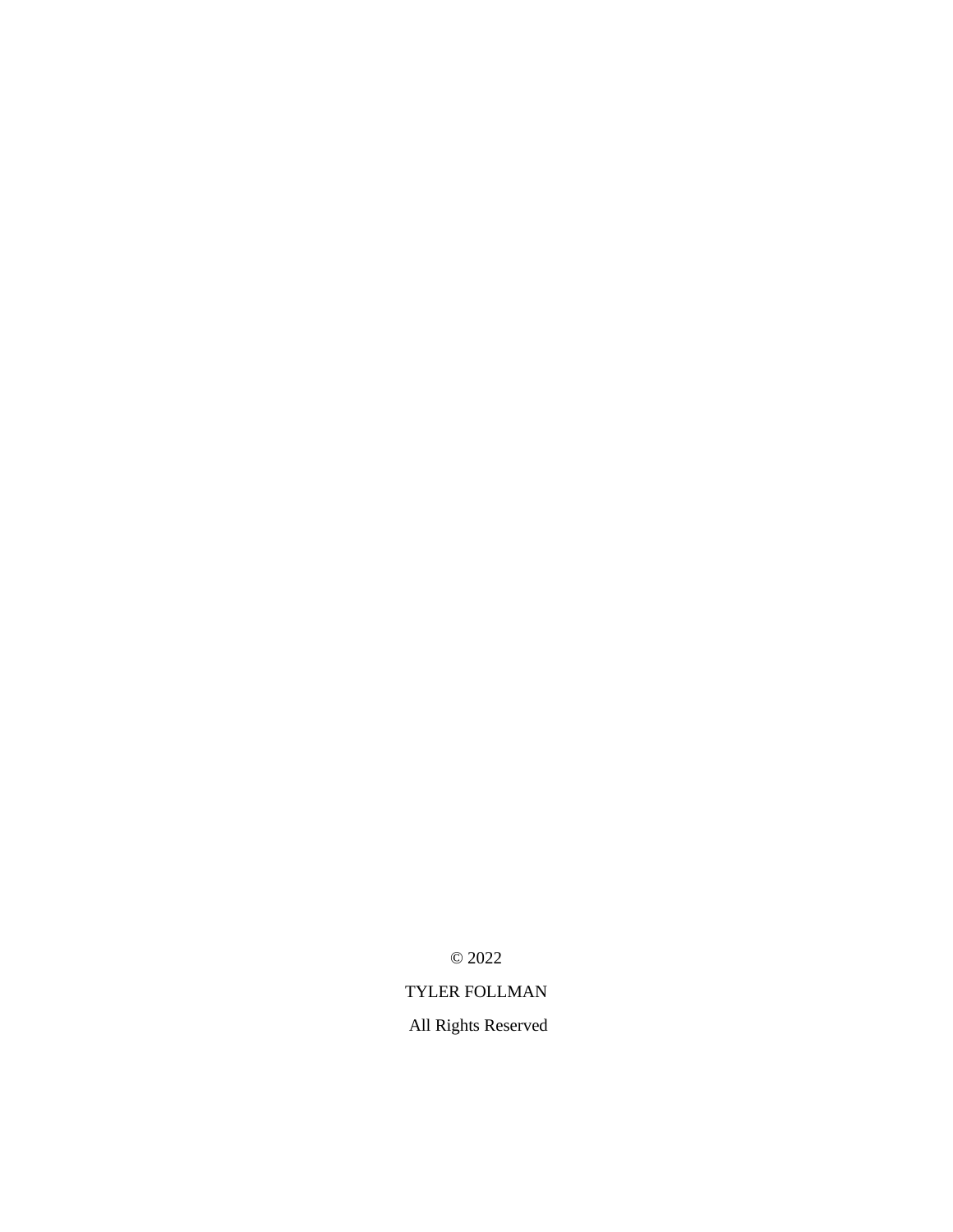# INVESTIGATING THE EFFECT OF A FACULTATIVE SYMBIONT, *HAMILTONELLA DEFENSA*, ON PEA APHID, *ACYRTHOSIPHON PISUM*, FECUNDITY AND BEHAVIOR IN ELEVATED CO<sup>2</sup> ATMOSPHERES

by

TYLER FOLLMAN

Major Professor: Edward Mondor<br>
Committee: J. Scott Harrison J. Scott Harrison Joshua D. Gibson

Electronic Version Approved: May 2022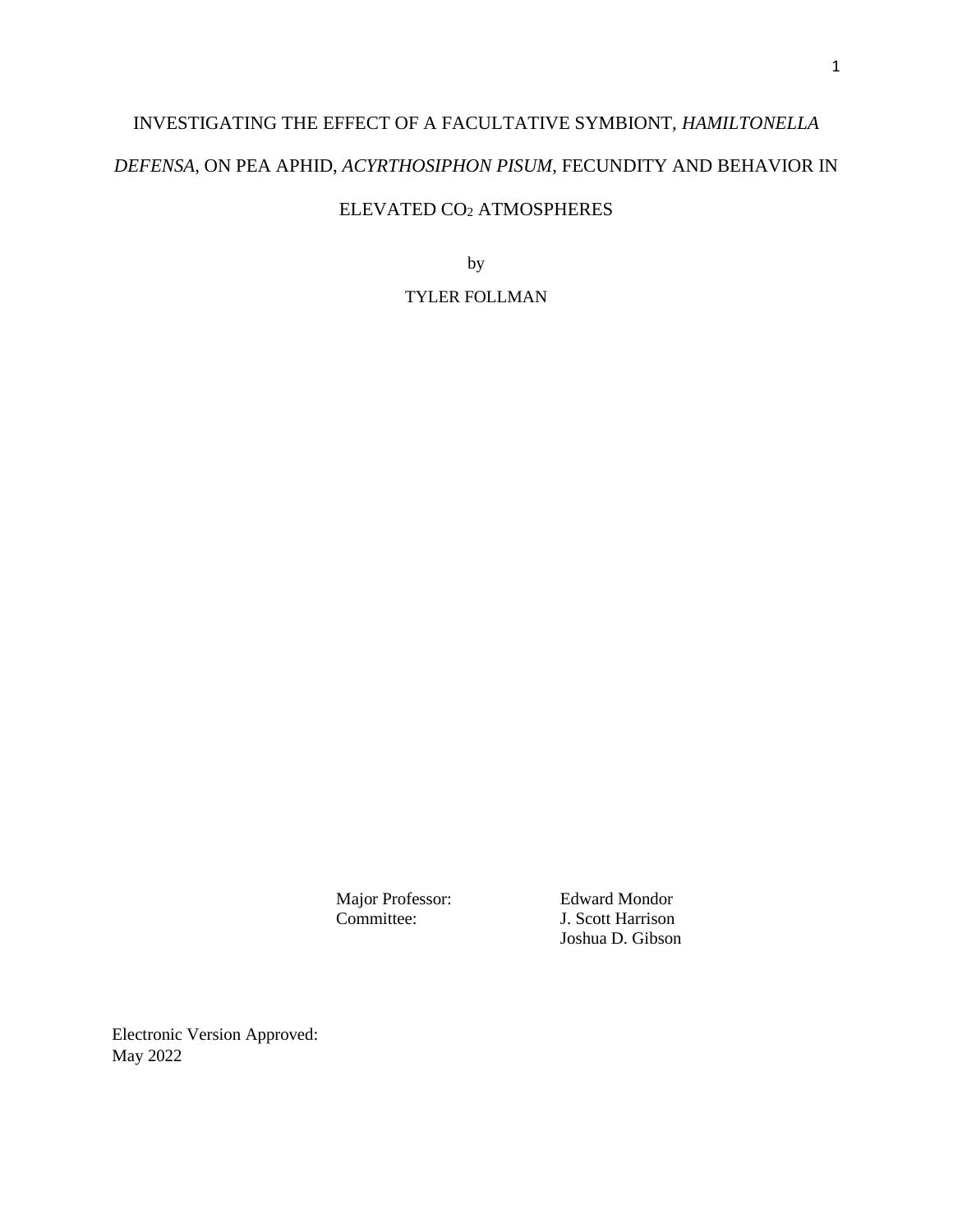# DEDICATION

I want to dedicate this thesis to my parents, Ken and Kris, for the endless love and support, and to my cats, Toby and Opal, for the somewhat frequent love and assumed support.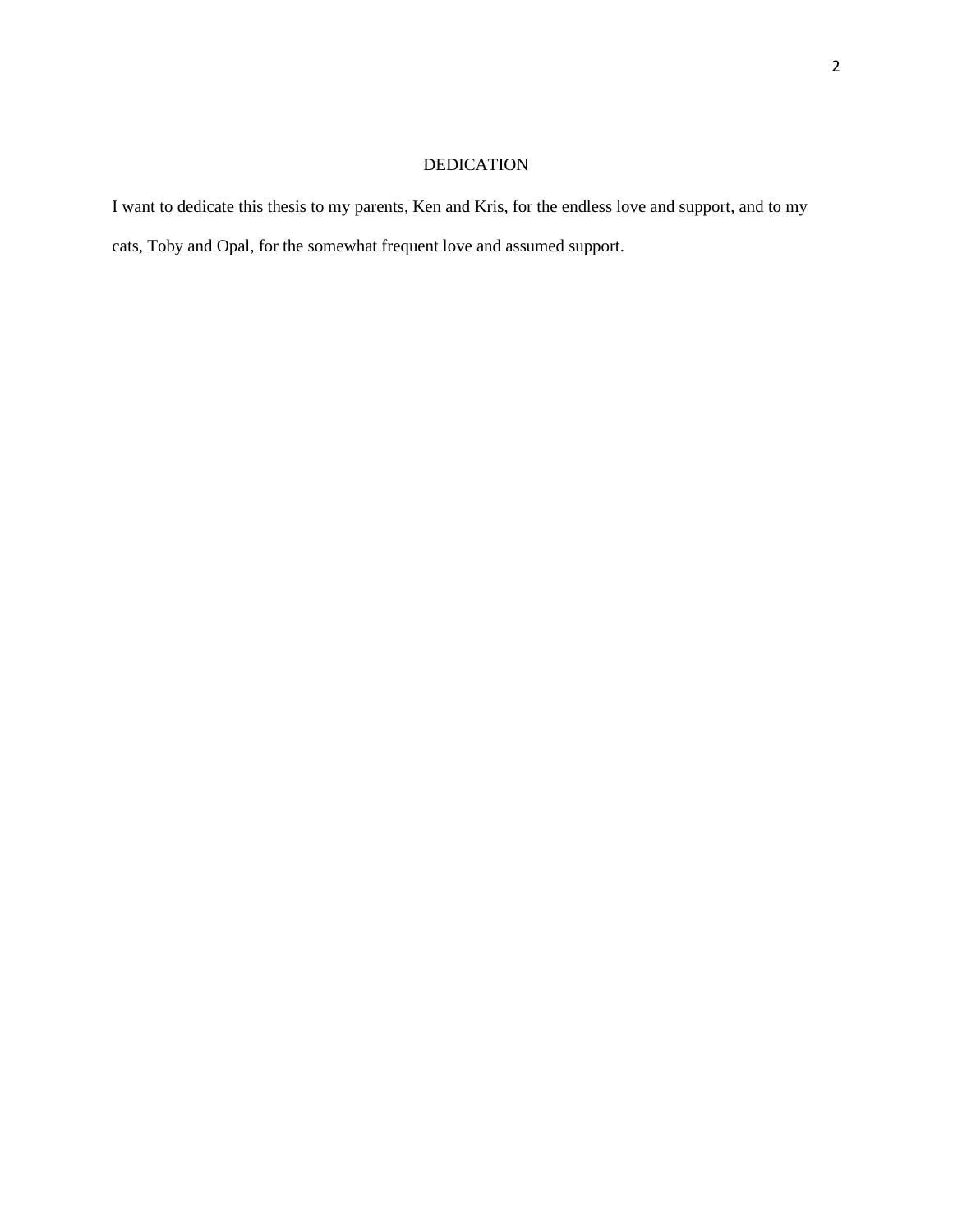#### ACKNOWLEDGMENTS

A very special thank you is required for my advisor, Ed Mondor. Your knowledge, patience, and kindness were always appreciated, and you have inspired me to be the best scientist and person that I can be.

I also want to thank Michelle Tremblay for being a fabulous lab supervisor who gives excellent advice, as well as my committee, Dr. Scott Harrison and Dr. Josh Gibson, for all of their feedback and support. Additional thanks to Dr. Kerry Oliver for supplying the aphids used in these experiments as well as his advice, Kaylee Brown for her assistance in the lab, and the staff and faculty of the Department of Biology at Georgia Southern University, who were always willing and able to help me in this endeavor.

Lastly, I need to thank my fellow graduate students who are now lifelong friends. We laughed together, we cried together, and my life is forever changed because you were in it. Thank you!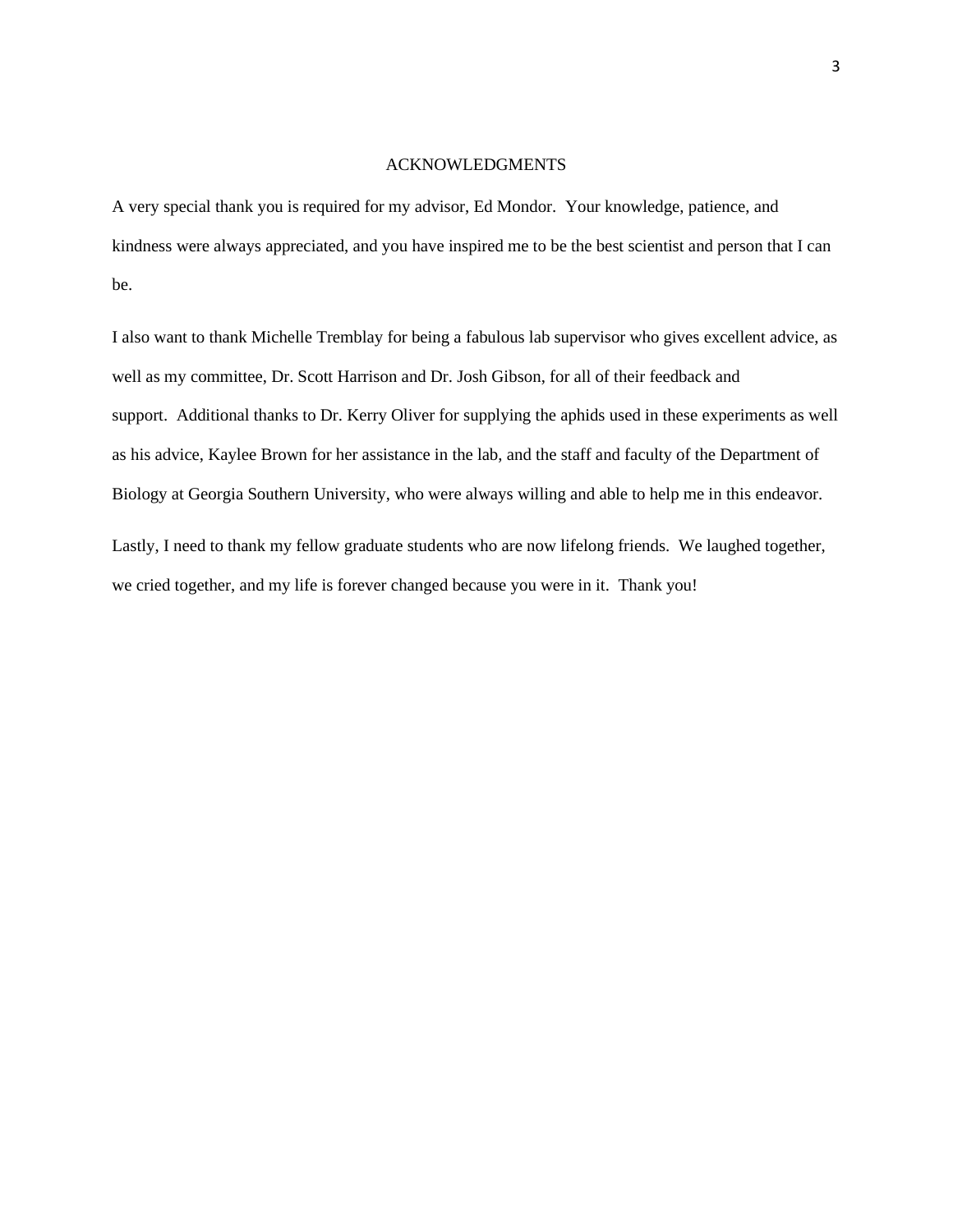#### TABLE OF CONTENTS

# Page

| <b>CHAPTER</b>                                                             |  |
|----------------------------------------------------------------------------|--|
|                                                                            |  |
| 2: DOES THE SYMBIONT, HAMILTONELLA DEFENSA, ALTER PEA APHID,               |  |
| ACYRTHOSIPHON PISUM, FECUNDITY IN ELEVATED CO <sub>2</sub> ATMOSPHERES? 11 |  |
|                                                                            |  |
|                                                                            |  |
|                                                                            |  |
|                                                                            |  |
| 3: DOES THE SYMBIONT, HAMILTONELLA DEFENSA, ALTER PEA APHID,               |  |
| ACYRTHOSIPHON PISUM, BEHAVIOR IN ELEVATED CO2 ATMOSPHERES?  22             |  |
|                                                                            |  |
|                                                                            |  |
|                                                                            |  |
|                                                                            |  |
|                                                                            |  |
|                                                                            |  |
|                                                                            |  |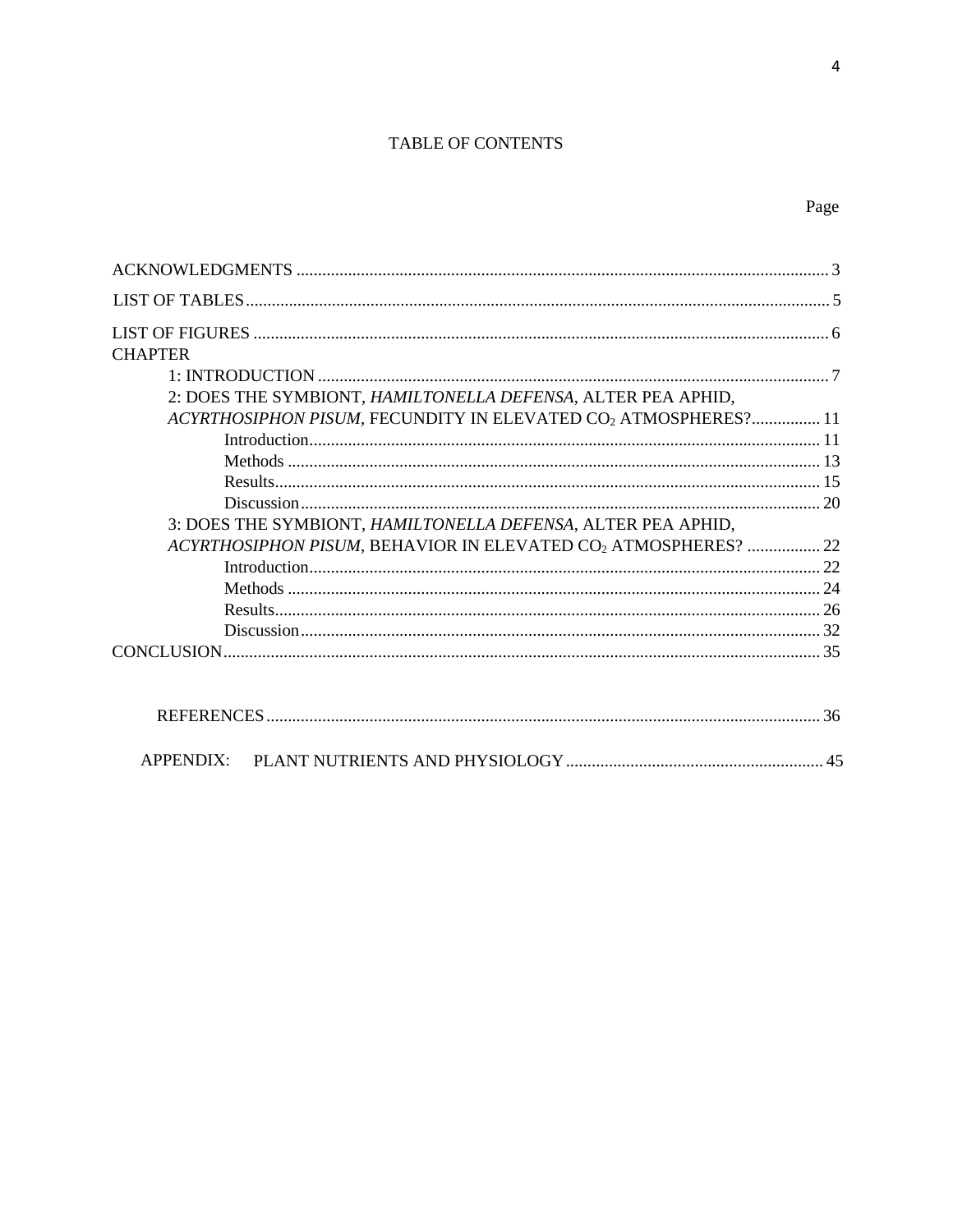#### LIST OF TABLES

|                                                                                                              | Page |
|--------------------------------------------------------------------------------------------------------------|------|
| Table 2.1: Results of all effect tests from the analysis of covariance with offspring per adult aphid as the |      |
|                                                                                                              |      |
| Table 3.1: The results of all effect tests for the analysis of covariance with aphid dispersal as the        |      |
|                                                                                                              |      |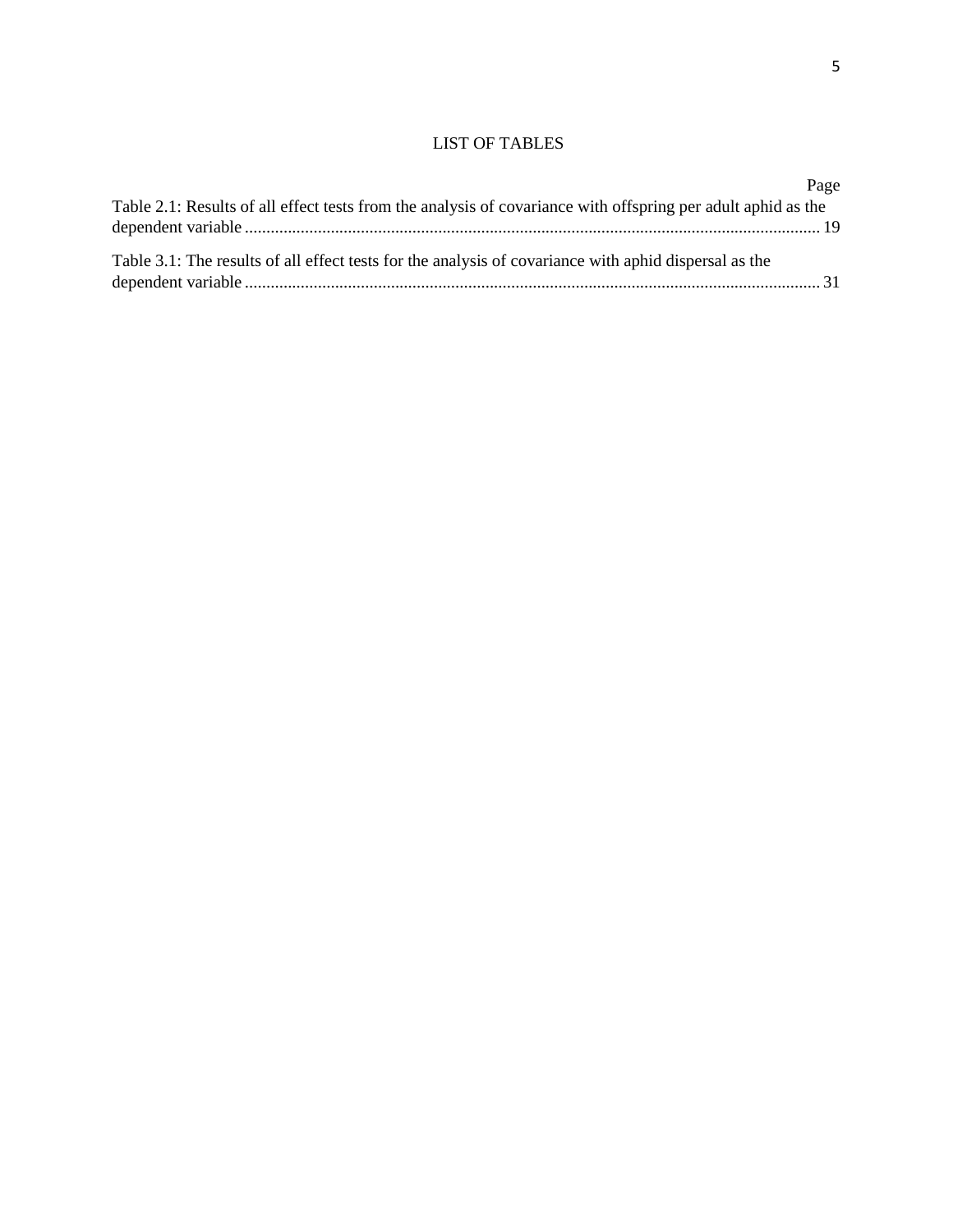# LIST OF FIGURES

| Figure 2.1: Average number of offspring for adult Pea aphids with vs. without the symbiont <i>Hamiltonella</i>           |
|--------------------------------------------------------------------------------------------------------------------------|
| Figure 2.2: Average number of offspring for adult Pea aphids reared in ambient vs. elevated $CO2$ (F <sub>1, 108</sub> = |
| Figure 2.3: Average number of offspring for adult Pea aphids with vs. without the symbiont <i>Hamiltonella</i>           |
| Figure 3.1: Proportion of Pea aphids dispersing when exposed to hexane (control) vs. alarm pheromone                     |
| Figure 3.2: Proportion of Pea aphids dispersing with vs. without the symbiont <i>Hamiltonella defensa</i> ( $F_{1,39}$ ) |
| Figure 3.3: Proportion of Pea aphids dispersing in ambient vs. elevated $CO_2$ (F <sub>1,39</sub> = 1.01, p = 0.32) 29   |
| Figure 3.4: Proportion of Pea aphids dispersing with vs. without the symbiont <i>Hamiltonella defensa</i> in             |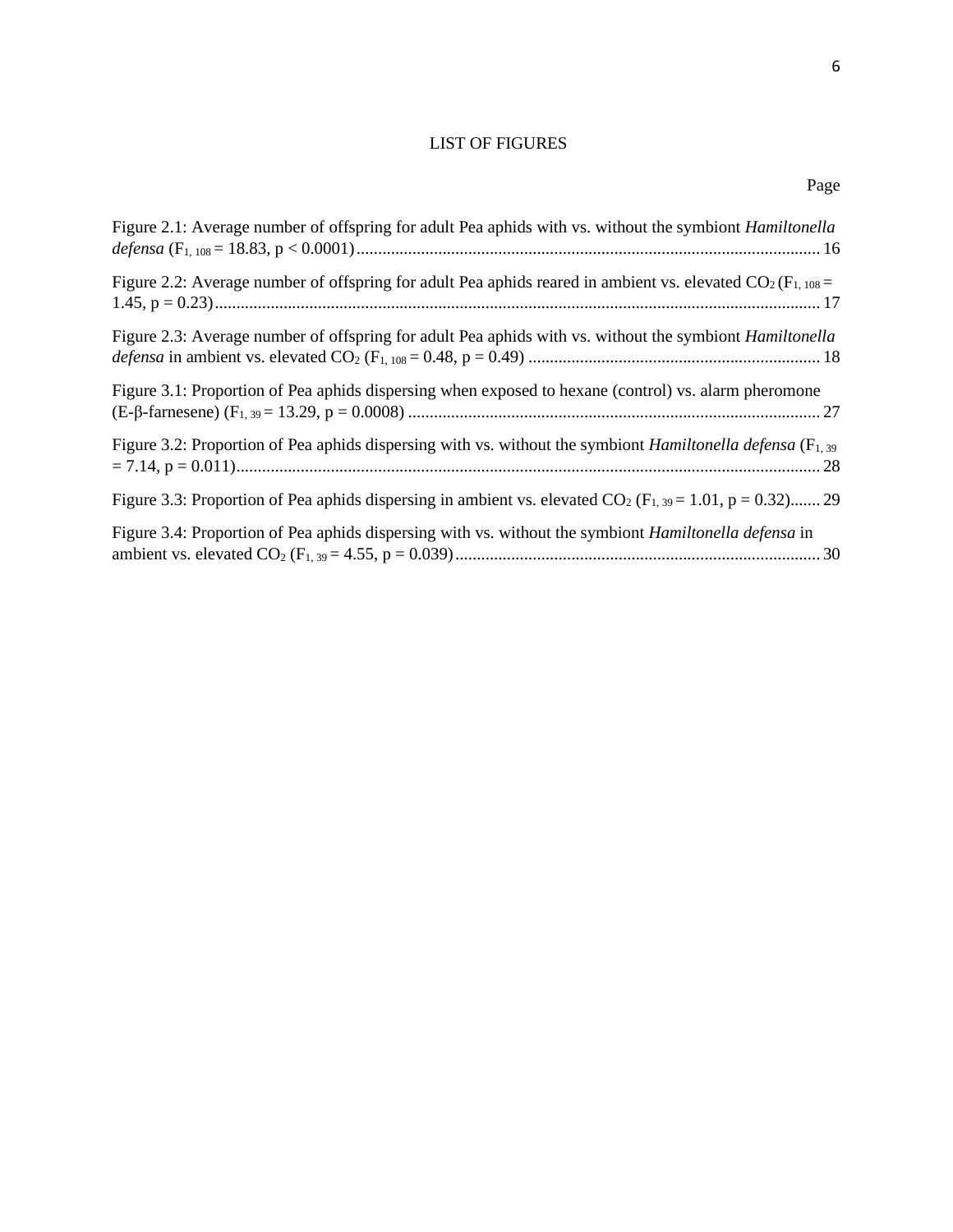#### CHAPTER 1

#### INTRODUCTION

Pea aphids, *Acyrthosiphon pisum* (Homoptera: Aphididae) are small, phloem feeding insects that damage crops like alfalfa, clover and broad bean (Van Emden & Harrington 2017). In addition to being key vectors of plant viruses, large groups of pea aphids can cause tissue damage to plants as a result of direct feeding (Maiteki & Lamb, 1985). Pea aphids have a life cycle that includes sexual generations as well as Parthenogenetic periods (Moran, 1992). In the summer months, aphids are Parthenogenetic, meaning that a female aphid makes clones of herself (Pickering & Gutierrez, 1991). Being clonal is not only beneficial to aphids in natural settings, but it also makes them an excellent model organism for scientists studying symbiosis, phenotypic plasticity, and ecology (Brisson & Stern, 2006). Being small, sedentary, and group-living, aphids are undoubtedly subject to high rates of predation. One unique characteristic of aphids is their abdominal appendages called cornicles that secrete a liquid that contains an alarm pheromone, (E)-β-farnesene (Eβf) (Nault et al., 1973; Wynn & Boudreaux, 1972). Aphids attempt to smear this secretion on a predator that is hunting in their colony so nearby aphids, which have an extremely high degree of relatedness, can be alerted that an attack is imminent (Mondor, 2001).

All aphids have an obligate symbiont, *Buchnera aphidicola*, that helps produce amino acids the aphid does not receive from its diet (Hansen & Moran, 2011). In addition to *Buchnera*, pea aphids may have secondary symbionts that are not essential for survival, but are mutualistic with the aphid, providing a benefit in novel conditions. These symbiotic bacteria are vertically transmitted both sexually and asexually and can offer the aphid defense against environmental factors (Moran and Dunbar, 2006), and influence aphid fecundity (Chen et al., 2000; Reyes et al., 2019; Russel and Moran, 2006). In North America, there are seven pea aphid secondary symbionts that can occur at different frequencies (Russel et al., 2013); *Hamiltonella defensa*, *Regiella insecticola, Serratia symbiotica,* X-type*, Rickettsiella viridis, Rickettsiella sp., and Spiroplasma sp.* (Doremus & Oliver, 2017; Rock et al., 2018). Some of these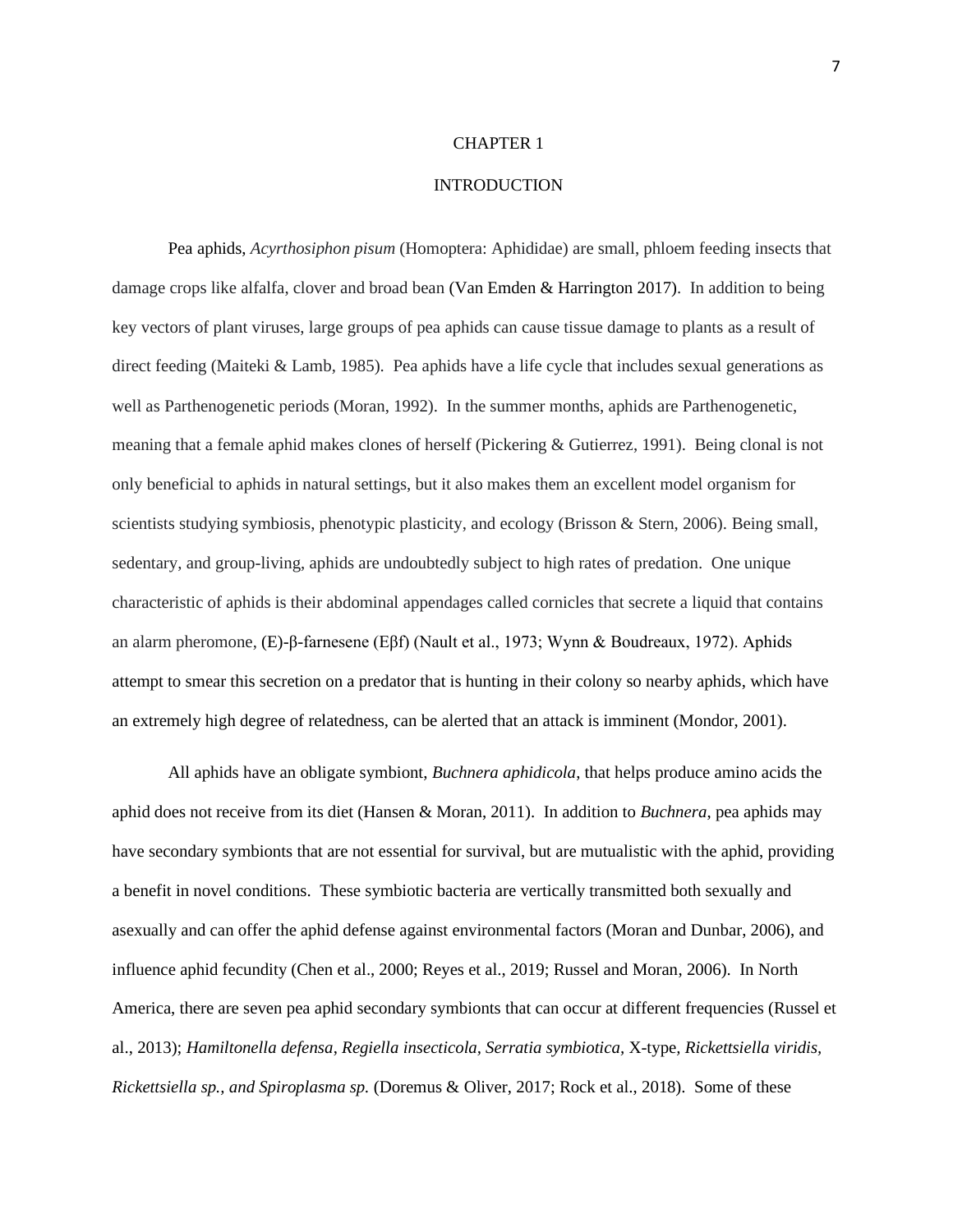secondary symbionts offer benefits against changes in abiotic factors, like increased temperature (Chen et al., 2000; Montllor et al., 2002). For example, pea aphids that were heat shocked and had the secondary symbiont *Serratia symbiotica* had more offspring and a faster development time compared to aphids that were heat shocked without having this symbiont (Oliver et al., 2010; Russell & Moran, 2006). Studying how symbionts and other abiotic factors interact may provide insight on how aphid populations will adapt to changing environmental conditions.

Aphids used for the experiments in this thesis possessed the secondary symbiont *Hamiltonella defensa. H. defensa* has been shown to reduce the success of aphid parasitoids, through egg encapsulation responses (Oliver et al., 2003). As a result, parasitoids must deposit more than one egg into a single host to overcome these defenses (Oliver et al., 2012). Another study showed that despite an overall decrease of *H. defensa* prevalence over time in large colonies without parasitism pressure, individual pea aphids that possessed the symbiont had a slightly higher fecundity than those without (Oliver et al., 2008). With regards to aphid behavior, aphids possessing *H. defensa* produced significantly less Eβf than aphids that were uninfected with a secondary symbiont (Oliver et al., 2012). It is currently unknown, however, if secondary symbionts influence alarm pheromone responses.

Aphids react to the alarm pheromone, (E)-β-farnesene (Eβf), through anti-predator responses in the form of dispersing or dropping off the plant (Keiser et al., 2015). Of these behaviors, dropping off the plant is the most detrimental to the aphid's reproduction (Nelson, 2007), and depends on a variety of factors such as predation risk, host plant quality, and the surrounding environment (Losey & Denno, 1998). Exposure to Eβf not only influences the aphid that senses the pheromone, but the offspring of that aphid as well (i.e., transgenerational responses). These effects include wing induction in their offspring (Podjasek et al., 2005), and altering the feeding positions of young aphids born after their mother was exposed to Eβf (Keiser & Mondor, 2013). Although experiments have been performed to determine if alarm pheromone responses differ between pea aphid biotypes (Ben-Ari et al., 2019), little is known about how endosymbiotic bacteria affects alarm pheromone-mediated aphid-predator interactions.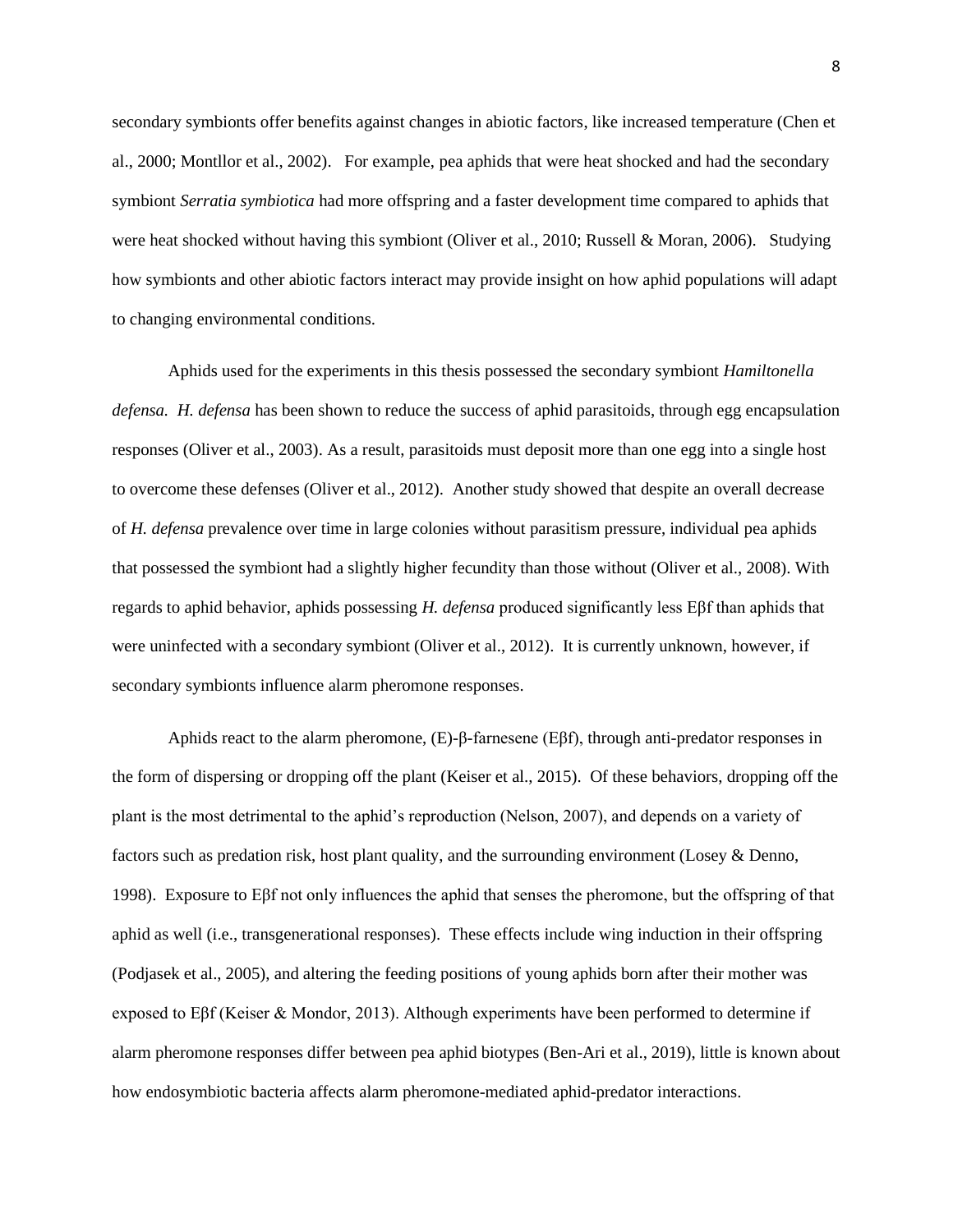Community-level processes may be altered dramatically by altered atmospheric conditions associated with global climate change. When plants are exposed to elevated atmospheric  $CO<sub>2</sub>$  levels, nitrogen in the soil acts as the limiting factor of growth and other physiological processes, as nitrogen is in chlorophyll (Diaz et al., 1993). Chewing insects like caterpillars and beetle larvae decrease growth rate and increase mortality (Chen et al., 2005), while increasing food consumption (Wu et al., 2006) in elevated CO2. Sucking insects, like aphids, have a more complex response to feeding in elevated CO2, as studies have shown negative, positive, and neutral impacts across different aphid species (Bezemer & Jones, 1998; Hughes & Bazzaz, 2001). One reason for this mixed response to elevated  $CO_2$  may be due to certain aphid species being specialists on certain plants (Bezemer et al., 1999). Legumes, however, which pea aphids primarily feed on, are not limited by the amount of nitrogen in the soil, thanks to symbiotic bacteria in their roots (Phillips, 1980). These bacteria can fix nitrogen for the plant by converting free nitrogen into nitrogenous compounds that are able to be utilized by the plant (Rogers et al., 2006). When comparing legumes to non-legume plants in elevated CO2, legumes have higher carbon to nitrogen ratios because their rate of photosynthesis is not limited by the amount of nitrogen in the soil (Rogers et al., 2009). Some other aphid species raised on legumes in elevated  $CO<sub>2</sub>$  have either no significant differences in growth rate and fecundity, or an increased fitness than those that feed on nonlegumes at ambient CO<sub>2</sub> levels (Hughes and Bazzaz, 2001; Robinson et al., 2012; Sun et al., 2015). For pea aphids feeding on specific cultivars of legumes, however, the opposite has been found, showing that elevated CO2 conditions either did not have a significant effect on fecundity (Mondor et al., 2010; Ryalls et al., 2017), or a reduction in fecundity or feeding (Hughes and Bazzaz, 2001; Johnson et al., 2014).

Aphid behavior has also been reported to change under elevated  $CO<sub>2</sub>$  conditions. Adult aphids of other species showed significantly less dispersal in response to alarm pheromone at elevated  $CO<sub>2</sub>$  than at ambient CO<sub>2</sub> (Mondor et al., 2004; Sun et al., 2010), and pea aphids produced less alarm pheromone overall when reared in elevated  $CO<sub>2</sub>$  (Boullis et al., 2017). English grain aphids reared in elevated  $CO<sub>2</sub>$ had altered feeding behaviors as well, as they take more time to probe and ingest from their host plants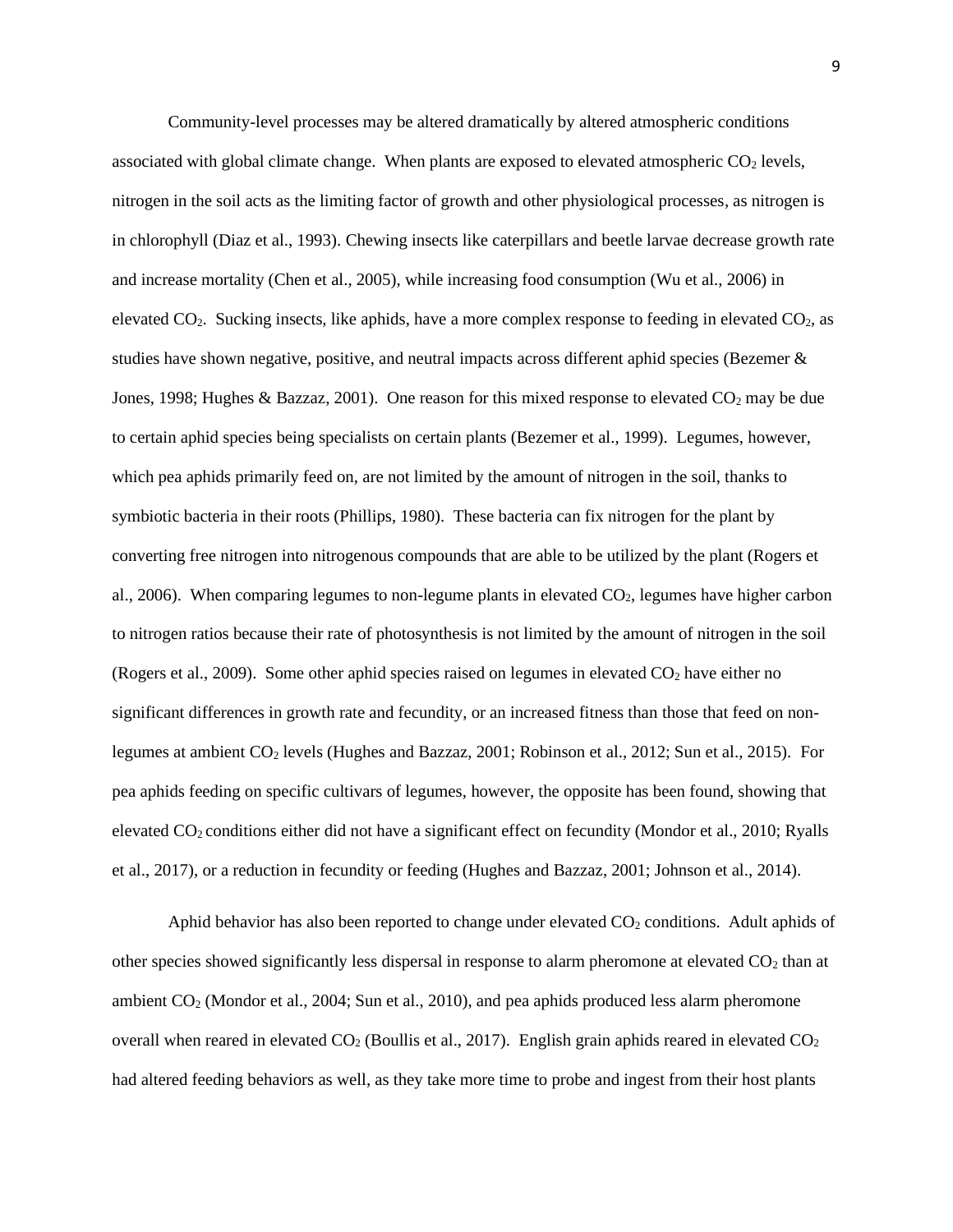than aphids in ambient atmospheric  $CO<sub>2</sub>$  (Zhang et al., 2009). Differences in response to elevated  $CO<sub>2</sub>$ has even been seen between color morphs of the same species, as pink morph pea aphids have shown a higher rate of wing induction compared to green morphs (Mondor et al., 2005). It has been suggested that plant-aphid interactions in elevated CO<sup>2</sup> should move away from descriptive studies and move toward mechanistic studies (Sun & Ge, 2011).

The goal of this thesis is to better understand the possible mechanisms underlying aphid fitness under CO<sub>2</sub>-enriched atmospheres. Here, I explore the fitness (offspring production) and behavior (alarm pheromone responses) of pea aphids harboring the facultative symbiont *H. defensa* in elevated, atmospheric CO<sup>2</sup> concentrations associated with global climate change, to better understand predator-prey interactions in the future.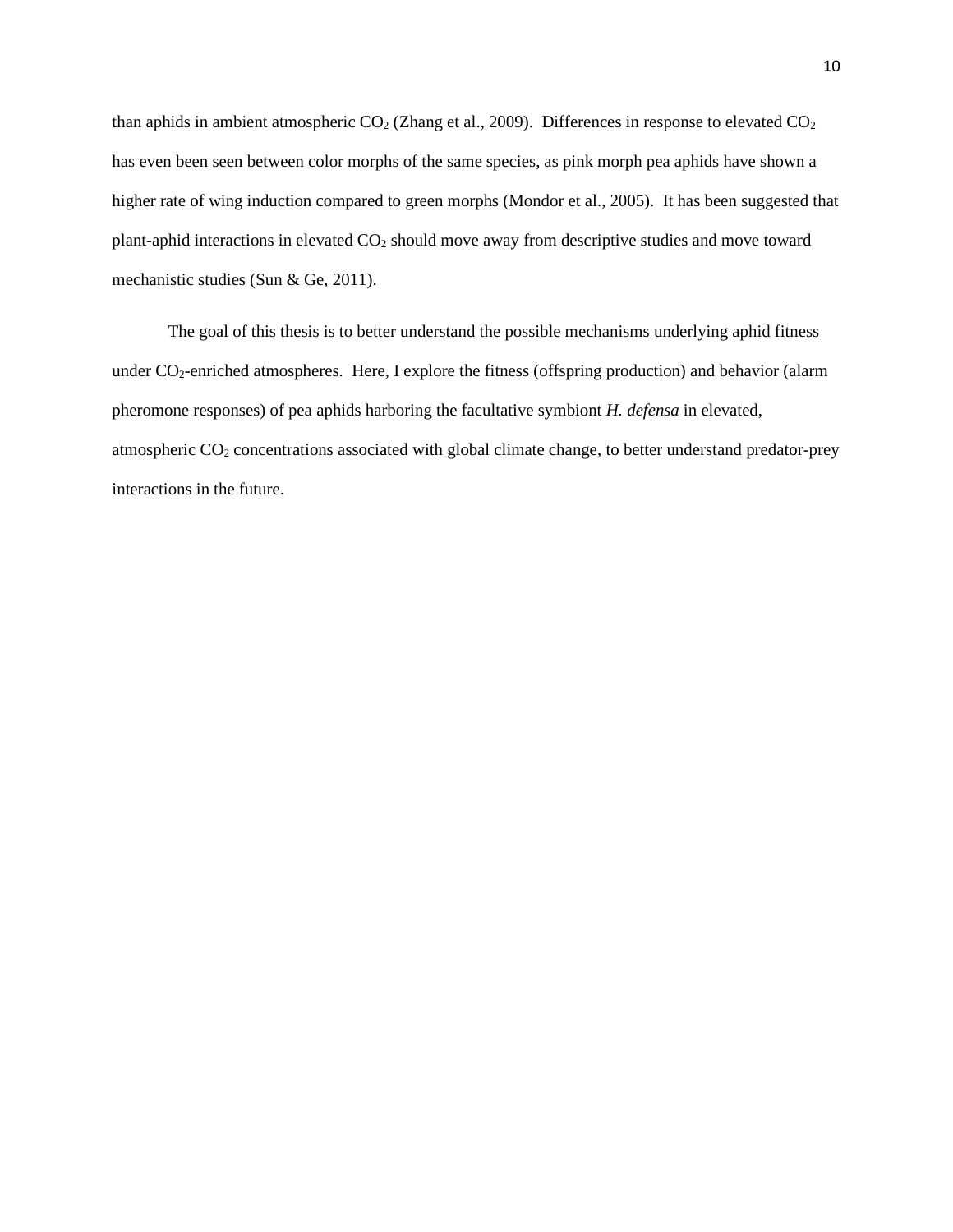#### CHAPTER 2

# DOES THE SYMBIONT, *HAMILTONELLA DEFENSA*, ALTER PEA APHID, *ACYRTHOSIPHON*  PISUM, FECUNDITY IN ELEVATED CO<sub>2</sub> ATMOSPHERES?

#### **Introduction**

Aphids are worldwide agricultural pests, causing direct feeding damage and vectoring plant diseases (Van Emden & Harrington 2017). As many aphid species are economically important, several have become model organisms for both agricultural and ecological research. Understanding more about the life histories of these insects can lead to novel insights for reducing their agricultural impacts. From an ecological standpoint, since most aphid species are Parthenogenetic for at least part of their life cycle, it provides the opportunity to study how populations of genetically identical individuals respond to different environmental conditions (Simon et al., 2002), such as the altered atmospheric conditions associated with global climate change (IPCC, 2014).

The pea aphid, *Acyrthosiphon pisum*, feeds on plant phloem from a variety of legumes (Akey & Beck, 1971). The pea aphid is a host to the obligate symbiont *Buchnera aphidicola*, which helps produce the amino acids that the aphid would otherwise not receive due to their diet (Hansen & Moran, 2011). In addition to *B. aphidicola*, pea aphids may also host secondary bacterial symbionts that, while not necessary for survival, may offer a benefit in novel situations such as high temperature, protection from parasitism, and defense from fungal infection (Oliver et al., 2008). During the Parthenogenetic stage of an aphid's life, these symbionts are vertically transmitted from mother to daughter, but they may also be transmitted sexually to an aphid's offspring (Moran & Dunbar, 2006). In North America, there are currently seven known secondary symbionts that pea aphids can host, but the frequencies of these secondary symbionts in aphid populations can change based on the prevailing biotic and abiotic conditions (Rock et al., 2018; Russell et al., 2013). While pea aphids and their symbionts are affected by climactic factors such as temperature (Montllor et al., 2002; Scarbourough et al., 2005; Sepúlveda et al., 2021), almost nothing is known about how symbionts are affected by altered atmospheric composition.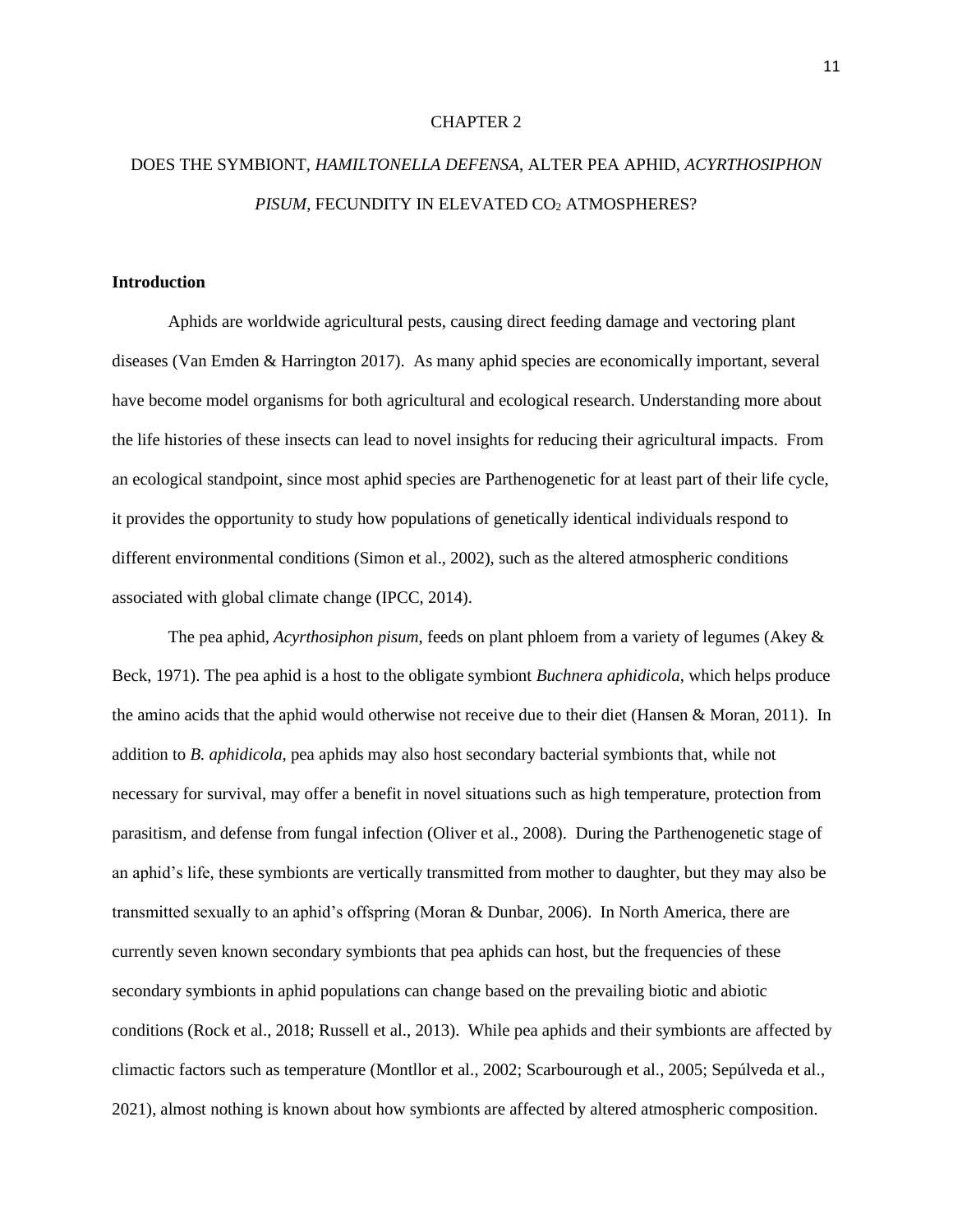The pea aphid symbiont *Hamiltonella defensa* is a secondary symbiont that offers pea aphids resistance to attack from parasitoid wasps (Oliver et al., 2003; Oliver et al., 2012). In addition to protecting its host from parasitism, *H. defensa* increases the fecundity of aphids compared to pea aphids without the symbiont (Oliver et al., 2008). Despite these benefits, population cage experiments have shown that without the presence of parasitoids, *H. defensa* does not persist in populations (Dykstra et al., 2014).

Studies have shown that elevated  $CO<sub>2</sub>$  does not have a direct effect on the growth of insect species if the host plant is not under elevated  $CO<sub>2</sub>$  as well (Coviella & Trumble, 1998). Chewing insects have shown decreased growth rates and increased mortalities in elevated  $CO<sub>2</sub>$  (Chen et al., 2005), however, aphid reproduction in response to elevated  $CO<sub>2</sub>$  levels has not been as straightforward. As phloem feeders, aphids are sensitive to the quality of their host plant (Pritchard et al., 2007), but there is a lack of consensus on how aphid populations will change under elevated  $CO<sub>2</sub>$  (Newman, 2003). Some studies have found no significant difference in fecundity (Mondor et al., 2010; Ryalls et al., 2017), or a significant decrease in fecundity for aphids in elevated  $CO<sub>2</sub>$  (Hughes & Bazzaz, 2001; Johnson et al., 2014).

While aphid fecundity with a variety of endosymbionts has been assessed (Chen et al., 2000; Leonardo, 2004; Russell & Moran, 2006) and aphid population dynamics have been examined in response to elevated CO2 levels (Li et al., 2021; Mondor et al., 2005) there is a lack of research on the interactive effects of elevated CO<sub>2</sub> and aphid symbionts. Better understanding how aphids with *H*. *defensa* grow and reproduce in elevated CO<sub>2</sub> will give insight into how the population dynamics of pea aphids with this specific symbiont may change in the near future; that is, will aphids retain the fecundity benefits from *H. defensa* under altered atmospheric conditions?

Since aphids in this experiment will not face competition for resources, I hypothesize that pea aphids with *H. defensa* will have increased offspring production compared to aphids without the symbiont, as seen in other lab studies (Oliver et al., 2008). I expect to see a positive effect on fecundity from *H. defensa* because there will not be stresses from competition acting on individuals, and host plants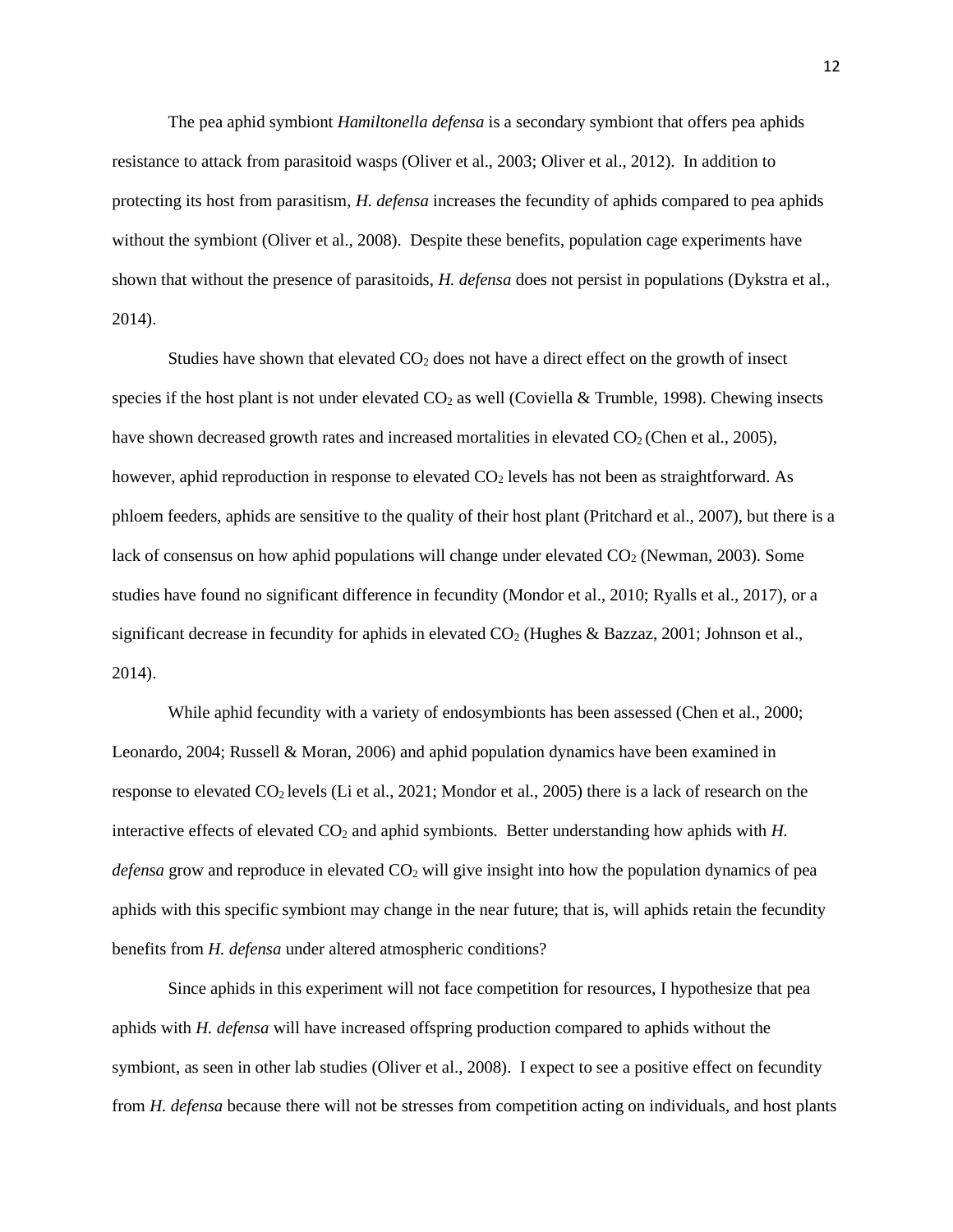will remain relatively healthy for the duration of the experiment since aphid numbers will not reach the point of causing significant damage to the plant. I further hypothesize that aphids in elevated  $CO<sub>2</sub>$  will have equal or lower offspring production compared to aphids in ambient  $CO<sub>2</sub>$  atmospheres. Previous experiments have tested aphid fecundity at lower  $CO<sub>2</sub>$  levels than this experiment (Hughes & Bazzaz, 2001), so I predict that  $CO<sub>2</sub>$  levels this high may have some direct effects on the aphids that hasn't been seen in other studies. Since I anticipate the presence of *H. defensa* to have a positive effect on fecundity and elevated  $CO<sub>2</sub>$  to have a neutral or negative effect on fecundity, I hypothesize that there will be a significant interaction between the presence of *H. defensa* and elevated CO2. That is, the fecundity of aphids with *H. defensa* raised in elevated  $CO<sub>2</sub>$ , will be lower than that for aphids raised in ambient  $CO<sub>2</sub>$ with the symbiont.

#### **Methods**

Pea aphids, *Acyrthosiphon pisum*, were reared on the Broad Windsor cultivar of Broad bean, *Vicia faba*, in growth chambers in ambient CO<sub>2</sub> at 24°C with a 16:8 L:D photoperiod, to maintain parthenogenesis. Four colonies were maintained, all consisting of the same genotype; two colonies contained aphids with the secondary symbiont *Hamiltonella defensa* and two contained aphids without any secondary symbionts. Aphids with and without symbionts were kept in separate growth chambers and the colonies maintained on different days to ensure no cross-contamination. In addition, during the experiment, colonies were genotyped to verify infection status.

Experiments were conducted in an atmospheric simulator; the Atmosim 2100. The Atmosim 2100 consists of eight, 20-gallon aquariums, arranged in two rows; four upper-level and four lower-level. Each aquarium is self-contained, with a Plexiglas sheet covering the tops of the chambers. Sentinel Analyzers deliver regulated  $CO<sub>2</sub>$  levels to each aquarium, thereby ensuring that each aquarium received the appropriate concentration of  $CO<sub>2</sub>$ . Four aquariums were set to maintain an average of 400 ppm of CO<sup>2</sup> to simulate present-day atmospheric levels, and the other four were set to an average of 900 ppm of  $CO<sub>2</sub>$ , which was chosen as it falls within the upper end of the predicted range of atmospheric  $CO<sub>2</sub>$ concentrations for the year 2100 (IPPC, 2014).  $CO<sub>2</sub>$  levels were monitored via a sensor inside the tanks,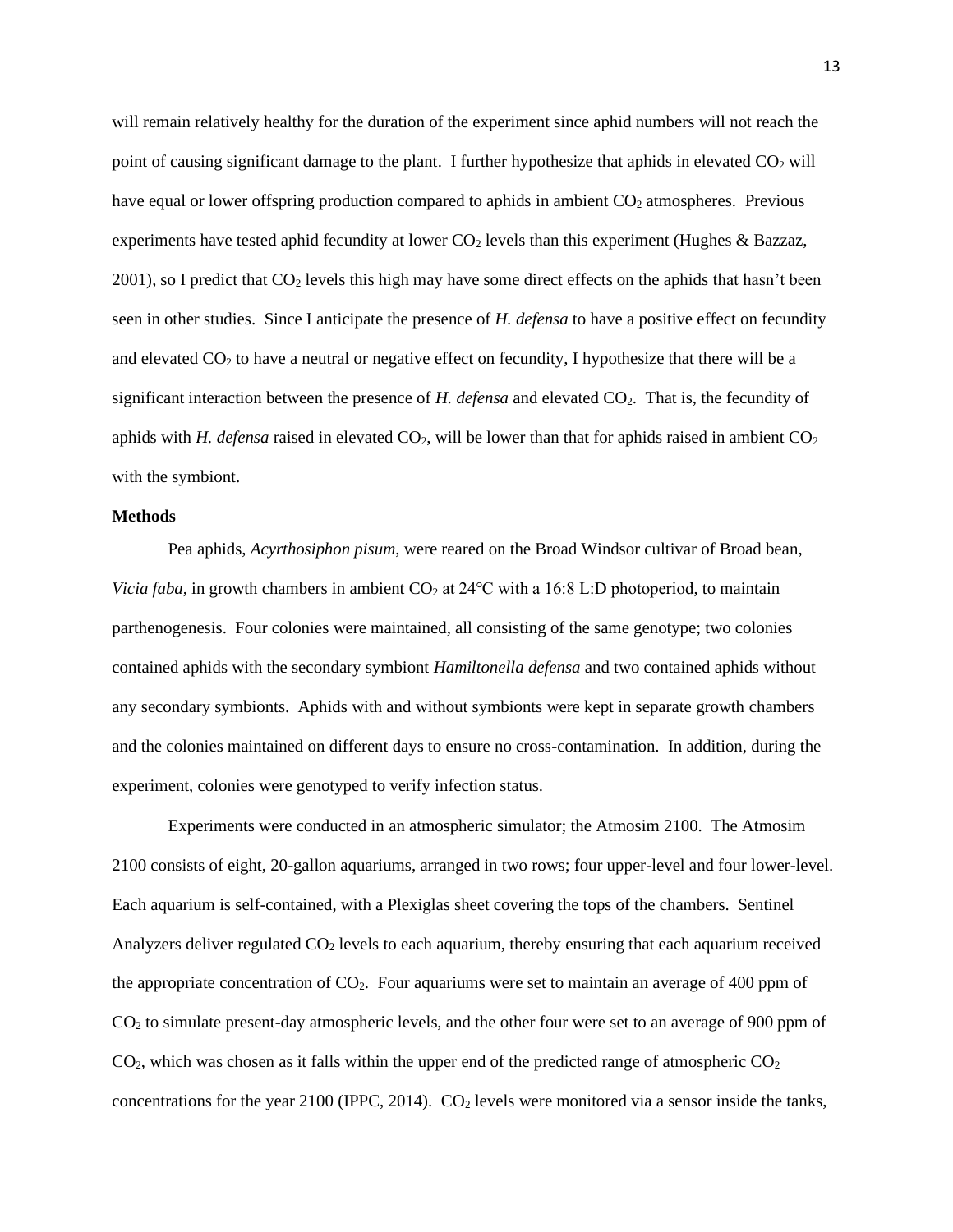which was rotated to a new aquarium daily to ensure that the aquariums received the proper  $CO<sub>2</sub>$  level for their designated treatment.

Broad Windsor fava bean plants used in each experiment were grown from seed in the Atmosim 2100 at their respective (400 "ambient" or 900 "elevated" ppm) atmospheric  $CO<sub>2</sub>$  levels. Vipar Spectra model TC450 growth lights were used for the duration of the experiment at the same 16-hour light/8-hour dark cycle at which the aphids were reared. Six pots with two seeds per pot were grown in each chamber, and after the plants grew, the four individuals that were the most similar in height and number of open leaves were chosen for the experiment by cutting one plant in each pot out and discarding the remaining two pots. Aphids were placed onto the Broad bean plants when all plants had at least open pair of leaves, approximately 7 - 9 days after being planted.

There were four different treatments in this experiment: 1) plants grown in ambient  $CO<sub>2</sub>(400$ ppm) with aphids not harboring *H. defensa*, 2) plants grown in ambient CO<sub>2</sub> with aphids harboring *H*. *defensa*, 3) plants grown in elevated CO<sub>2</sub> (900 ppm) with aphids not harboring *H. defensa*, and 4) plants grown in elevated CO<sup>2</sup> with aphids harboring *H. defensa*. Two aquaria were used for each treatment combination, each containing four plants, which resulted in a sample size of eight plants per treatment. The complete experiment was replicated 4 times.

To infest the plants with aphids, four, second instar aphids from the stock colony were placed on each plant using a small paintbrush. Second instar aphids were chosen to give the individual and their unborn offspring (as aphids have telescoping generations) as much exposure to the atmospheric treatment as possible, while also being less fragile to transfer onto the plant than first instar aphids. Since aphids can reach adulthood and start reproducing 9 to 11 days after their birth (Wale et al., 2000). After the aphids were placed on the plants, a mesh bag was placed around each plant, adhered with a rubber band, to keep the aphids restricted to the plant, while still allowing for the plant to be exposed to the appropriate atmospheric conditions. After allowing the aphids to feed and develop for one week, the number of aphids that reached adulthood, and offspring those adult aphids produced, were recorded. After that, the total number of offspring on each plant was divided by the number of adults on each plant so data could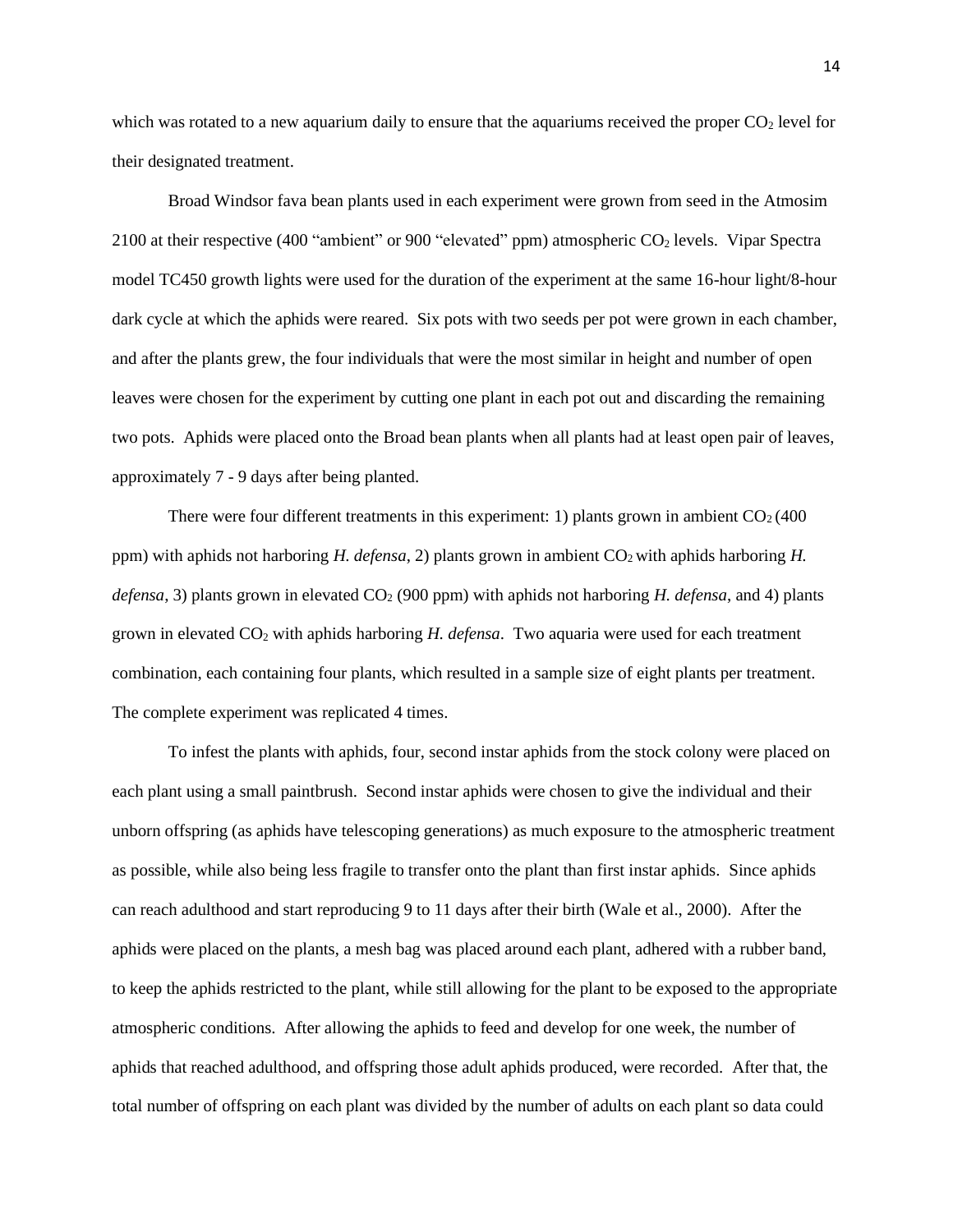be analyzed as number of offspring per adult.

After experiments were completed, plants shoots and roots were separated, cleaned, placed in paper bags, and dried in a Yamato gravity convection oven. Root and shoot biomass were measured and recorded, and leaves from three of the trials were tested for nutrient composition.

A three-way nested analysis of covariance was performed using JMP Pro 16. Independent variables were  $CO<sub>2</sub>$  (ambient vs. elevated), Symbiont (absent vs. present),  $CO<sub>2</sub>$  x Symbiont, Aquarium (nested within  $CO<sub>2</sub>$  and Symbiont), and Trial (1-4) as a covariate. The dependent variable, number of offspring per adult aphid, was transformed using natural log to fit the assumption of normality, prior to analysis. Statistics are presented on the transformed values, while figures are presented using the untransformed values.

#### **Results**

Aphids with *H. defensa* had significantly more offspring per adult than aphids not harboring the symbiont ( $F_{1, 108}$  = 18.83, p < 0.0001) (Fig. 2.1). CO<sub>2</sub> treatment, however, did not significantly affect the number of offspring born per adult after seven days  $(F_{1, 108} = 1.45, p = 0.23)$  (Fig. 2.2). There was not a significant difference in fecundity between aphids in aquariums of the same  $CO_2$  treatment ( $F_{4, 108} = 1.49$ ,  $p = 0.21$ ). There was no significant interaction between CO<sub>2</sub> level and symbiont presence (F<sub>1, 108</sub> = 0.48, p  $= 0.49$ ) (Fig. 2.3). There was, however, a significant difference in the number of offspring born per adult between trials  $(F_{1, 108} = 16.68, p < 0.0001)$ . This was not unexpected as there may have been a small difference in plant ages between trials, which is why trial was entered as a covariate in my analysis. There were no other significant differences in the analyses (Table 2.1).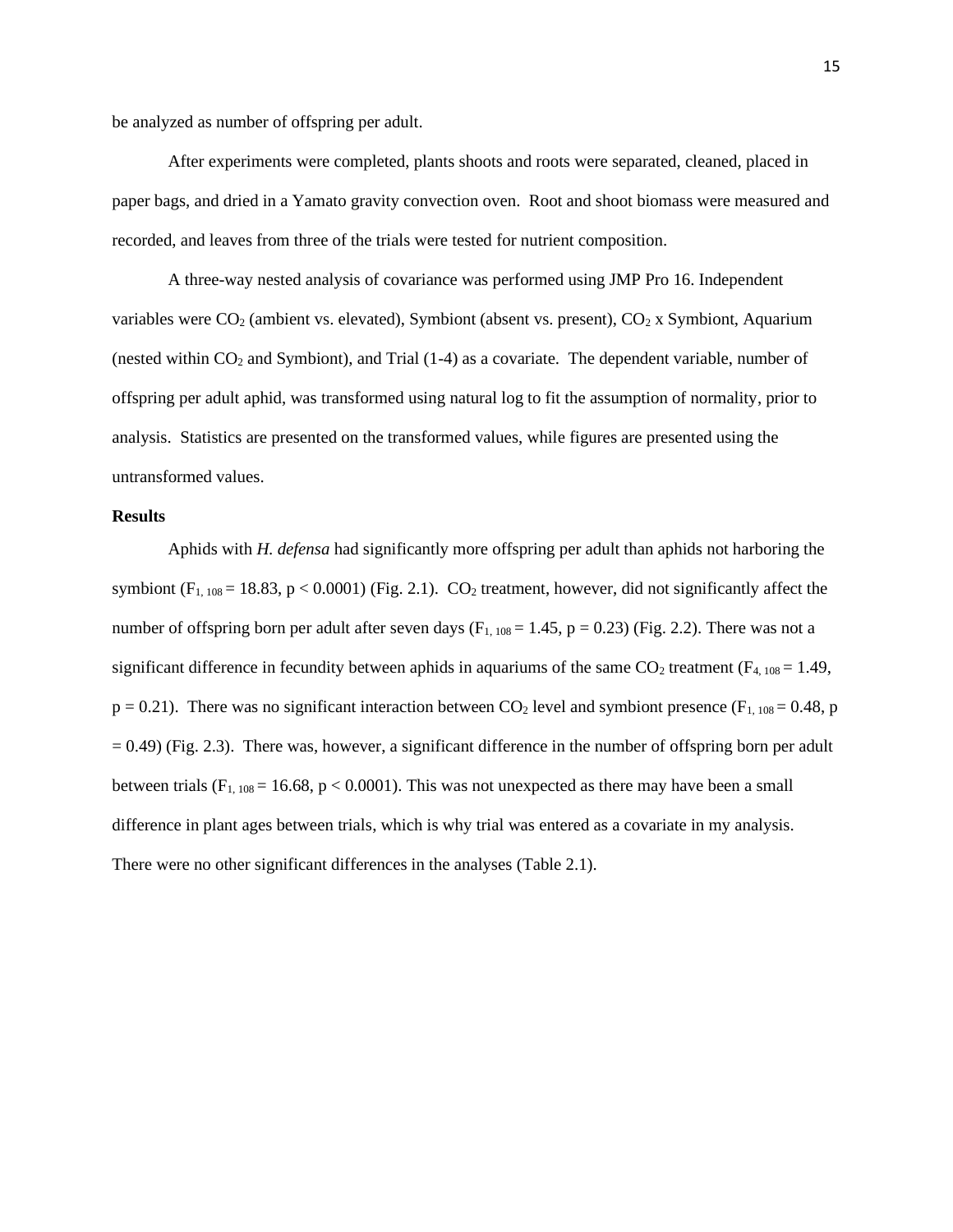

Figure 2.1. Average number of offspring for adult Pea aphids with vs. without the symbiont *Hamiltonella defensa* (F1, 108 = 18.83, p < 0.0001)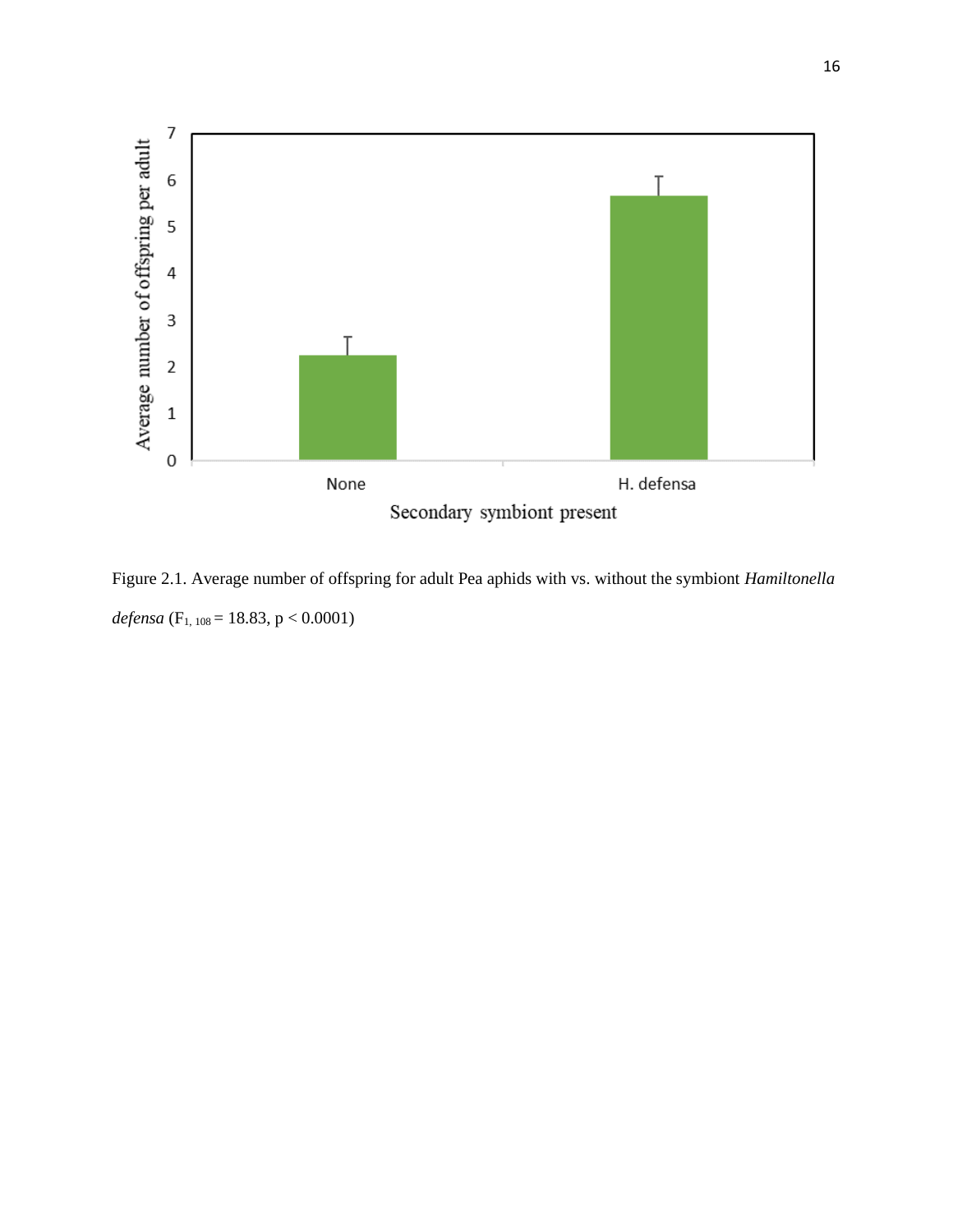

Figure 2.2. Average number of offspring for adult Pea aphids reared in ambient vs. elevated  $CO_2$  (F<sub>1, 108</sub> = 1.45,  $p = 0.23$ )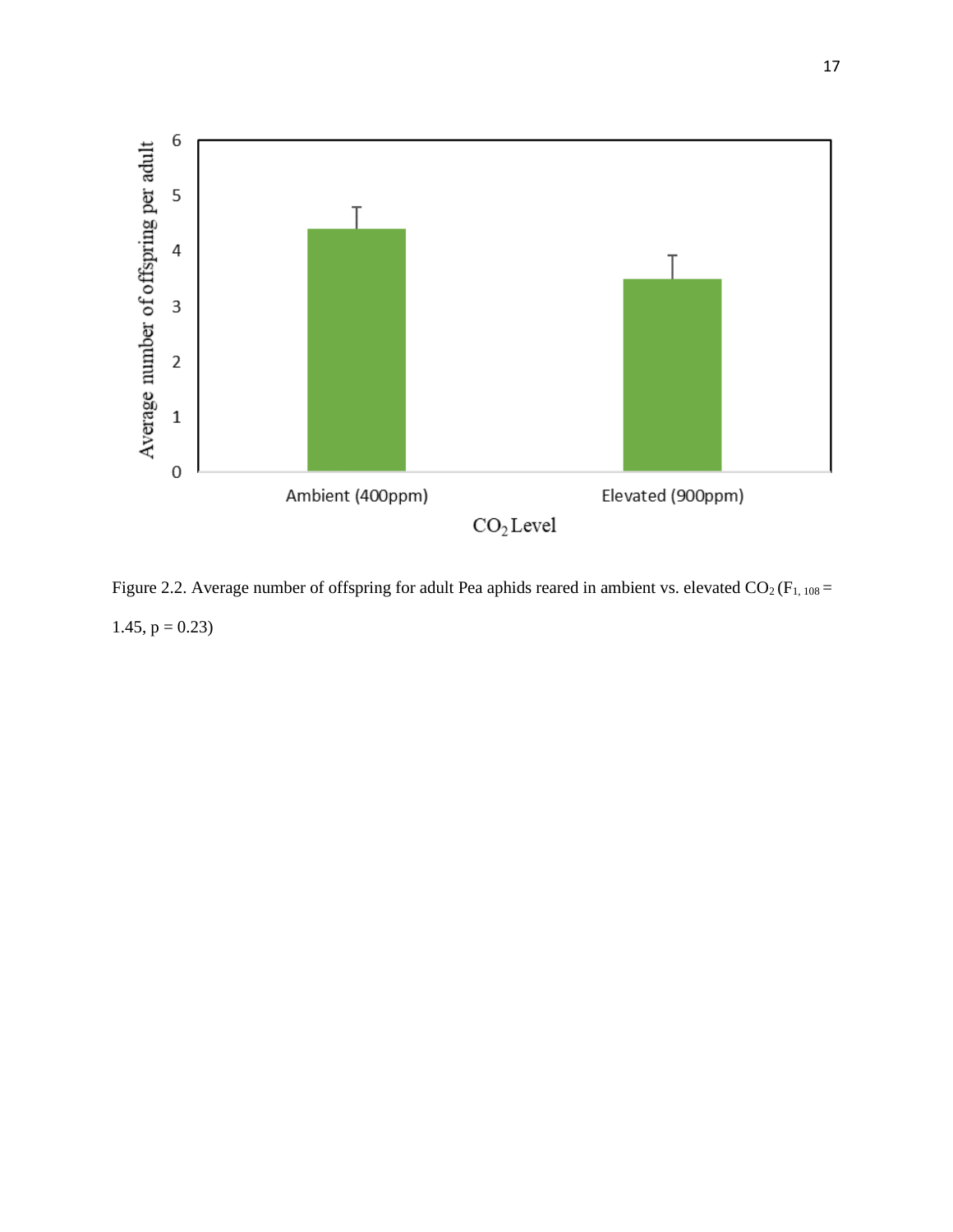

Figure 2.3. Average number of offspring for adult Pea aphids with vs. without the symbiont *Hamiltonella defensa* in ambient vs. elevated  $CO_2$  ( $F_{1, 108} = 0.48$ ,  $p = 0.49$ )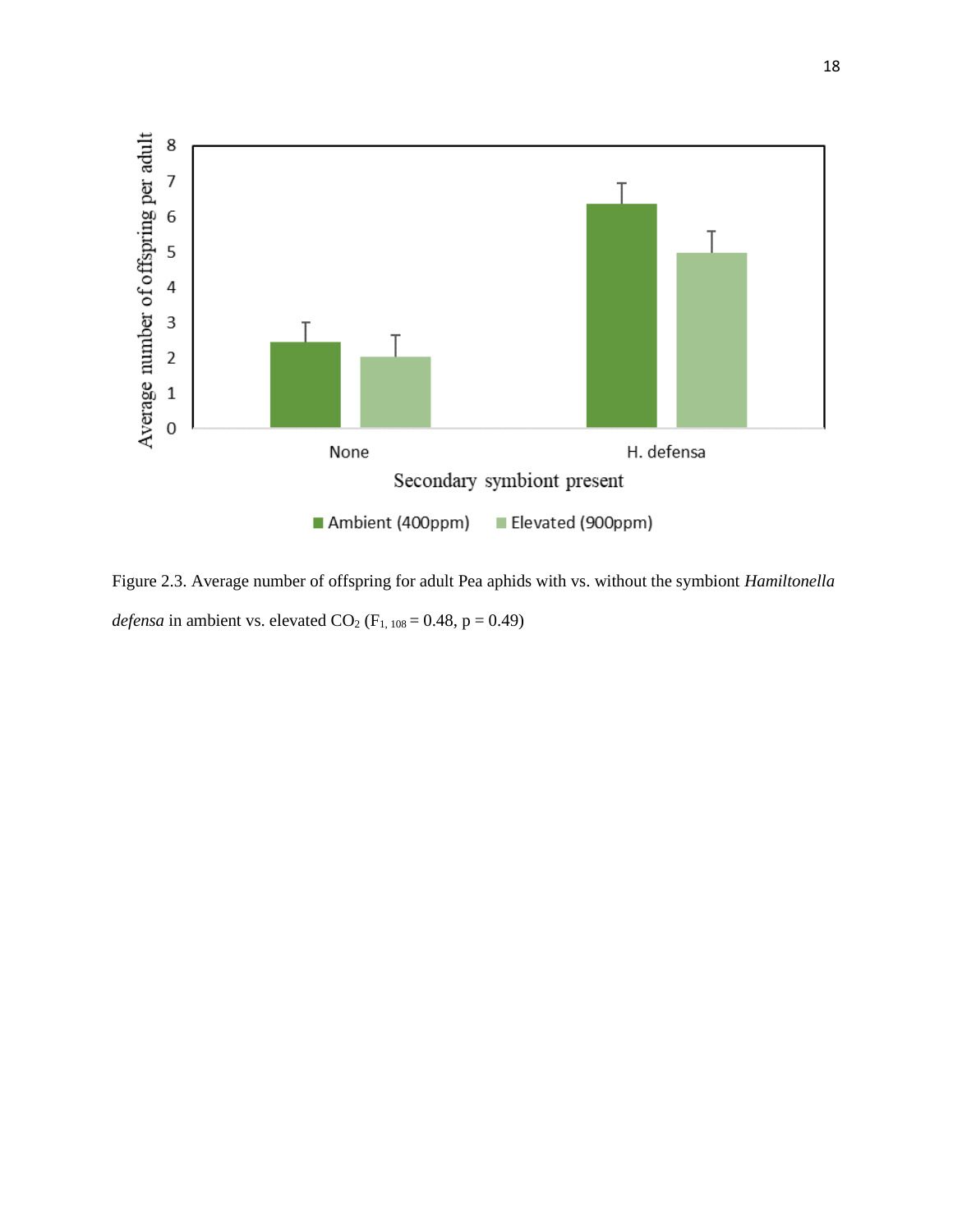| <b>Effect Tests</b>                   |              |    |                       |                |            |
|---------------------------------------|--------------|----|-----------------------|----------------|------------|
| <b>Source</b>                         | <b>Nparm</b> | DF | <b>Sum of Squares</b> | <b>F</b> ratio | $Prob > F$ |
| CO <sub>2</sub>                       |              |    | 0.946519              | 1.4484         | 0.2314     |
| Symbiont                              |              |    | 12.30758              | 18.8342        | < 0.0001   |
| $CO2*Symbiont$                        |              |    | 0.313546              | 0.4798         | 0.49       |
| Aquarium#[CO <sub>2</sub> , Symbiont] | 4            | 4  | 3.905647              | 1.4942         | 0.209      |
| Trial                                 |              |    | 10.899333             | 16.6791        | < 0.0001   |

Table 2.1 Results of all effect tests from the analysis of covariance with offspring per adult aphid as the dependent variable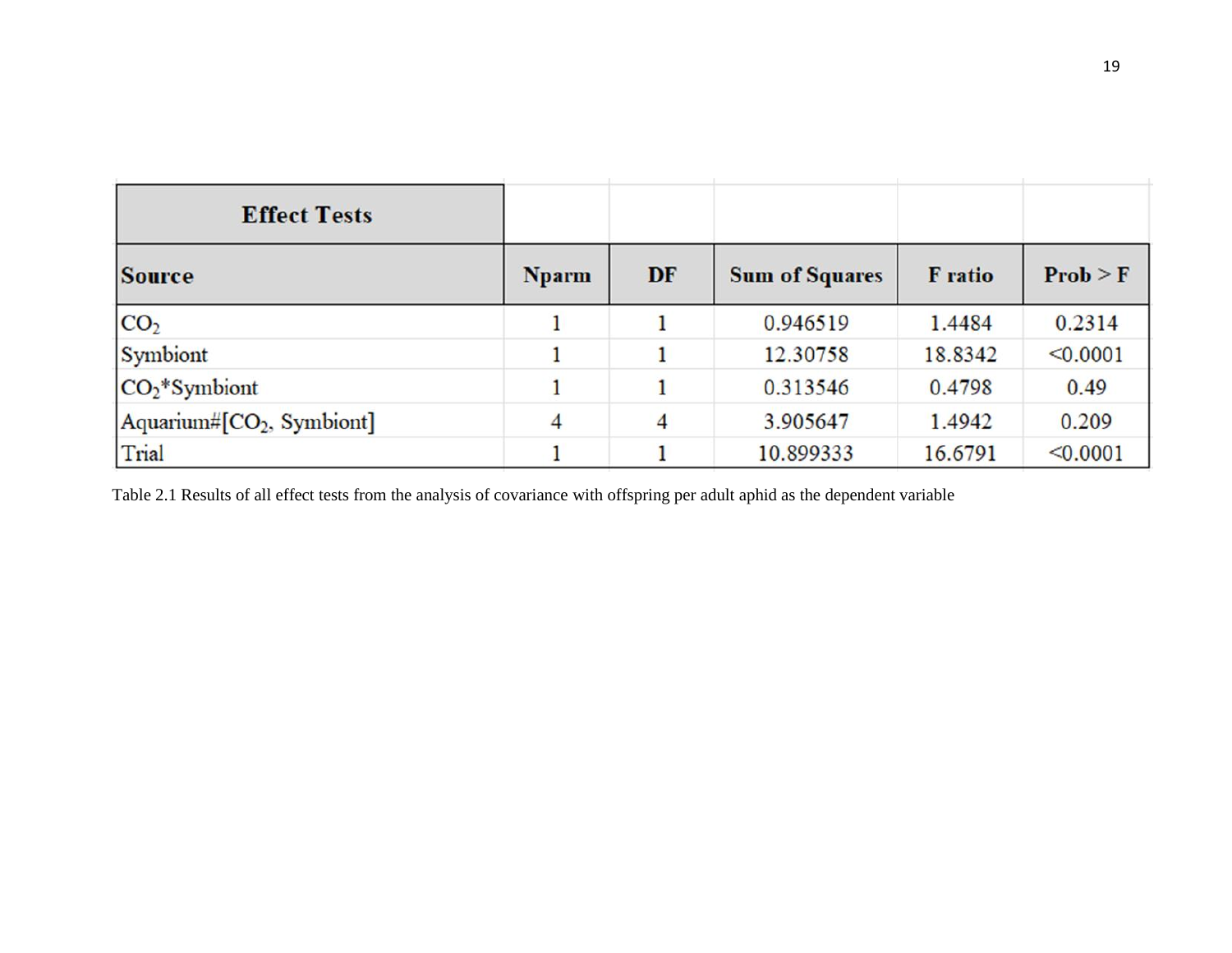#### **Discussion**

Confirming my first hypothesis, aphids possessing the symbiont *H. defensa* had more offspring compared to aphids not harboring the symbiont. Vertically transmitted endosymbionts like *H. defensa* need their host to reach sexual maturity in order to increase its own fitness; that is, by enhancing reproduction of the host, it enhances the spread of the symbiont (Brownlie & Johnson, 2009). This symbiont-mediated increase in offspring production may explain why under lab rearing conditions, where the environment is ideal, infection rates of *H. defensa* are much higher than in field settings (Oliver et al., 2005). Analyzing the long term (i.e., over multiple generations) fecundity of aphids with *H. defensa* may give us a better idea of how this symbiont spreads in populations, as opposed to just looking at the first generation.

My second hypothesis was rejected, however, as aphids in elevated  $CO<sub>2</sub>$  did not have fewer offspring compared to aphids in ambient  $CO<sub>2</sub>$ . Rather, there was no significant difference in aphid fecundity between CO<sup>2</sup> treatments. This could be due to differences in methodology as other studies have used different systems to achieve an elevated atmospheric  $CO<sub>2</sub>$  level as well as different host plants and cultivars for the aphids. Elevated  $CO<sub>2</sub>$  can maximize legume growth when other factors are not limited (Rogers et al., 2009), which may explain why aphids feeding on non-legume plants in elevated  $CO<sub>2</sub>$  show decreased fecundity compared to pea aphids in elevated  $CO<sub>2</sub>$  (Hughes and Bazzaz, 2001). Despite seeing a significant difference in some plant parameters between  $CO<sub>2</sub>$  treatments (see Appendix A), I suspect these plant growth differences did not result in a significant difference in aphid fecundity. It is likely that even though plants grown in elevated  $CO<sub>2</sub>$  had a higher dry shoot mass and shoot to root ratio, there were not enough aphids infesting the plants to make competition between aphids a factor. In fact, as part of my experimental protocol, I purposely restricted the number of adults per plant to avoid resource competition. In addition, nutrient analysis of the plant samples showed that none of our plants were deficient of essential elements (Mahler, 2004), further indicating that host plant quality was not a contributing factor to aphid fecundity in this experiment.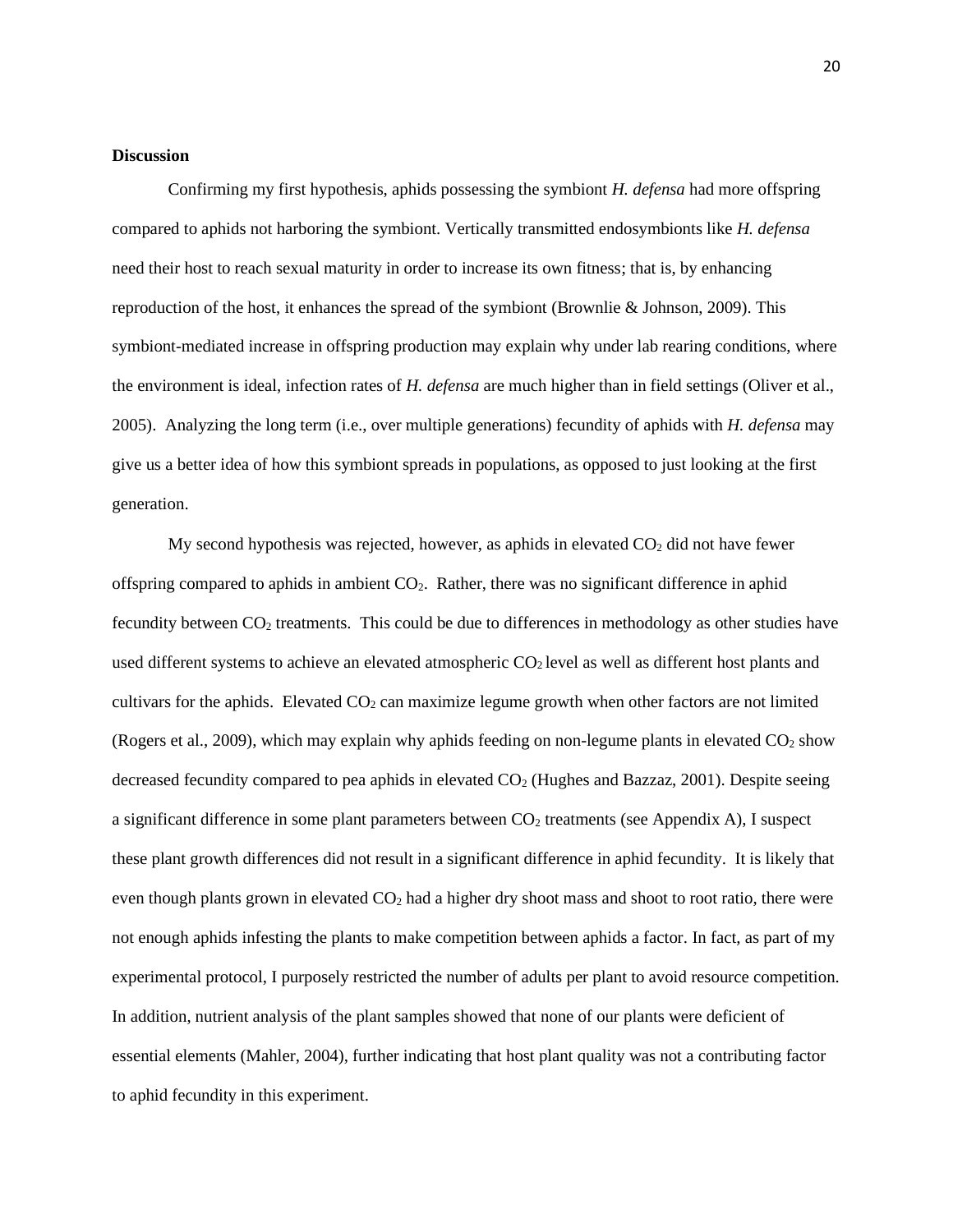There was also no support for my third hypothesis that there would be a significant interaction between CO<sup>2</sup> level and *H. defensa*; the presence of *H. defensa* on aphid fecundity was not dependent on the CO<sup>2</sup> level. The host aphid relies on the obligate symbiont *Buchnera* to produce amino acids that cannot be found in the aphid's diet, however it has been reported that this obligate symbiont also produces amino acids for the facultative symbiont, *H. defensa* (Degnan et al., 2009). Since there was no significant difference in growth rate and reproduction between CO<sup>2</sup> treatments without *H. defensa*, this may indicate that *Buchnera* is producing adequate amounts of amino acids necessary for both the pea aphid and *H. defensa*. Additionally, *H. defensa* may have nutritional benefits to its pea aphid host. It has been found that the growth rate of whiteflies increases when they have H. defensa and are suffering nutritional stress (Su et al., 2014), so perhaps this same relationship can explain why aphids with this symbiont have a higher fecundity than those without.

One important next step would be to examine if symbiont/ $CO<sub>2</sub>$  interactions influence higher-order trophic levels, both physiologically and behaviorally. For example, is *H. defensa* still as effective at protecting pea aphids against parasitism in elevated  $CO<sub>2</sub>$  compared to ambient  $CO<sub>2</sub>$ ? A study focusing on parasitism may help determine whether certain biological control methods will become more or less efficacious in the future. If predators or parasitoids are less effective at locating or successfully parasitizing their prey in elevated CO<sub>2</sub> atmospheres, our pest management strategies would have to change going forward. In addition, studies should examine how aphids with other symbionts are affected by elevated CO2. Investigating how aphids with other secondary symbionts reproduce in elevated atmospheric  $CO<sub>2</sub>$  may reveal which symbionts could become more prominent in aphid populations as  $CO<sub>2</sub>$ levels continue to rise. Not only would this information be interesting from a population genetics aspect, but it may also help inform agricultural producers of ways to limit the spread of diseases to crops by controlling the populations of the key vectors that spread those diseases.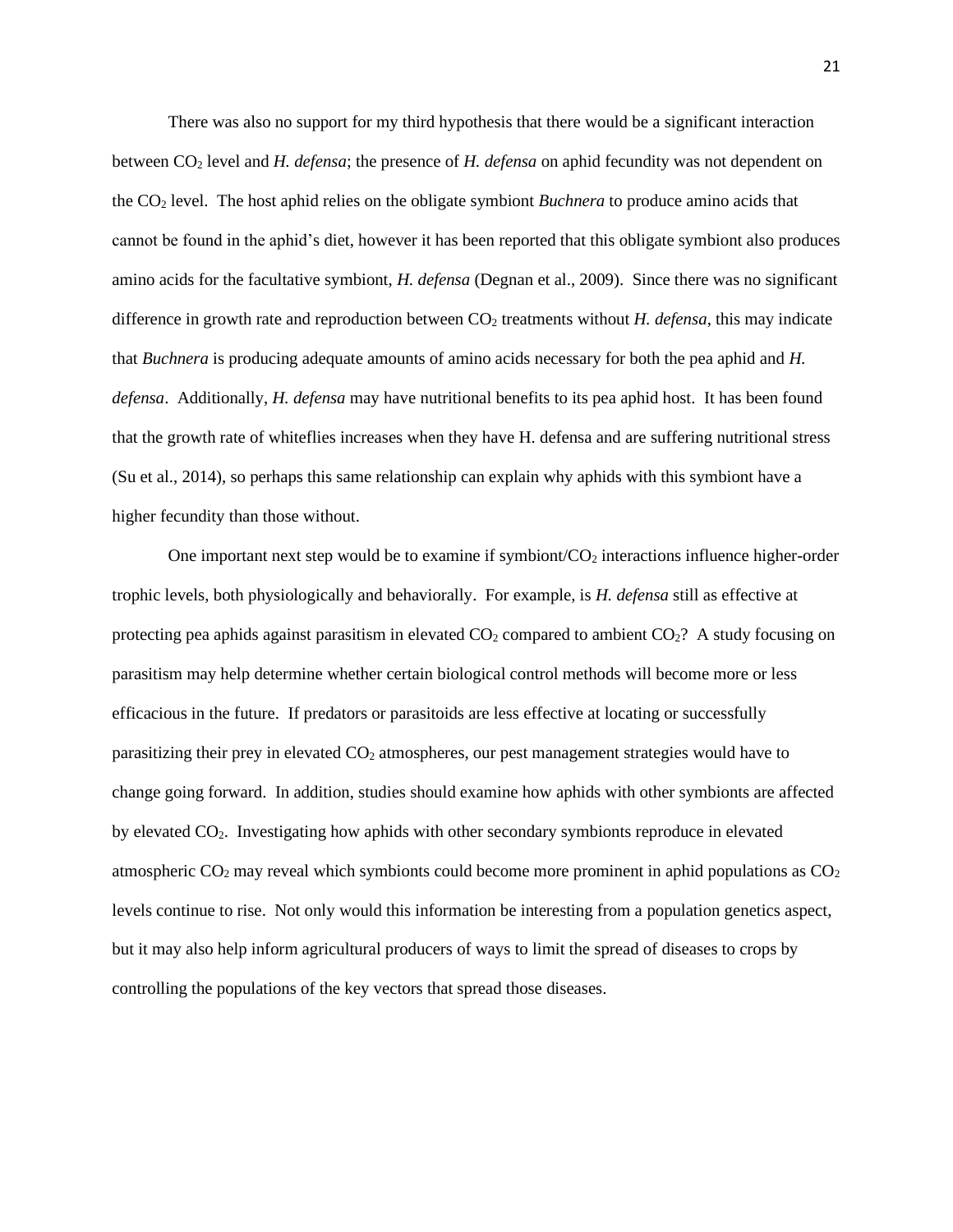#### CHAPTER 3

# DOES THE SYMBIONT, *HAMILTONELLA DEFENSA*, ALTER PEA APHID, *ACYRTHOSIPHON PISUM*, BEHAVIOR IN ELEVATED CO2 ATMOSPHERES?

#### **Introduction**

Aphids have specialized structures on their abdomens called cornicles through which they secrete a fluid containing (E)-β-farnesene (Eβf), which functions as an alarm pheromone. As an aphid is being consumed, it often attempts to smear this secretion on a predator using its cornicles so that other aphids are aware of the predator's presence as it moves through the colony (Mondor, 2001). Pea aphids that are surrounded by identical clonemates are the most likely to produce cornicle secretions (Robertson et al., 1995), and pre-reproductive pea aphids that secrete cornicle droplets have shown a significant delay in offspring production, followed by an increase in fecundity compared to pre-reproductive aphids that did not expel cornicle droplets (Mondor & Roitberg, 2003).

Aphids respond to EBF in a number of ways to reduce the risk of predation; including long-term (i.e., transgenerational) responses such as increasing the proportion of winged offspring (Mondor et al., 2004) and short-term (i.e., immediate) responses such as kicking, moving, or dropping off their host plant (Keiser & Mondor, 2015). Of these behaviors, dropping off the plant is the costliest to the aphid's reproduction and survival (Nelson, 2007), and depends on a variety of factors such as predation risk, host plant quality, and the surrounding environment the aphid would be dropping into (Losey & Denno, 1998).

Although experiments have been conducted to see if responses to alarm pheromone differs between pea aphid biotypes that feed on different host plants (Ben-Ari et al., 2019), little is known about how endosymbiotic bacteria affects aphid-predator interactions. Pea aphids can have different types of endosymbiotic bacteria, which offer benefits in novel situations; e.g., surviving high temperatures, defense from parasitism, and protection from fungal infection (Oliver et al., 2010). Ensuring its host's survival is beneficial for a symbiont so that it can infect more individuals through vertical transmission of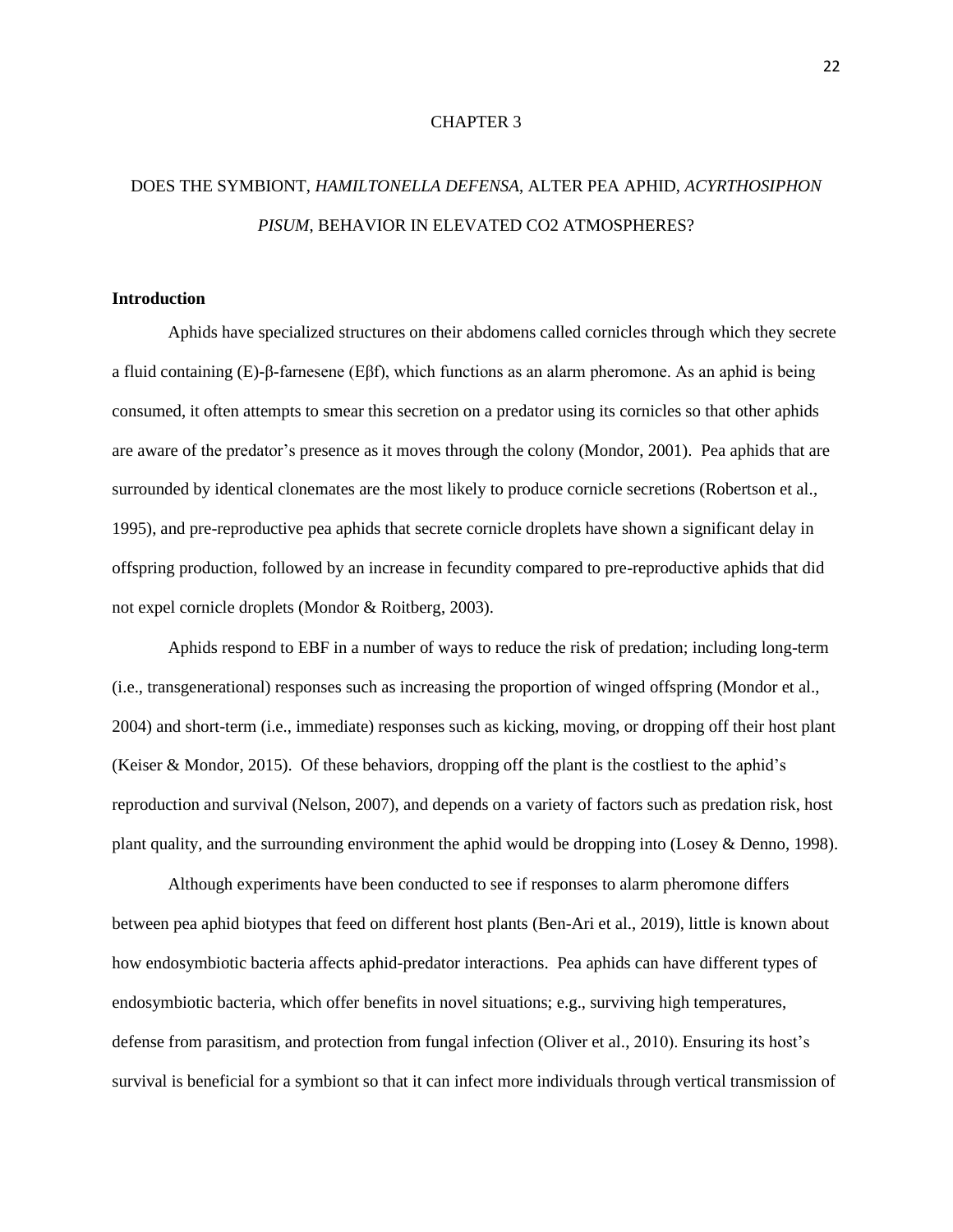the mother aphid to her daughters (Brownlie & Johnson, 2009).

While some symbionts are necessary for survival, like the obligate nutritional symbiont *Buchnera aphidicola*, aphids can also host a wide range of facultative symbionts. For example, pea aphids can harbor *Hamiltonella defensa,* a facultative symbiont that offers resistance to parasitoids (Oliver & Higashi, 2019). Aphid behavior has been shown to change with the presence of symbionts, as pea aphids harboring *Serratia symbiotica, Regiella insecticola,* and *Rickettsia* are less likely to drop off their host plants (Lavy et al., 2015), and aphids with *H. defensa* are less likely to display evasive behaviors in the presence of predators (Polin et al., 2014). Despite being more susceptible to predation, pea aphids with *H. defensa* increase reproduction after being exposed to their alarm pheromone compared to aphids without a facultative symbiont (Barribeau et al., 2010). It is possible that aphids harboring a secondary symbiont use an alternative response strategy compared to aphids without a secondary symbiont. Instead of dropping or fighting back, aphids with a secondary symbiont may try to stay on their host plant and increase their reproduction in response to alarm pheromone. This would benefit the symbiont and the aphid by increasing their fitness.

Aphid responses to alarm pheromone can also change depending on abiotic conditions. For example, aphids have shown increased movement responses to increasing temperature (Ma & Ma, 2012). While very little is known about aphid behavior in response to altered atmospheric conditions, it is a critical issue that must be addressed as the effects of climate change rapidly progress. It has been discovered that in elevated atmospheric  $CO<sub>2</sub>$ , compared to ambient  $CO<sub>2</sub>$ , adult aphids disperse less in response to alarm pheromone (Mondor et al., 2004). In addition, aphids produce less alarm pheromone when reared in elevated CO<sub>2</sub> (Boullis et al., 2017). Understanding how aphid defensive behavior is altered by the presence of a specific symbiont and altered atmospheric conditions can help us predict how the prevalence of certain symbionts in aphid populations may change in future environments.

In this experiment, I hypothesized that aphids with the secondary symbiont *H. defensa* will disperse less often than aphids without a secondary symbiont. I would expect to see aphids with *H. defensa* dispersing less often to maximize their feeding and take a risk on what natural enemy is present,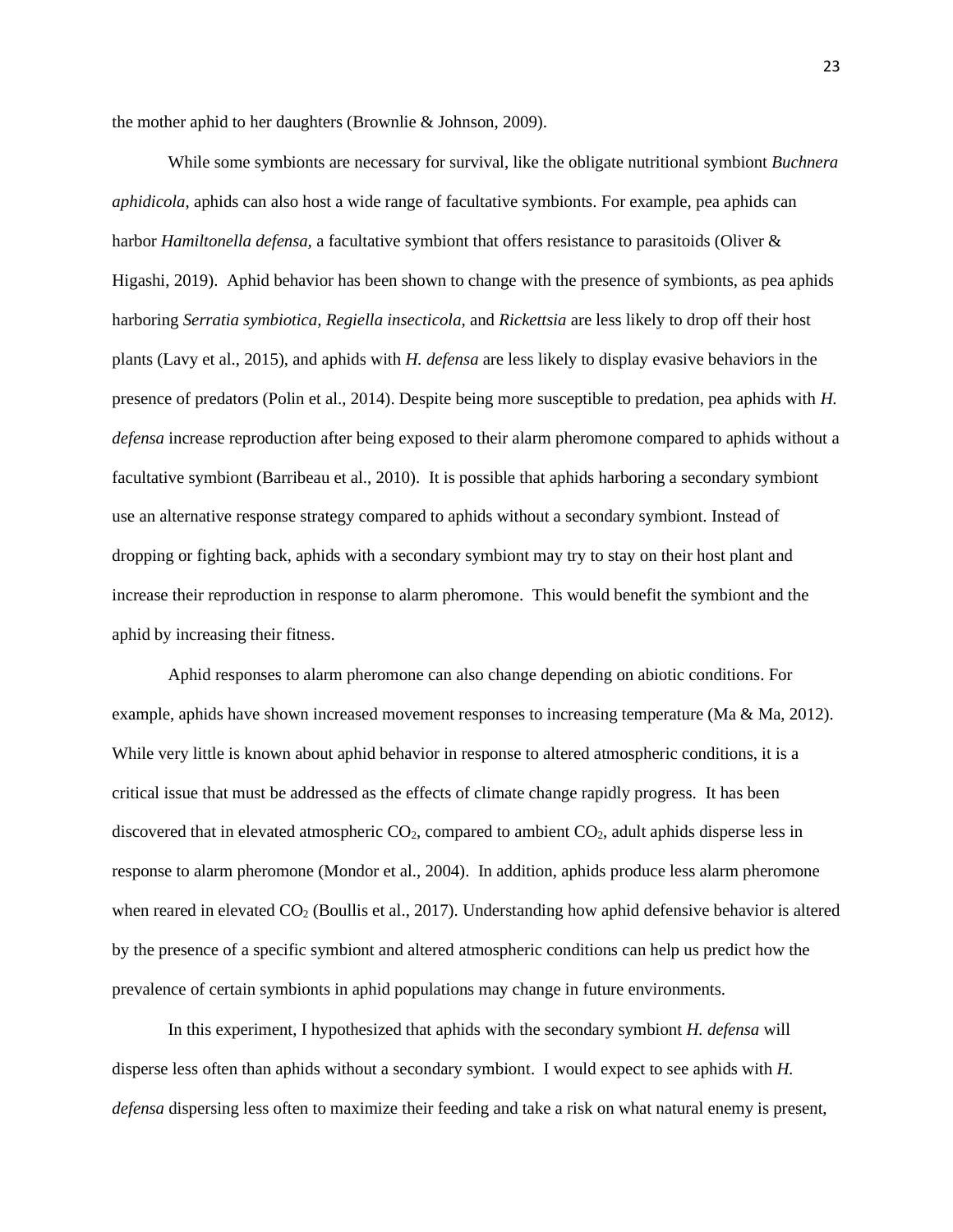since if a parasitoid was attacking the colony, those aphids with *H. defensa* would be protected. Second, I hypothesized that aphids raised in elevated CO<sub>2</sub> would show less dispersal when exposed to alarm pheromone compared to aphids raised in ambient  $CO<sub>2</sub>$ . I predict elevated  $CO<sub>2</sub>$  to interfere with the aphids' ability to react to their alarm signal, and since aphids produce less of their alarm pheromone in elevated  $CO_2$ , their dispersal should be much lower than aphids in ambient  $CO_2$  Lastly, I hypothesized that there would be a significant, compounding effect between the presence of *H. defensa* and CO<sub>2</sub> level when assessing dispersal rates in response to alarm pheromone. That is, aphids would almost never respond to their alarm pheromone if they possessed *H. defensa* and were reared in elevated CO<sub>2</sub>. Since I predict both of these factors to have a negative effect on dispersal separately, I expect to see a very large impact on aphid dispersal when both of these factors are present.

#### **Methods**

Four, second-instar aphids were placed on a young Broad bean plant, *Vicia faba* cv. Broad Windsor, and reared in either ambient  $CO<sub>2</sub>(400 ppm)$  or elevated  $CO<sub>2</sub>(900 ppm)$  conditions, via a machine called the Atmosim 2100. The Atmosim 2100 is made up of eight aquariums, with four aquariums at ambient  $CO<sub>2</sub>$  levels and four at elevated  $CO<sub>2</sub>$  levels. Each aquarium has its own tube that supplies it with  $CO<sub>2</sub>$ from a single  $CO<sub>2</sub>$  tank to ensure that each aquarium receives the correct amount of  $CO<sub>2</sub>$ . Four plants, each in an individual pot, were kept in each aquarium. Plants and aphids were kept in individual mesh bags to prevent aphids from moving among plants. Aphids with the bacterial endosymbiont, *H. defensa*, were placed on plants in two aquariums of each CO<sub>2</sub> treatment (i.e., ambient vs. elevated), while aphids without symbionts were placed on plants in the other two aquariums for each  $CO<sub>2</sub>$  treatment. This resulted in a fully crossed experiment: aphids with *H. defensa* reared in ambient CO<sub>2</sub>, aphids with *H*. *defensa* reared in elevated CO2, aphids without a symbiont reared in ambient CO2, and aphids without a symbiont reared in elevated  $CO<sub>2</sub>$ .

After the aphids developed and reproduced for 9-10 days, aphids were exposed to 1 uL of a solution containing either their alarm pheromone (EBF), or the carrier for the alarm pheromone (control - hexane).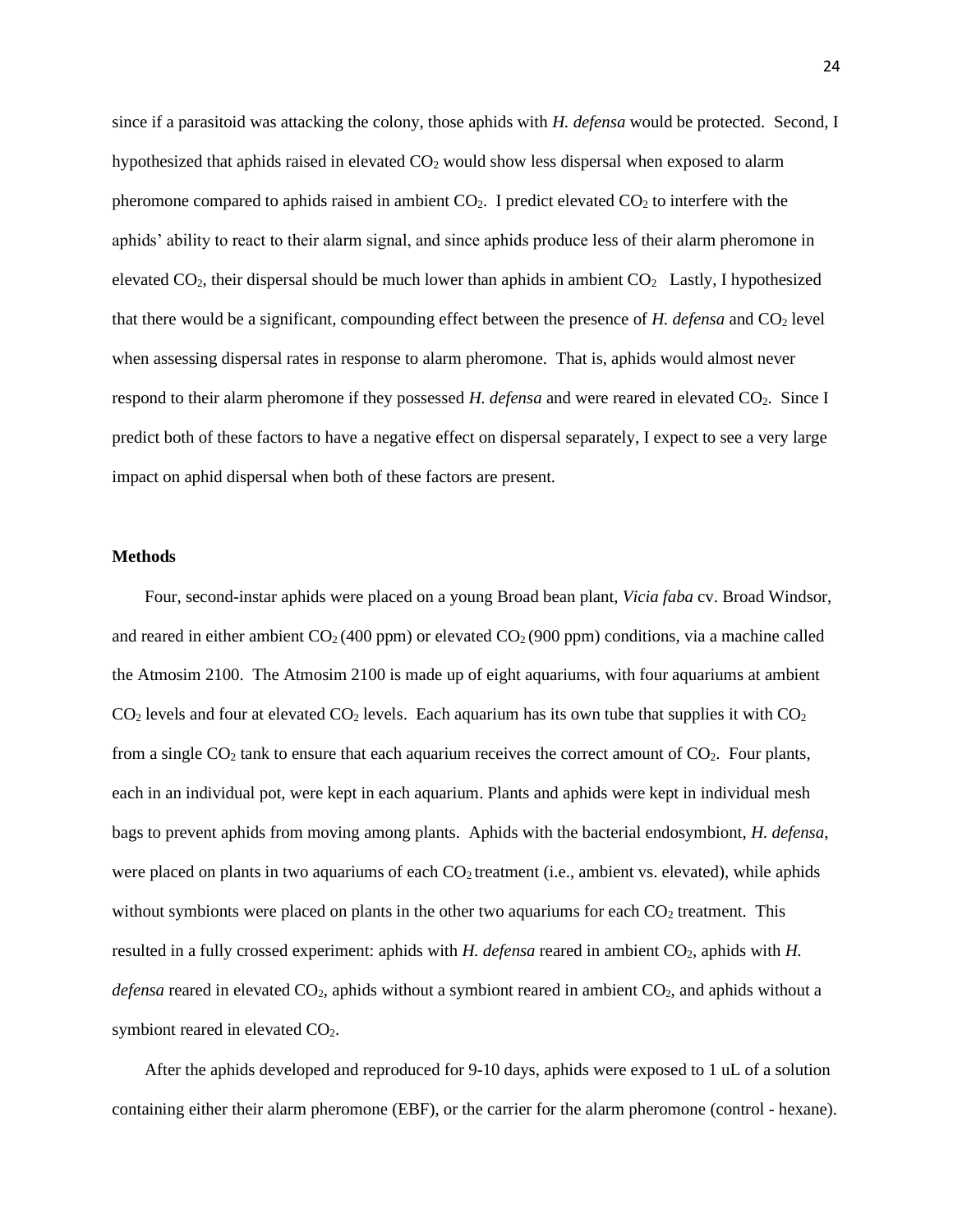The Eβf treatment solution was made by mixing 0.6 µL concentrated Eβf with 10 mL of hexane, resulting in a solution of approximately 50 ng/uL (Keiser & Mondor, 2015). Since there were four plants in each aquarium, two were randomly selected to receive the EBF treatment and the other two were chosen to receive the control treatment. After a plant was randomly assigned a treatment, a cluster of aphids was located on the plant and the aphids in the cluster were counted before a treatment was applied. One microliter of the experimental treatment or the control was placed on a small piece of filter paper, and forceps were used to hold the filter paper near the cluster of aphids. The filter paper was presented to the cluster of aphids for 30 seconds and the number of aphids that dispersed (i.e., walked, ran, or dropped off the plant) out of the total number of aphids in the cluster was recorded. For each trial, a cellphone was used to record the aphid behavior so that the number of aphids that dispersed could be verified.

After the data was collected, I calculated the percentage of aphids per cluster that dispersed since there were different numbers of aphids in each cluster. A four-way nested analysis of covariance was performed using JMP Pro 16. Independent variables were: Pheromone treatment (EBF vs. control),  $CO<sub>2</sub>$ (ambient vs. elevated), Symbiont (absent vs. present), Pheromone treatment  $x CO<sub>2</sub>$ , Pheromone treatment x Symbiont,  $CO_2$  x Symbiont, Pheromone x  $CO_2$  x Symbiont, Aquarium (nested within  $CO_2$  and Symbiont), and Trial (1-4) as a covariate. Aphids per cluster was introduced as a weighting variable, as there is higher confidence in the proportions obtained from clusters with higher numbers of aphids. The dependent variable, proportion of aphids dispersing, was transformed using arcsin square root to better fit the assumptions of normality, prior to analysis. Post-hoc tests, when required, were Tukey's HSD tests. Statistics are presented on the transformed values, while figures are presented using the raw values.

#### **Results**

There was a significant difference in the proportion of aphids that dispersed in response to EBF vs. the hexane control, with an average of 33% of aphids moving when exposed to Eβf and an average of 2% of aphids moving when exposed to the control treatment  $(F_{1, 39} = 13.29, p = 0.0008)$  (Fig. 3.1). This is not surprising as this response has been documented numerous times, but it does confirm that the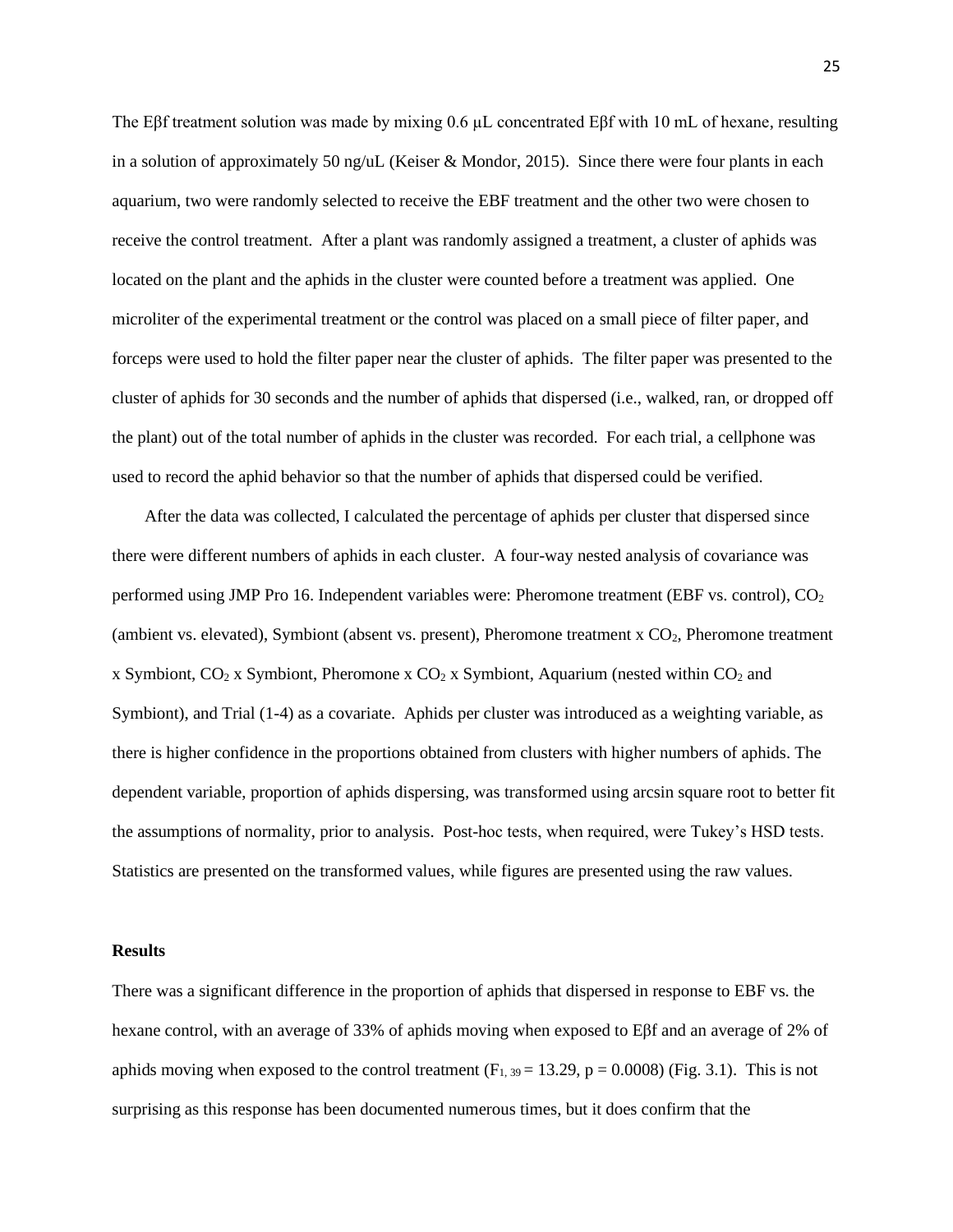experimental protocol in this study was effective. There was also a significant difference in the number of aphids that dispersed when infected vs. not infected with *H. defensa*, with 6% of uninfected aphids dispersing but 29% of infected aphids dispersing  $(F_{1, 39} = 7.14, p = 0.011)$  (Fig. 3.2). Level of CO<sub>2</sub> did not significantly influence the number of aphids dispersing  $(F_{1, 39} = 1.01, p = 0.32)$  (Fig. 3.3). There was, however, a significant interaction between presence of a symbiont and  $CO_2$  level (F<sub>1, 39</sub> = 4.55, p = 0.039) (Fig. 3.4). Using a Tukey's HSD test, it was discovered that the presence of a symbiont had large effects on dispersal under ambient  $CO_2$  levels (no symbiont = 1%, symbiont = 41%), but not under elevated  $CO_2$ levels (no symbiont  $= 11\%$ , symbiont  $= 16\%$ ). There were no other significant differences in the analyses.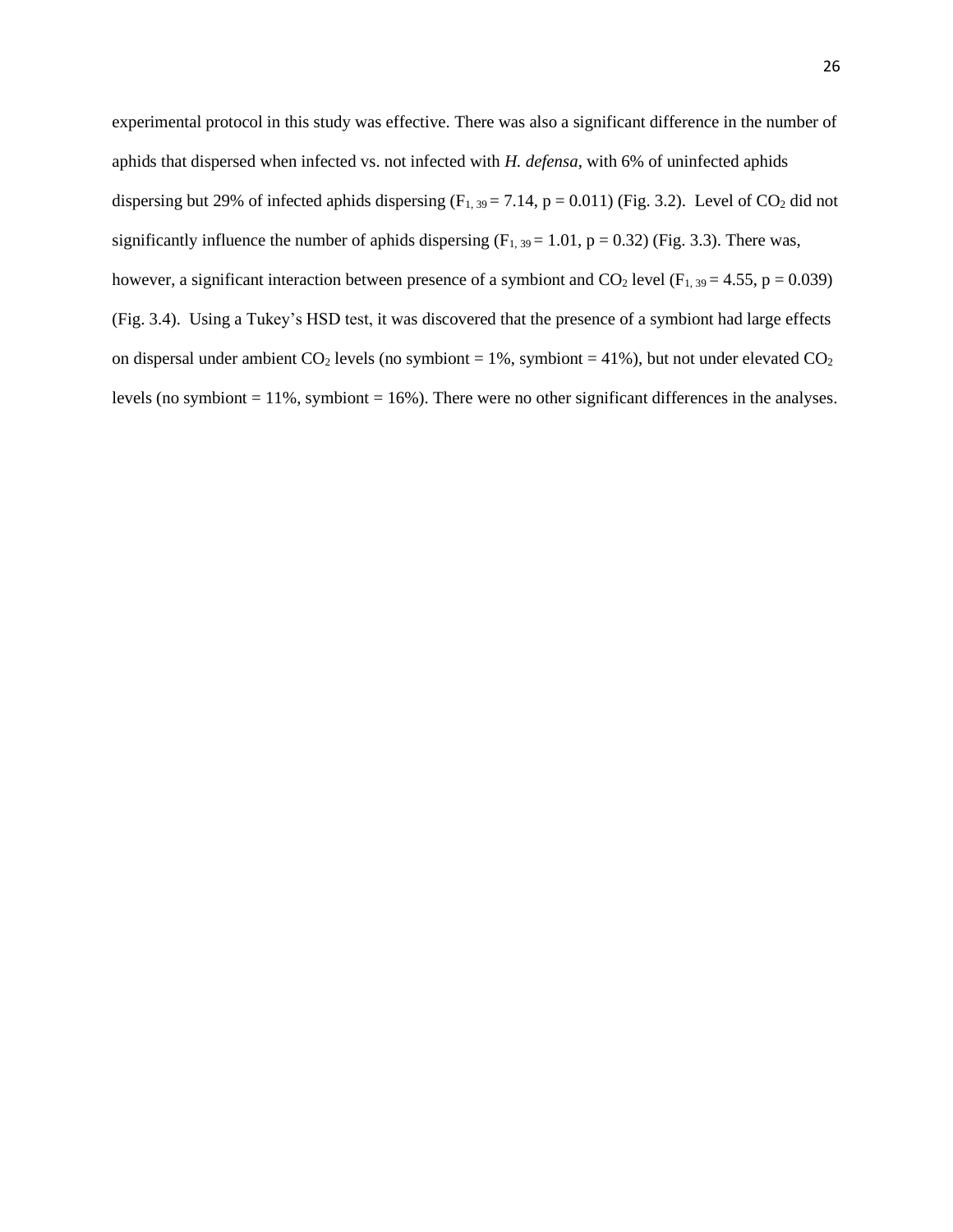

Figure 3.1. Proportion of Pea aphids dispersing when exposed to hexane (control) vs. alarm pheromone (E-β-farnesene) (F<sub>1, 39</sub> = 13.29, p = 0.0008)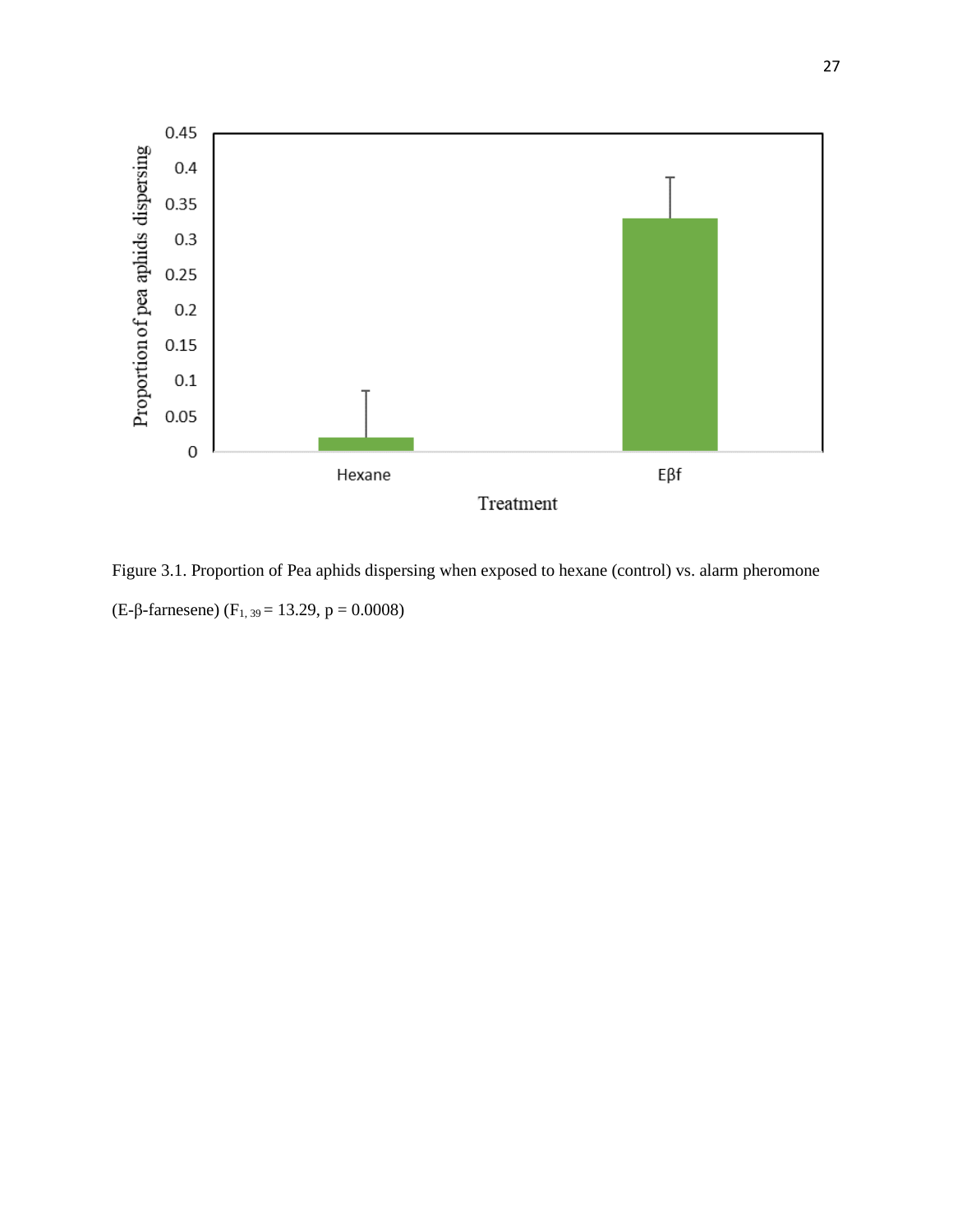

Figure 3.2. Proportion of Pea aphids dispersing with vs. without the symbiont *Hamiltonella defensa* (F<sub>1, 39</sub>)  $= 7.14, p = 0.011$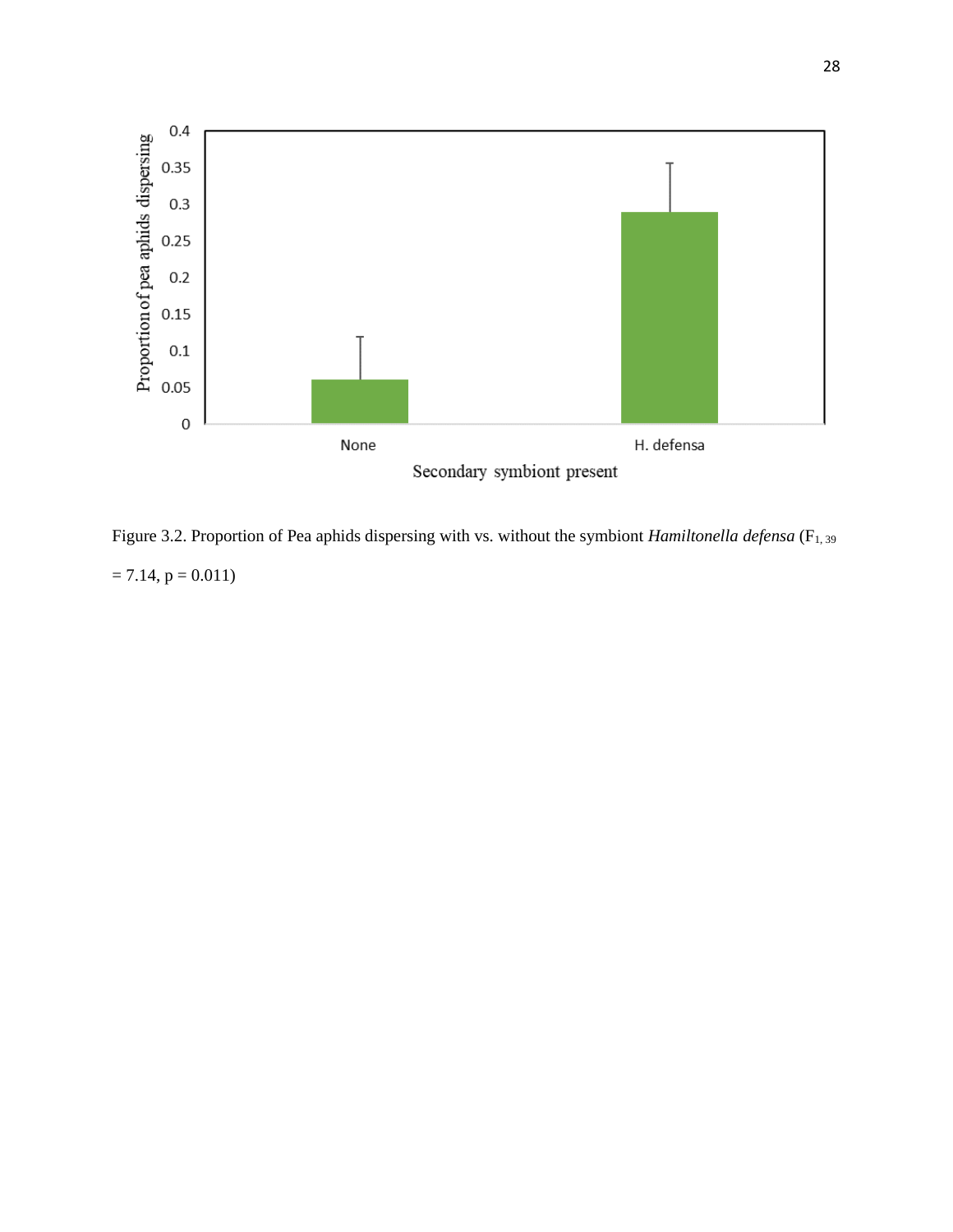

Figure 3.3. Proportion of Pea aphids dispersing in ambient vs. elevated  $CO<sub>2</sub>$  (F<sub>1, 39</sub> = 1.01, p = 0.32)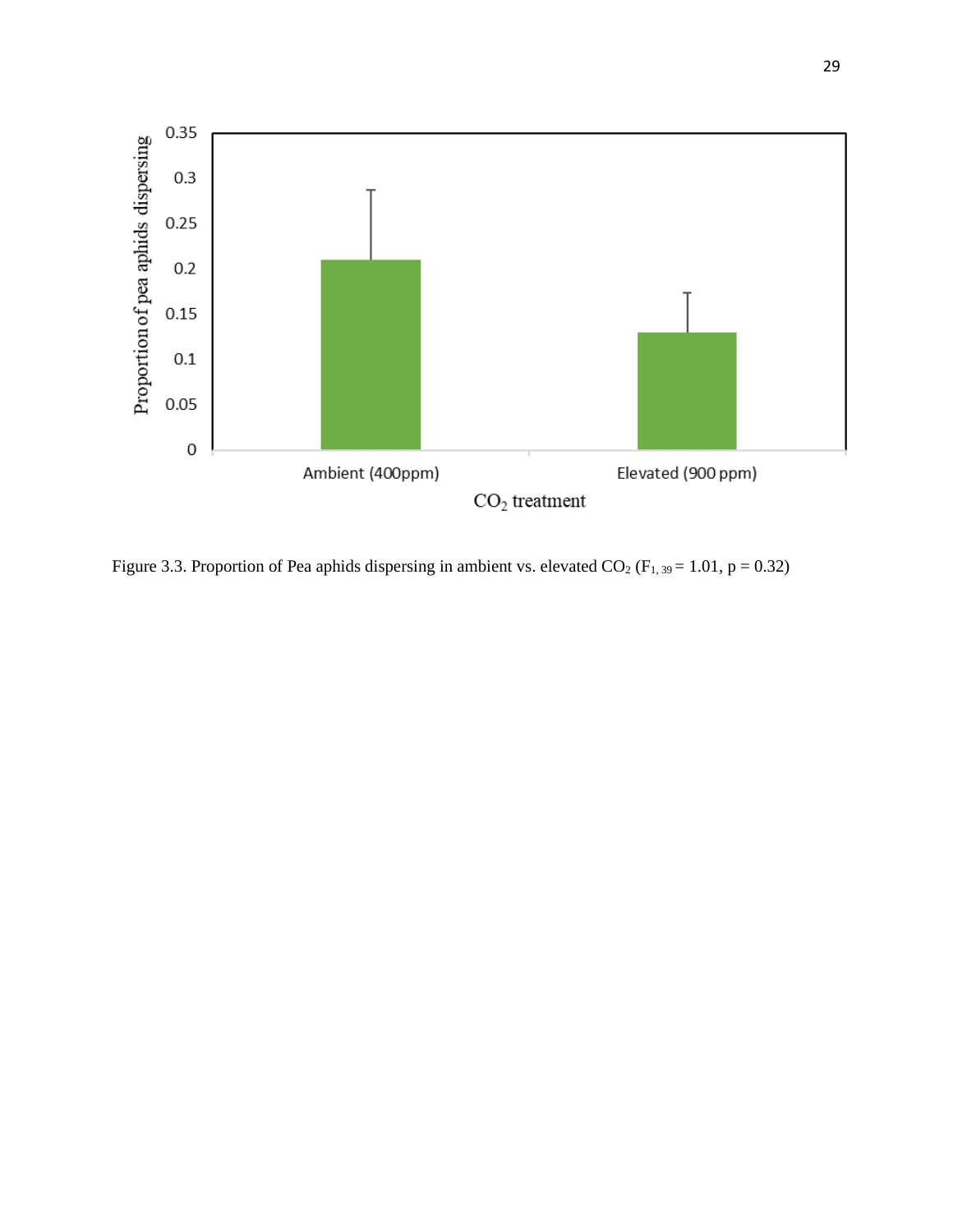

Figure 3.4. Proportion of Pea aphids dispersing with vs. without the symbiont *Hamiltonella defensa* in ambient vs. elevated  $CO_2$  (F<sub>1, 39</sub> = 4.55, p = 0.039)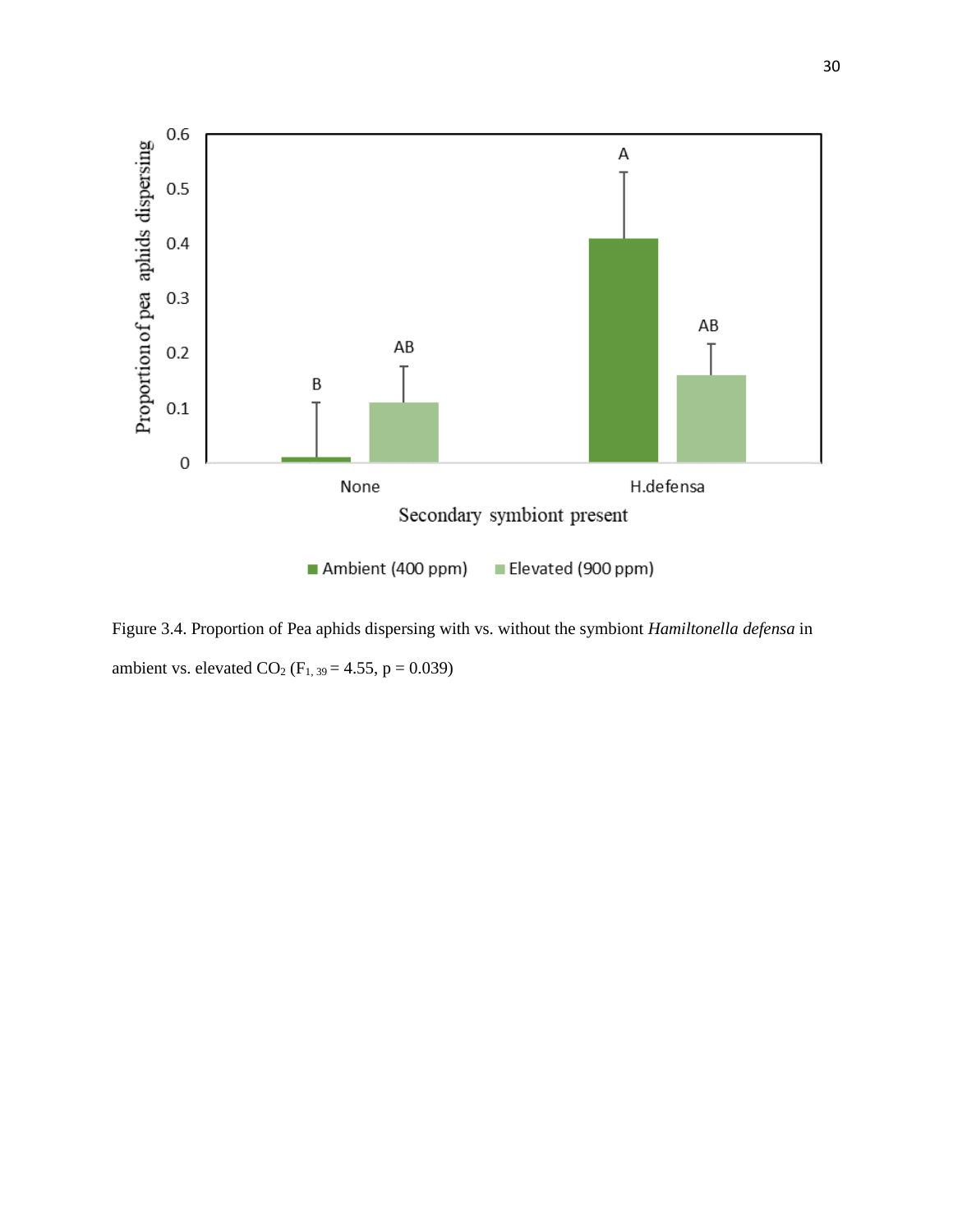| <b>Effect Tests</b>                 |              |    |                       |                |            |
|-------------------------------------|--------------|----|-----------------------|----------------|------------|
| <b>Source</b>                       | <b>Nparm</b> | DF | <b>Sum of Squares</b> | <b>F</b> ratio | $Prob > F$ |
| CO <sub>2</sub>                     |              |    | 0.942411              | 1.0127         | 0.3205     |
| Symbiont                            |              |    | 6.642459              | 7.1376         | 0.011      |
| Treatment                           |              |    | 12.366317             | 13.2881        | 0.0008     |
| $CO2*Symbiont$                      |              |    | 4.235703              | 4.5514         | 0.0392     |
| Treatment* $CO2$                    |              |    | 0.053292              | 0.0573         | 0.8121     |
| Symbiont*Treatment                  |              |    | 2.063219              | 2.217          | 0.1445     |
| Symbiont*Treatment*CO2              |              |    | 0.993054              | 1.0671         | 0.308      |
| Aquarium#[CO2, Symbiont, Treatment] | 8            | 8  | 9.546974              | 1.2823         | 0.2808     |
| Trial                               |              |    | 1.630121              | 1.7516         | 0.1934     |

Table 3.1 The results of all effect tests for the analysis of covariance with aphid dispersal as the dependent variable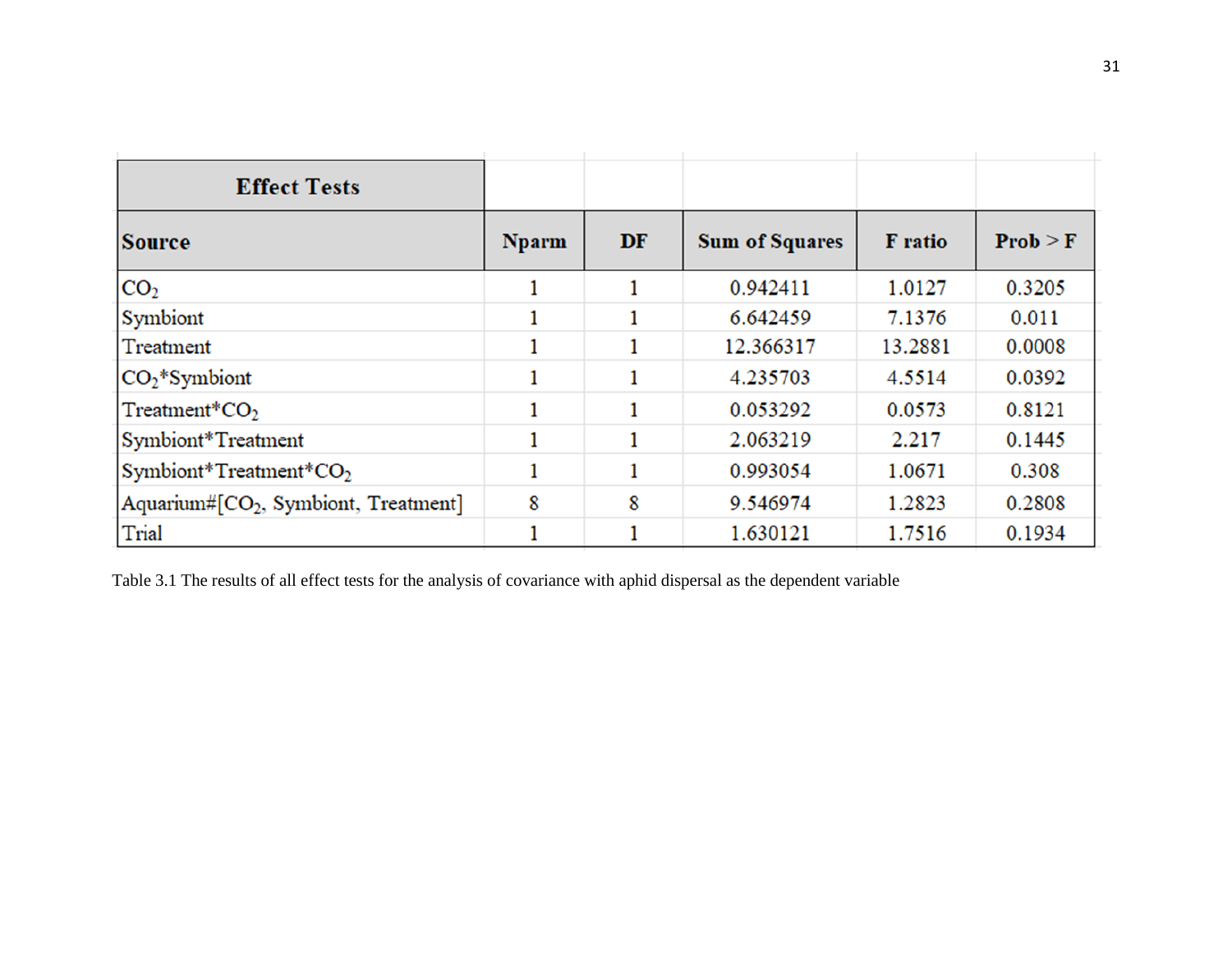#### **Discussion**

Based on previous research and the literature (Mondor, 2001), I expected aphids to respond to alarm pheromone more than to the control treatment (hexane). This turned out to be correct, thereby verifying previous studies, but also confirming that our EBF solution was biologically active and our experimental protocol was appropriate.

My hypothesis that aphids would be less likely to disperse when infected with *H. defensa* was rejected. In fact, aphids with *H. defensa* were far more likely to disperse than aphids without the facultative symbiont. It has been suggested that resistance to one type of natural enemy via symbiont leads to a tradeoff of being more vulnerable to other natural enemies (Ferrari et al. 2001), and this may be due to how H. defensa mediates an alarm pheromone response. Even though aphids with *H. defensa* produce less alarm pheromone overall (Boullis et al., 2017), they are likely just as sensitive to alarm pheromone when they receive that signal. This would allow aphids with *H. defensa* to react to their alarm pheromone on a case-by-case basis, where they are unlikely to disperse until a certain threshold is reached, in which case they become much more likely to disperse than aphids without the secondary symbiont. This would be very beneficial to the aphid as well as the symbiont, as if a small amount of alarm pheromone was detected, perhaps indicative of a parasitoid or a distant threat, aphids with *H. defensa* would be able to continue to feed and reproduce efficiently. Alternatively, if a large amount of alarm pheromone is detected, perhaps indicating a large predator is nearby, *H. defensa* triggers a severe dispersal response in its host to ensure it is able to survive and infect the next generation of aphids. Another potential reason for these results could be the way alarm pheromone was presented to the aphids, or the level of pheromone the aphids experience. Studies that showed aphids with *H. defensa* move less than aphids without it used live predators (Polin et al., 2014) and parasitoids (Dion et al., 2011), whereas this study used a standardized Eβf solution on filter paper. Aphids may respond differently to an actively searching natural enemy as opposed to a solitary EBF emission, as extreme defensive behaviors are costly to aphid fitness (Nelson, 2007). In addition, perhaps the amount of pheromone I used in my experiments was perceived as a larger threat by the cluster of aphids compared to the amount generated by a single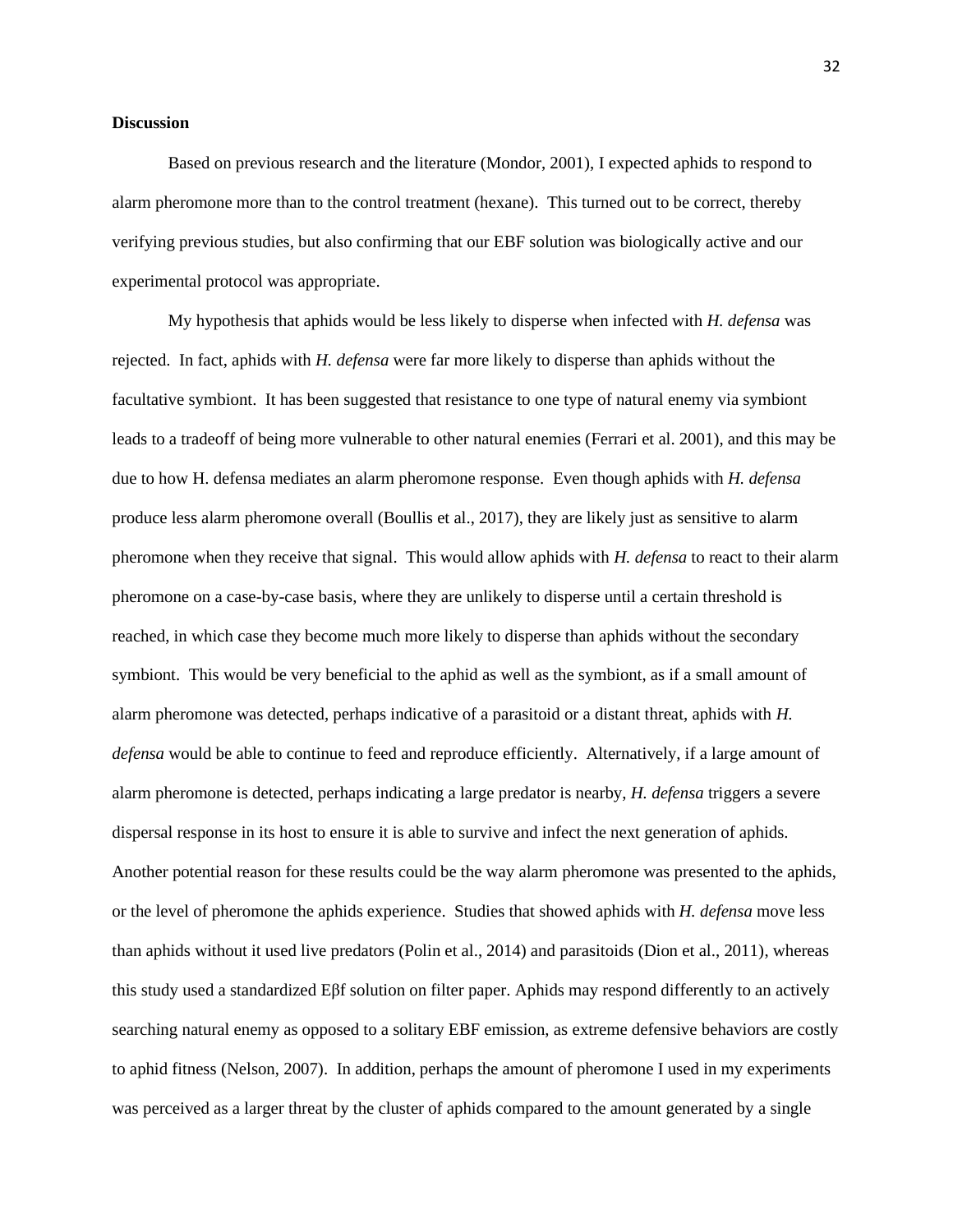natural enemy moving in one direction through a colony. This study used about five times the amount produced by one aphid (Mondor et al., 2000), which could indicate a large attack as opposed to just a single natural enemy like other studies have used. This result raises many additional questions regarding how aphids respond to natural enemies and perceive different levels of increased predation risk threats.

I also hypothesized that aphids would exhibit a greater dispersal response in ambient  $CO<sub>2</sub>$  as opposed to elevated CO2. This hypothesis was rejected as there was no difference in the number of aphids that dispersed in ambient vs. elevated  $CO<sub>2</sub>$  environments. Previous studies have shown that aphids are more likely to disperse when feeding on low quality host plants (Dill et al., 1990), but the plants used in this experiment showed no signs of being nutrient deficient (Table A.1), which indicates that in this study, CO<sup>2</sup> level was not indirectly influencing aphid behavior via host plant. Like other behavioral studies (Mondor et al., 2004), I did find that less aphids dispersed in elevated  $CO<sub>2</sub>$ , however the lack of a significant difference suggests that something else may be at play in this interaction. Perhaps instead of aphids being less receptive to alarm pheromone, studies in the past have shown less dispersal because the aphids are producing less alarm pheromone in elevated  $CO<sub>2</sub>$  (Boullis et al., 2017). This study used a constant amount of alarm pheromone rather than getting aphids to release their own alarm pheromone to initiate a dispersal response in the colony, which could be why the dispersal was not significantly different between the  $CO<sub>2</sub>$  treatments.

Lastly, I hypothesized that there would be a significant interaction between the presence of a secondary symbiont and  $CO<sub>2</sub>$ . This hypothesis was confirmed, as there was a large difference in dispersal rates between infected vs. uninfected aphids under ambient CO<sub>2</sub> levels, but similar rates of dispersal in infected vs. uninfected individuals under elevated  $CO<sub>2</sub>$  levels. Other studies have shown that elevated CO<sup>2</sup> lowers dispersal in aphids (Mondor et al., 2004), however my results show this is much more apparent in aphids that have a symbiont. This result is very interesting from an ecological point of view, as it indicates that predator and prey dynamics may be very different in elevated  $CO<sub>2</sub>$ . If elevated  $CO<sub>2</sub>$ alters dispersal of aphids with *H. defensa* or other symbionts more than aphids without symbionts, it could heavily alter the symbiont composition in populations, as those aphids would be more susceptible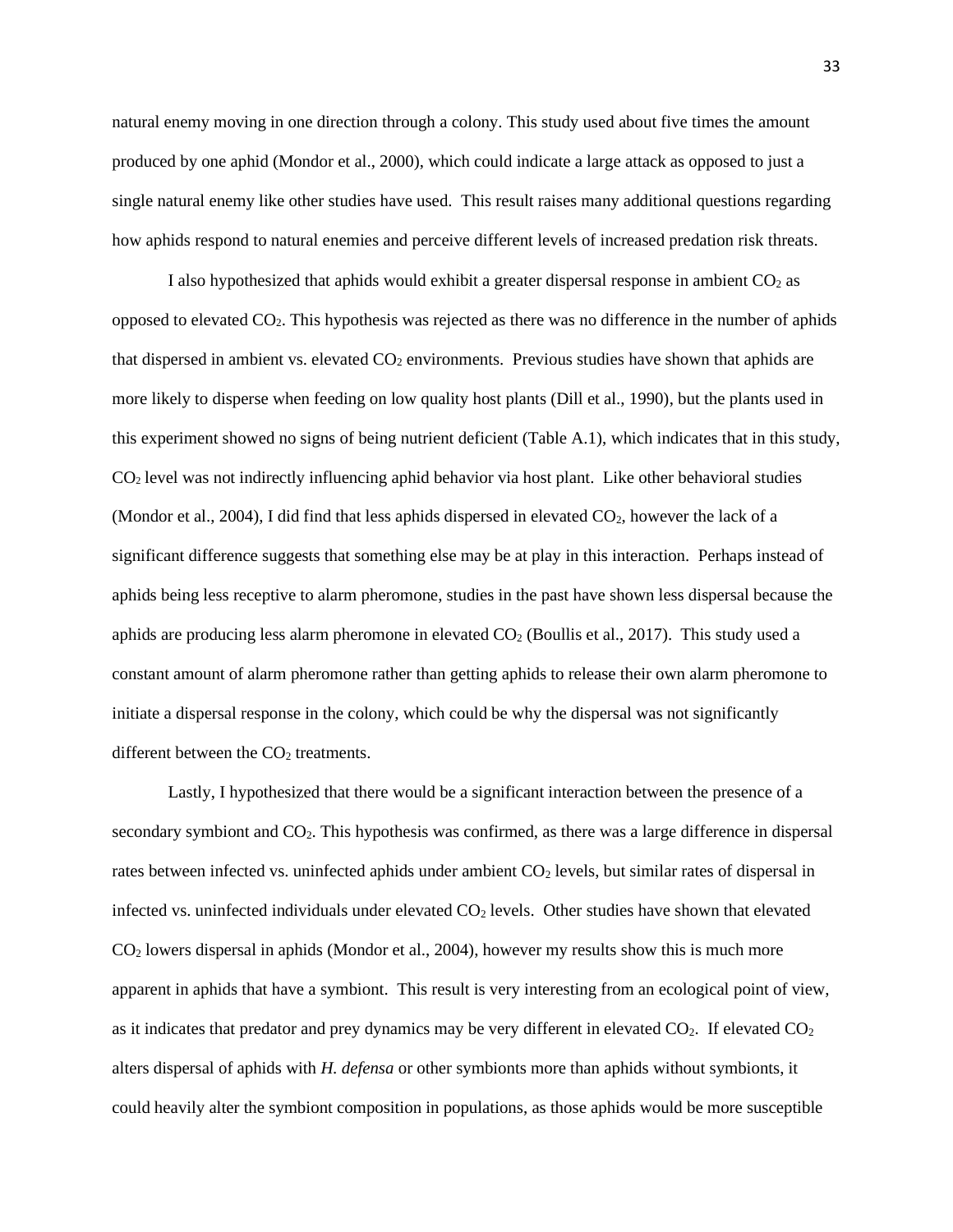to predation. This result raises the question of other symbionts and their interactions with  $CO<sub>2</sub>$  level.

Additional experiments should be conducted to give further insight into how aphid behavior may play out in future atmospheric conditions. In this experiment there was limited space in the aquariums, so the plants with aphids on them had to be taken out of their respective  $CO<sub>2</sub>$  environment to perform the experiment. Exposing aphids to alarm pheromone in the actual elevated  $CO<sub>2</sub>$  environment may show a different effect than when they were taken out of their  $CO<sub>2</sub>$  treatment prior to exposure. Future studies should also consider more extensive testing of host plant quality and how that impacts aphid behavior in elevated CO2. Aphids are less likely to display defensive responses in scenarios of food depravation (Villagra et al., 2002), so looking at behaviors under other stressful scenarios like poor host plant quality in elevated  $CO<sub>2</sub>$  may determine what factors can influence aphid dispersal. Additionally, documenting the instar of aphids that disperse may provide additional information, as different age groups show different degrees of defense responses (Gish & Inbar, 2006).

Experiments in the laboratory setting may not be truly indicative of the responses of aphids in wild populations, as high symbiont prevalence is easier to retain in a lab setting than in wild populations (Oliver et al., 2005). Additional research is required to discover more about insect behavior in an elevated CO<sup>2</sup> environment. Since these results and other studies have shown aphids are not as reactive to their alarm pheromone in elevated  $CO<sub>2</sub>$  (Sun et al., 2010), a logical next step would be to determine if increased CO<sup>2</sup> alters the efficacy of predators in biological control programs, when aphids harbor facultative symbionts.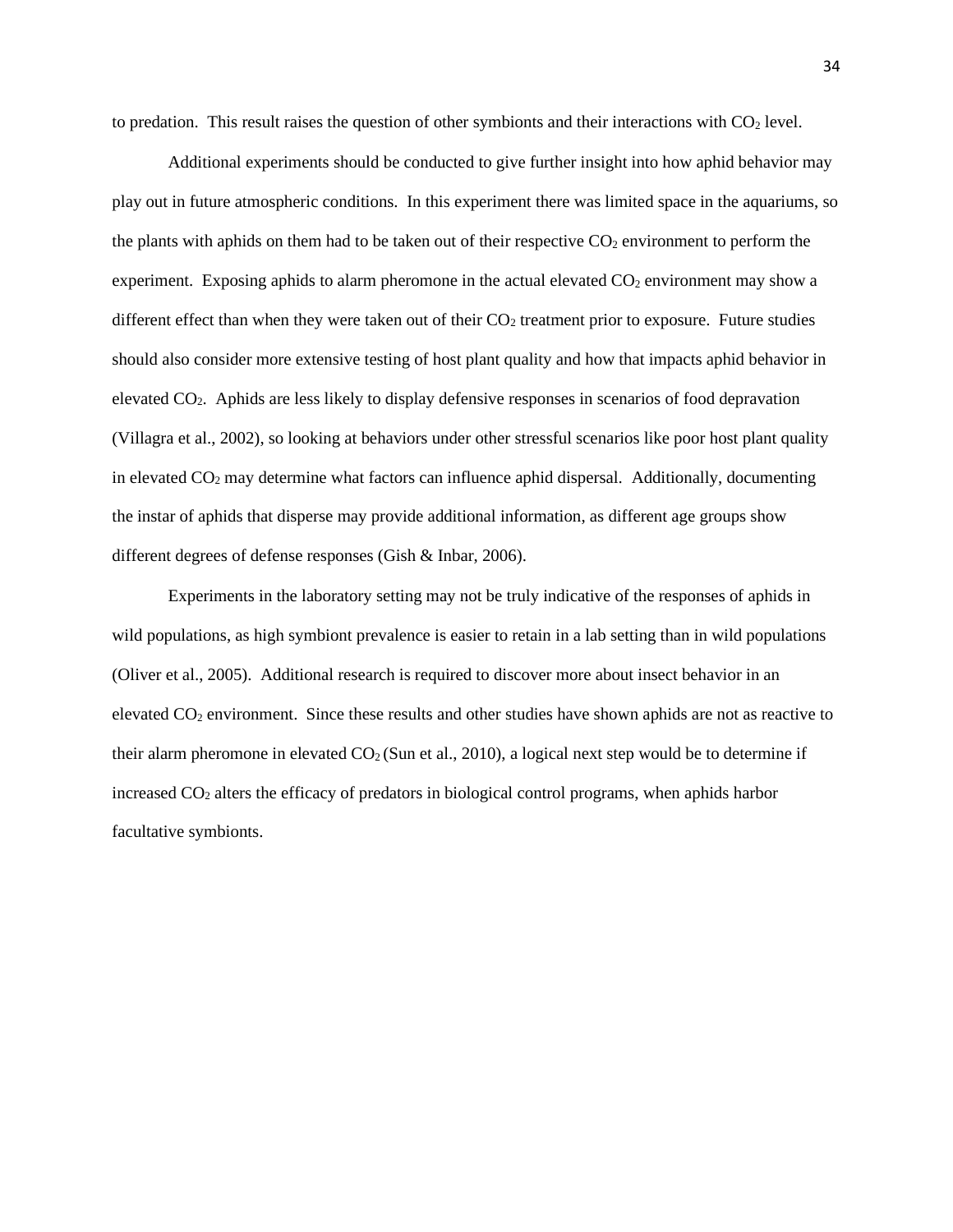#### **CONCLUSION**

The goal of this thesis was to untangle some of the complex interactions that pea aphids have with their facultative symbiont, *H. defensa*, and elevated CO<sub>2</sub> levels associated with global climate change. These types of studies will become increasingly important as  $CO<sub>2</sub>$  levels continue to rise and affect the crops we grow and the insects that prey on those plants.

In Chapter 2, I found that pea aphids harboring *H. defensa* had a much higher fecundity than those without, and elevated CO<sup>2</sup> conditions did not affect this interaction. *H.defensa* may have some type of nutritional benefit as seen in other insects (Su et al., 2014), leading to an increased fecundity. However, this still raises questions about why H. defensa does not have a higher prevalence in wild populations (Dykstra et al., 2014). In addition, I suspect that I did not see a difference in fecundity between CO<sup>2</sup> levels because the plant analysis revealed that all plants were healthy despite being raised in different  $CO<sub>2</sub>$  conditions.

In Chapter 3, I found that symbiont presence had a significant effect on aphid dispersal, while CO<sup>2</sup> level did not. However, I did see a significant interaction between *H. defensa* presence and CO<sup>2</sup> level, indicating that these variables may have an impact on aphid populations in the future. While some of my results, like aphids with symbionts being more responsive to alarm pheromone, go against some previous studies (Dion et al., 2011; Polin et al., 2014), this raises new questions about how aphid symbionts affect their interactions with predators. Perhaps the amount of alarm pheromone present triggers different responses in aphids, and further studies should test how much alarm pheromone triggers specific responses like moving vs. dropping off of the plant.

Novel abiotic conditions, resulting from elevated  $CO<sub>2</sub>$ , will undoubtedly change the prevalence of certain symbionts as they respond to these unknown pressures (i.e., hidden reaction norms). Future studies should look at different combinations of abiotic and biotic factors (e.g, greenhouse gases, facultative symbionts) as the more we learn about how aphid fitness and behavior change due to those variables, the greater the efficacy of our pest control strategies and our knowledge of ecosystem functioning.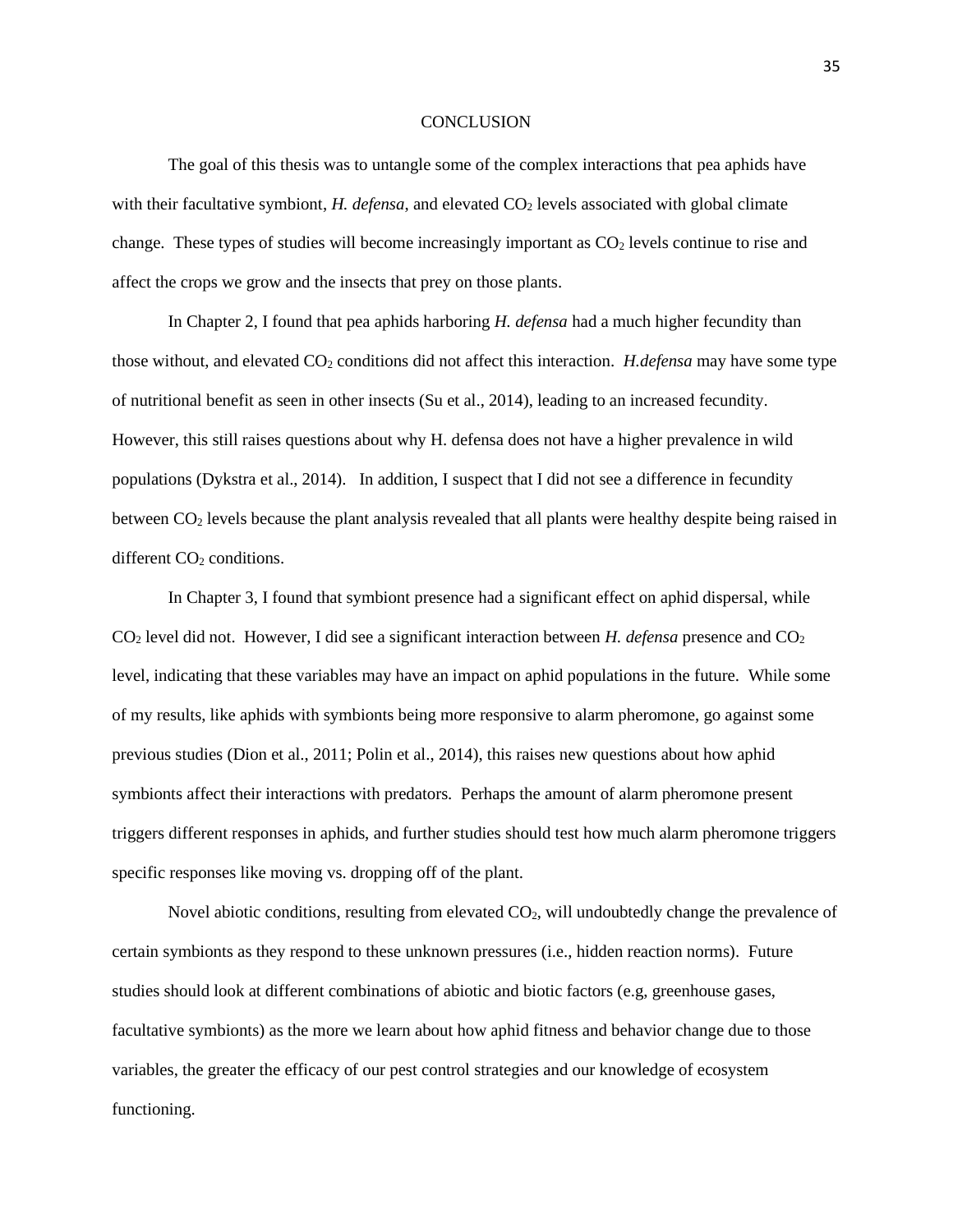#### **REFERENCES**

- Akey, D. H., & Beck, S. D. (1971). Continuous rearing of the pea aphid, *Acyrthosiphon pisum*, on a holidic diet. *Annals of the Entomological Society of America*, 64(2), 353-356.
- Barribeau, S. M., Sok, D., & Gerardo, N. M. (2010). Aphid reproductive investment in response to mortality risks. *BMC Evolutionary Biology*, 10(1), 1-11.
- Ben-Ari, M., Outreman, Y., Denis, G., Le Gallic, J. F., Inbar, M., & Simon, J. C. (2019). Differences in escape behavior between pea aphid biotypes reflect their host plants' palatability to mammalian herbivores. *Basic and Applied Ecology*, 34, 108-117.
- Bezemer, T. M., & Jones, T. H. (1998). Plant-insect herbivore interactions in elevated atmospheric CO<sub>2</sub>: quantitative analyses and guild effects. *Oikos*, 82(2), 212-222.
- Bezemer, T. M., Knight, K. J., Newington, J. E., & Jones, T. H. (1999). How general are aphid responses to elevated atmospheric CO2?. *Annals of the Entomological Society of America*, 92(5), 724-730.
- Boullis, A., Fassotte, B., Sarles, L., Lognay, G., Heuskin, S., Vanderplanck, M., Bartram, S., Haubruge, E., Francis, F., & Verheggen, F. J. (2017). Elevated carbon dioxide concentration reduces alarm signaling in aphids. *Journal of Chemical Ecology*, 43(2), 164-171.
- Brisson, J. A., & Stern, D. L. (2006). The pea aphid, *Acyrthosiphon pisum*: an emerging genomic model system for ecological, developmental and evolutionary studies. *Bioessays*, 28(7), 747-755.
- Brownlie, J. C., & Johnson, K. N. (2009). Symbiont-mediated protection in insect hosts. *Trends in Microbiology*, 17(8), 348-354.
- Chen, D. Q., Montllor, C. B., & Purcell, A. H. (2000). Fitness effects of two facultative endosymbiotic bacteria on the pea aphid, *Acyrthosiphon pisum*, and the blue alfalfa aphid, *A. kondoi*. *Entomologia Experimentalis et Applicata*, 95(3), 315-323.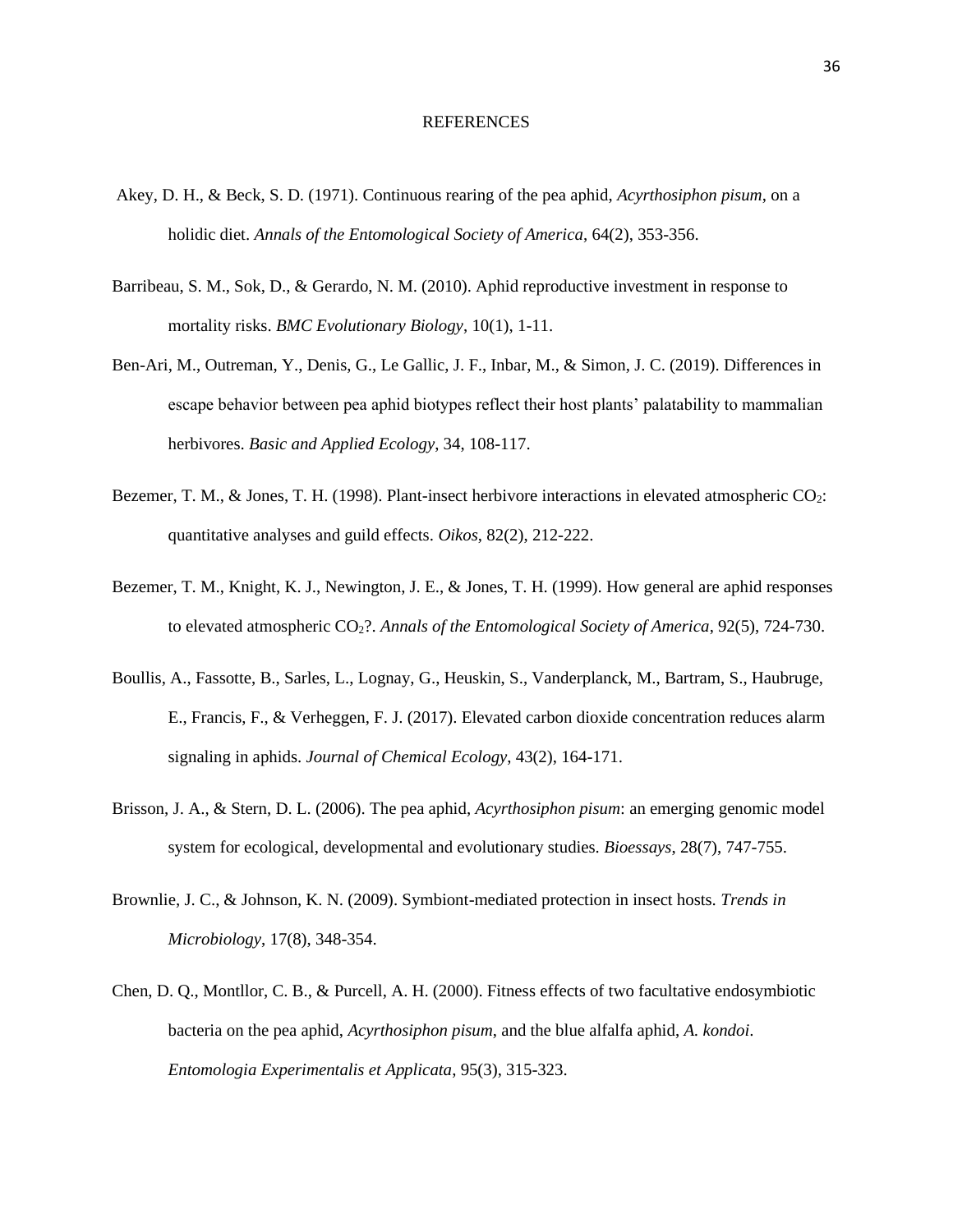- Chen, F., Wu, G., Ge, F., Parajulee, M. N., & Shrestha, R. B. (2005). Effects of elevated  $CO<sub>2</sub>$  and transgenic Bt cotton on plant chemistry, performance, and feeding of an insect herbivore, the cotton bollworm. *Entomologia Experimentalis et Applicata*, 115(2), 341-350.
- Coviella, C. E., & Trumble, J. T. (1999). Effects of elevated atmospheric carbon dioxide on insect‐plant interactions. *Conservation Biology*, 13(4), 700-712.
- Degnan, P. H., Yu, Y., Sisneros, N., Wing, R. A., & Moran, N. A. (2009). *Hamiltonella defensa*, genome evolution of protective bacterial endosymbiont from pathogenic ancestors. *Proceedings of the National Academy of Sciences*, 106(22), 9063-9068.
- Diaz, S., Grime, J. P., Harris, J., & McPherson, E. (1993). Evidence of a feedback mechanism limiting plant response to elevated carbon dioxide. *Nature*, 364(6438), 616.
- Dill, L. M., Fraser, A. H., & Roitberg, B. D. (1990). The economics of escape behaviour in the pea aphid, Acyrthosiphon pisum. *Oecologia*, *83*(4), 473-478.
- Dion, E., Polin, S. E., Simon, J. C., & Outreman, Y. (2011). Symbiont infection affects aphid defensive behaviours. *Biology letters*, 7(5), 743-746.
- Doremus, M. R., & Oliver, K. M. (2017). Aphid heritable symbiont exploits defensive mutualism. *Applied and Environmental Microbiology*, 83(8), e03276-16.
- Douglas, A. E. (1993). The nutritional quality of phloem sap utilized by natural aphid populations. *Ecological Entomology*, 18(1), 31-38.
- Dykstra, H. R., Weldon, S. R., Martinez, A. J., White, J. A., Hopper, K. R., Heimpel, G. E., Asplen, M.K., & Oliver, K. M. (2014). Factors limiting the spread of the protective symbiont *Hamiltonella defensa* in *Aphis craccivora* aphids. *Applied and Environmental Microbiology*, 80(18), 5818-5827.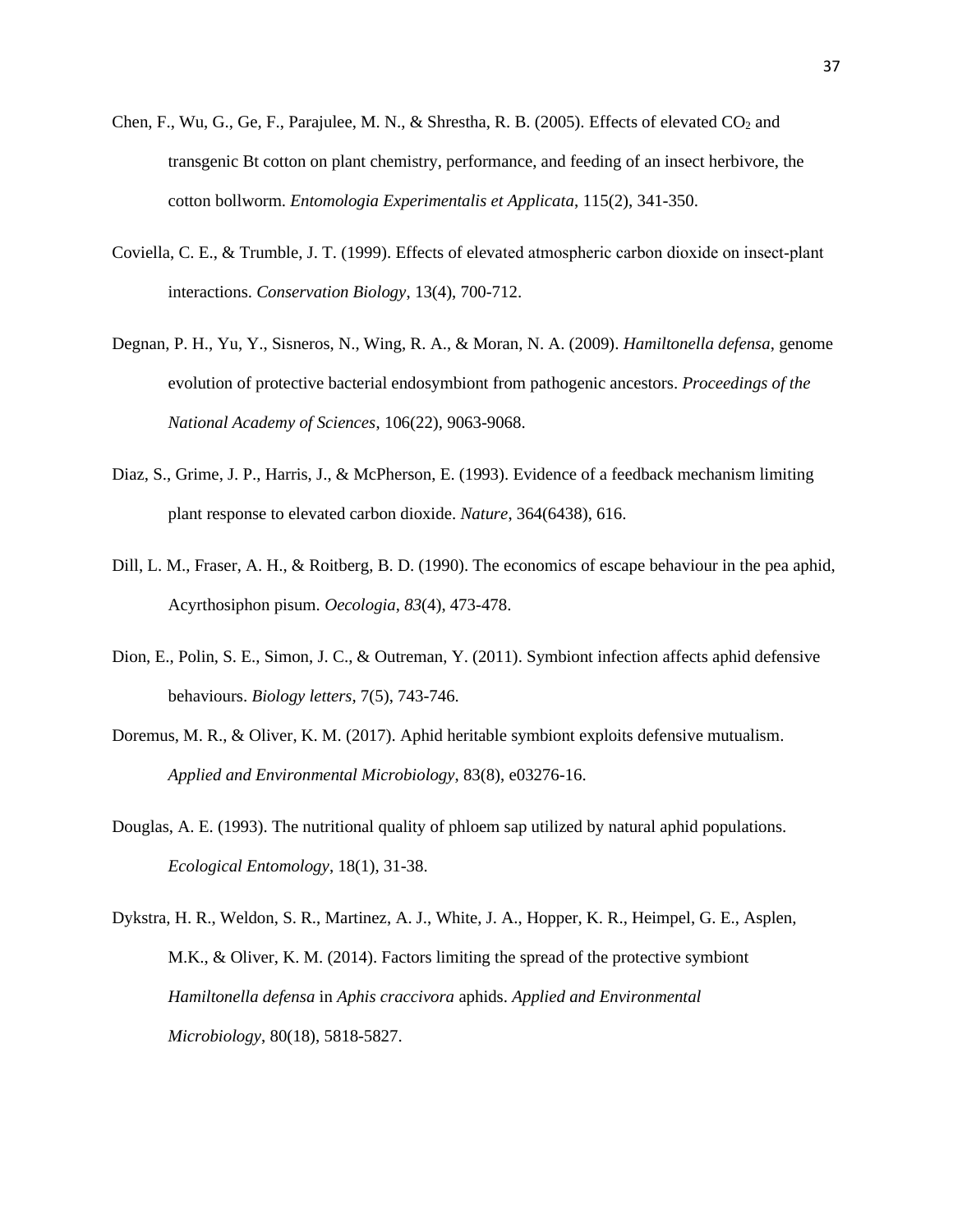- Ferrari, J., Müller, C. B., Kraaijeveld, A. R., & Godfray, H. C. J. (2001). Clonal variation and covariation in aphid resistance to parasitoids and a pathogen. *Evolution*, 55(9), 1805-1814.
- Gish, M., & Inbar, M. (2006). Host location by apterous aphids after escape dropping from the plant. *Journal of Insect Behavior*, 19(1), 143-153.
- Hansen, A. K., & Moran, N. A. (2011). Aphid genome expression reveals host–symbiont cooperation in the production of amino acids. *Proceedings of the National Academy of Sciences*, 108(7), 2849- 2854.
- Hughes, L., & Bazzaz, F. A. (2001). Effects of elevated CO2 on five plant-aphid interactions. *Entomologia Experimentalis et Applicata*, 99(1), 87-96.
- IPCC (2014). *Contribution of Working Groups I, II and III to the 5th Assessment Report of the Intergovernmental Panel on Climate Change. Climate Change 2014: Synthesis Report.* Geneva: IPCC.
- Johnson, S. N., Ryalls, J. M., & Karley, A. J. (2014). Global climate change and crop resistance to aphids: contrasting responses of lucerne genotypes to elevated atmospheric carbon dioxide. *Annals of Applied Biology*, 165(1), 62-72.
- Keiser, C. N., & Mondor, E. B. (2013). Transgenerational behavioral plasticity in a parthenogenetic insect in response to increased predation risk. *Journal of Insect Behavior*, 26(4), 603-613.
- Keiser, C. N., & Mondor, E. B. (2015). Cues of predation risk induce instar-and genotype-specific changes in pea aphid colony spatial structure. *Ethology*, 121(2), 144-151.
- Lavy, O., Sher, N., Malik, A., & Chiel, E. (2015). Do bacterial symbionts govern aphid's dropping behavior?. *Environmental Entomology*, 44(3), 588-592.
- Leonardo, T. E. (2004). Removal of a specialization‐associated symbiont does not affect aphid fitness. *Ecology Letters*, 7(6), 461-468.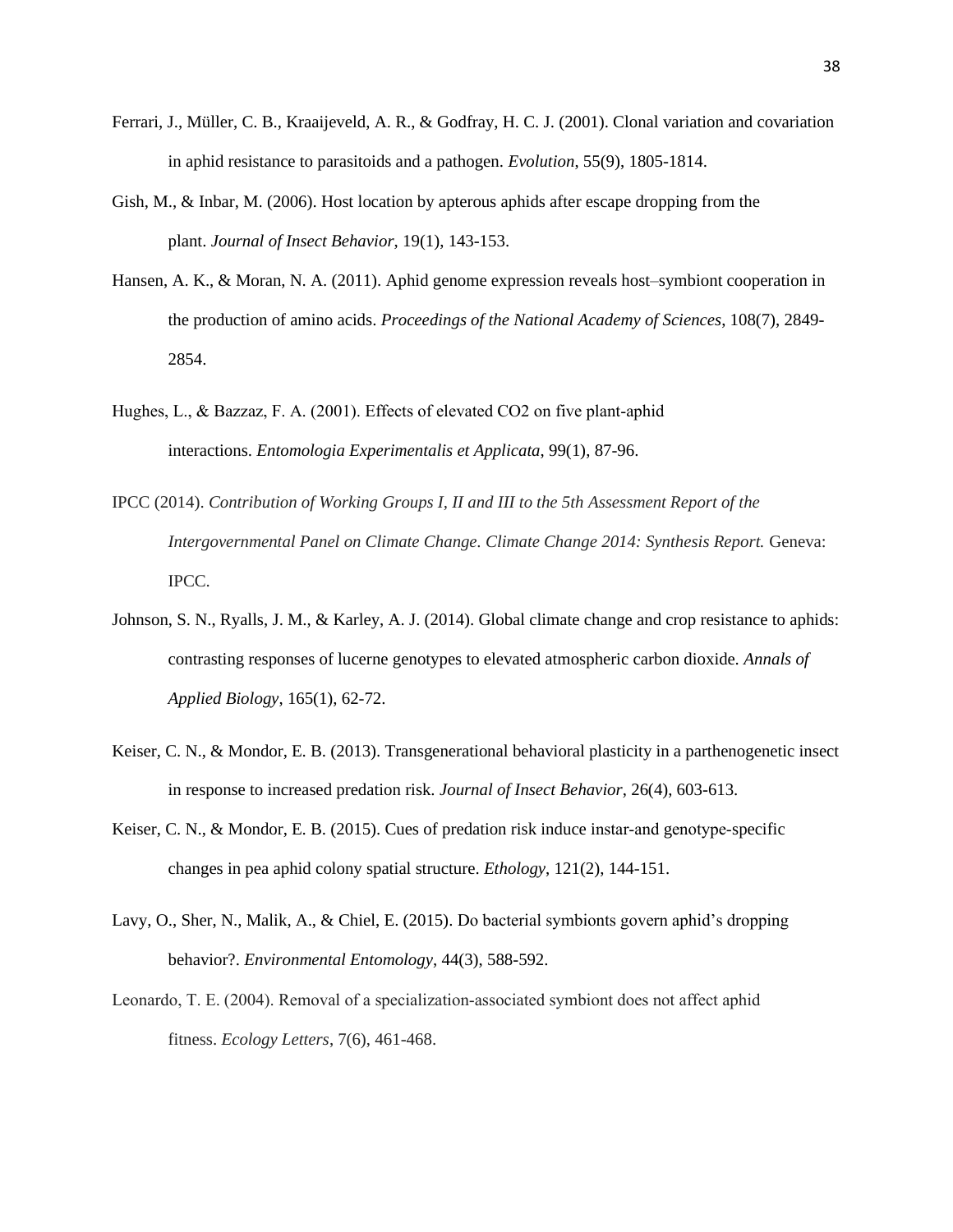- Li, C., Sun, Q., Gou, Y., Zhang, K., Zhang, Q., Zhou, J. J., & Liu, C. (2021). Long-Term effect of elevated CO<sup>2</sup> on the development and nutrition contents of the pea aphid (*Acyrthosiphon pisum*). *Frontiers in Physiology*, 12, 827.
- Losey, J. E., & Denno, R. F. (1998). The escape response of pea aphids to foliar-foraging predators: factors affecting dropping behaviour. *Ecological Entomology*, 23(1), 53-61.
- Ma, G., & Ma, C. S. (2012). Climate warming may increase aphids' dropping probabilities in response to high temperatures. *Journal of Insect Physiology*, 58(11), 1456-1462.
- Mahler, R. L. (2004). Nutrients plants require for growth. *University of Idaho. College of Agricultural and Life Science. CIS*, *1124*.
- Maiteki, G. A., & Lamb, R. J. (1985). Growth stages of field peas sensitive to damage by the pea aphid, *Acyrthosiphon pisum* (Homoptera: Aphididae). *Journal of Economic Entomology*, 78(6), 1442- 1448.
- Mondor, E. B., Baird, D. S., Slessor, K. N., & Roitberg, B. D. (2000). Ontogeny of alarm pheromone secretion in pea aphid, Acyrthosiphon pisum. *Journal of Chemical Ecology*, *26*(12), 2875-2882.
- Mondor, E.B. (2001). The Ecology and Evolution of Aphid Alarm Signaling Behaviour. Ph.D. thesis, Simon Fraser University, Burnaby, B.C.
- Mondor, E. B., & Roitberg, B. D. (2003). Age-dependent fitness costs of alarm signaling in aphids. *Canadian Journal of Zoology*, 81(5), 757-762.
- Mondor, E. B., Tremblay, M. N., Awmack, C. S., & Lindroth, R. L. (2004). Divergent pheromonemediated insect behaviour under global atmospheric change. *Global Change Biology*, 10(10), 1820-1824.
- Mondor, E. B., Tremblay, M. N., & Lindroth, R. L. (2004). Transgenerational phenotypic plasticity under future atmospheric conditions. *Ecology Letters*, 7(10), 941-946.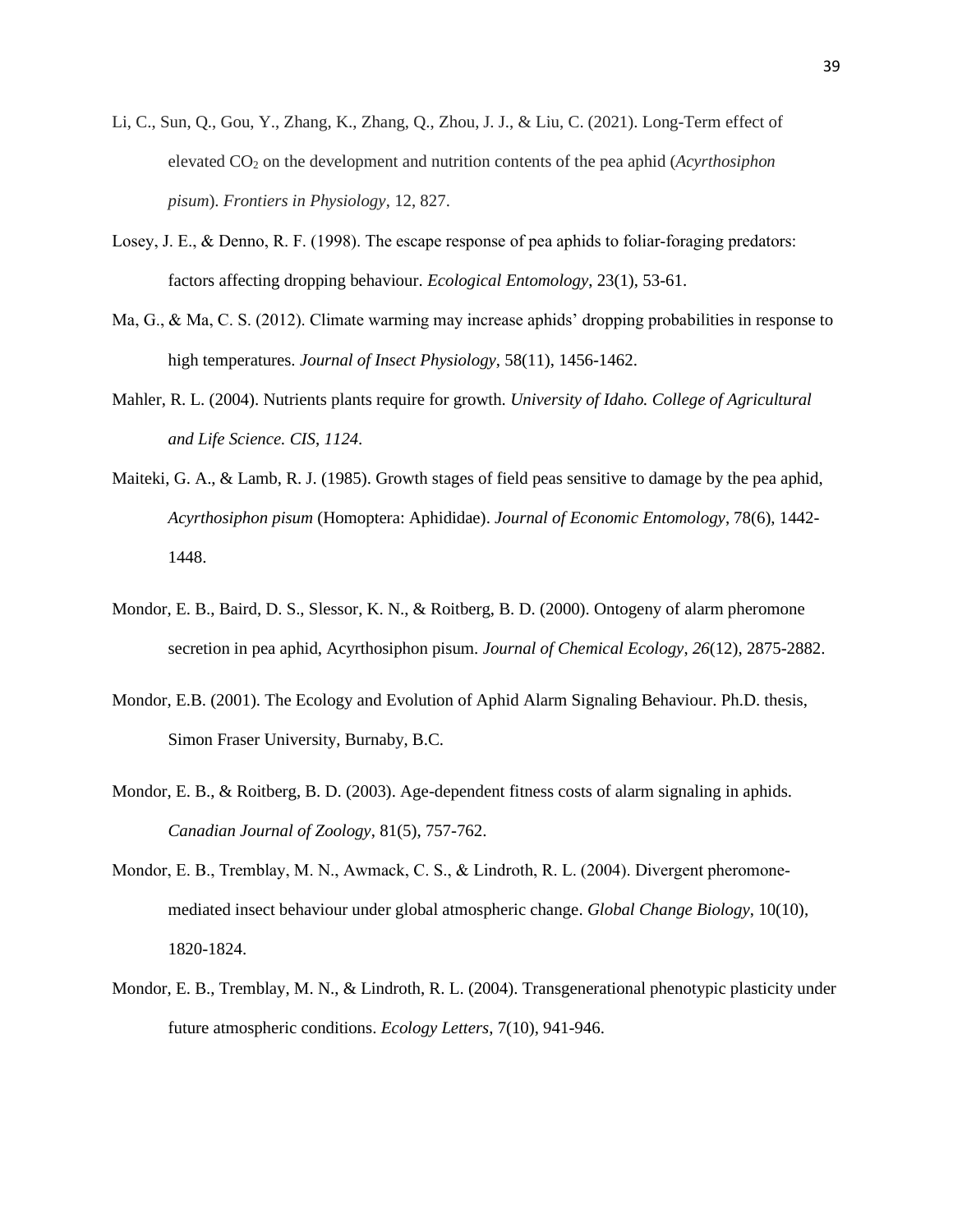- Mondor, E. B., Tremblay, M. N., Awmack, C. S., & Lindroth, R. L. (2005). Altered genotypic and phenotypic frequencies of aphid populations under enriched CO<sub>2</sub> and O<sub>3</sub> atmospheres. *Global Change Biology*, 11(11), 1990-1996.
- Mondor, E. B., Awmack, C. S., & Lindroth, R. L. (2010). Individual growth rates do not predict aphid population densities under altered atmospheric conditions. *Agricultural and Forest Entomology*, 12(3), 293-299.
- Montllor, C. B., Maxmen, A., & Purcell, A. H. (2002). Facultative bacterial endosymbionts benefit pea aphids *Acyrthosiphon pisum* under heat stress. *Ecological Entomology*, 27(2), 189-195.
- Moran, N. A. (1992). The evolution of aphid life cycles. *Annual Review of Entomology*, 37(1), 321-348.
- Moran, N. A., & Dunbar, H. E. (2006). Sexual acquisition of beneficial symbionts in aphids. *Proceedings of the National Academy of Sciences,* 103(34), 12803-12806.
- Nault, L. R., Edwards, L. J., & Styer, W. E. (1973). Aphid alarm pheromones: secretion and reception. *Environmental Entomology*, 2(1), 101-105.
- Nelson, E. H. (2007). Predator avoidance behavior in the pea aphid: costs, frequency, and population consequences. *Oecologia*, 151(1), 22-32.
- Newman, J. A. (2004). Climate change and cereal aphids: the relative effects of increasing  $CO<sub>2</sub>$  and temperature on aphid population dynamics. *Global Change Biology*, 10(1), 5-15.
- Oliver, K. M., Russell, J. A., Moran, N. A., & Hunter, M. S. (2003). Facultative bacterial symbionts in aphids confer resistance to parasitic wasps. *Proceedings of the National Academy of Sciences,* 100(4), 1803-1807.
- Oliver, K. M., Moran, N. A., & Hunter, M. S. (2005). Variation in resistance to parasitism in aphids is due to symbionts not host genotype. *Proceedings of the National Academy of Sciences*, 102(36), 12795-12800.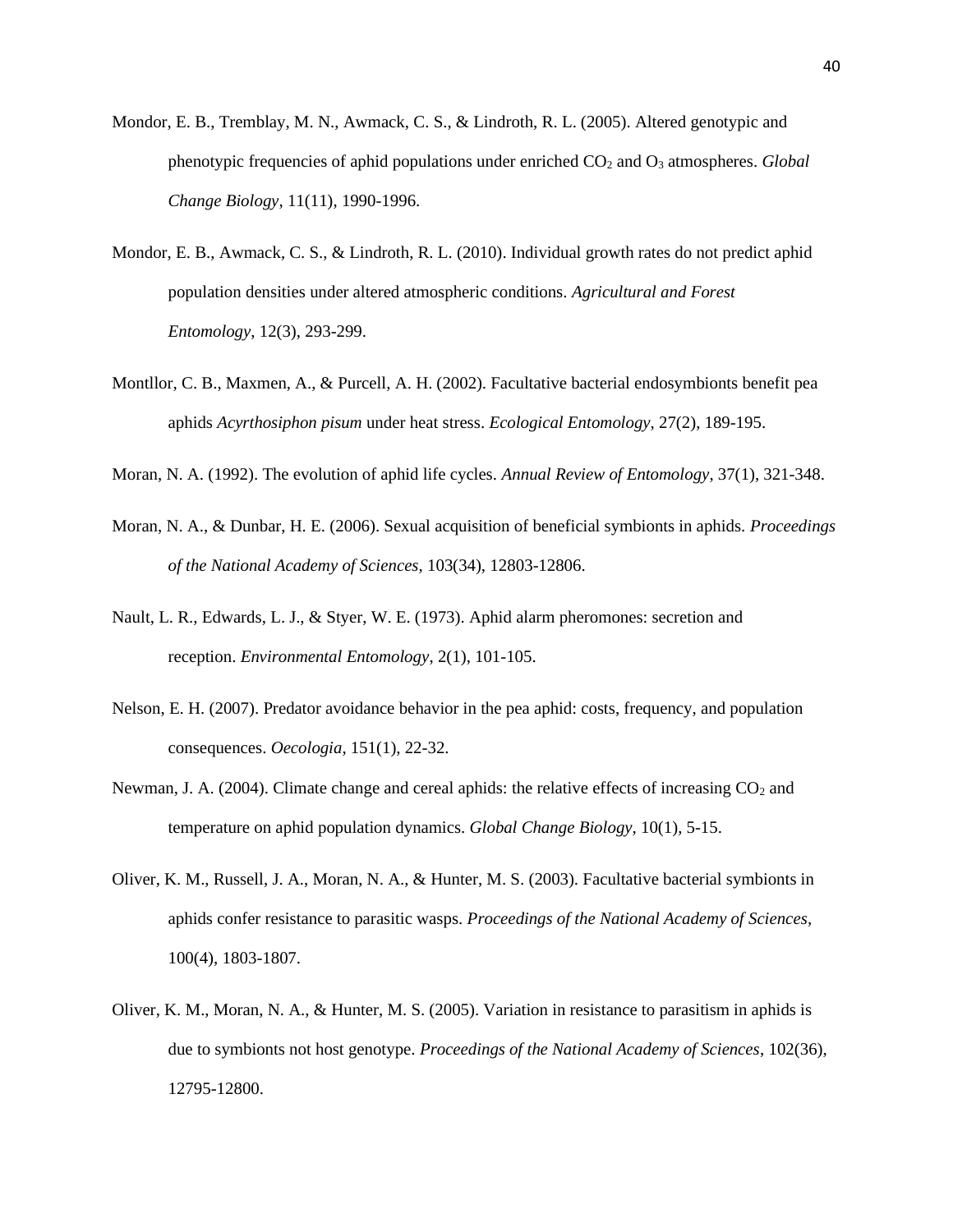- Oliver, K. M., Campos, J., Moran, N. A., & Hunter, M. S. (2008). Population dynamics of defensive symbionts in aphids. *Proceedings of the Royal Society B: Biological Sciences,* 275(1632), 293- 299.
- Oliver, K. M., Degnan, P. H., Burke, G. R., & Moran, N. A. (2010). Facultative symbionts in aphids and the horizontal transfer of ecologically important traits. *Annual Review of Entomology*, 55, 247- 266.
- Oliver, K. M., Noge, K., Huang, E. M., Campos, J. M., Becerra, J. X., & Hunter, M. S. (2012). Parasitic wasp responses to symbiont-based defense in aphids. *BMC biology*, 10(1), 11.
- Oliver, K. M., & Higashi, C. H. (2019). Variations on a protective theme: *Hamiltonella defensa* infections in aphids variably impact parasitoid success. *Current Opinion in Insect Science*, 32, 1-7.
- Phillips, D. A. (1980). Efficiency of symbiotic nitrogen fixation in legumes. *Annual Review of Plant Physiology*, 31(1), 29-49.
- Pickering, J., & Gutierrez, A. P. (1991). Differential impact of the pathogen *Pandora neoaphidis* (R. &H.) Humber (Zygomycetes: Entomophthorales) on the species composition of *Acyrthosiphon* aphids in alfalfa. *The Canadian Entomologist*, 123(2), 315-320.
- Podjasek, J. O., Bosnjak, L. M., Brooker, D. J., & Mondor, E. B. (2005). Alarm pheromone induces a transgenerational wing polyphenism in the pea aphid, *Acyrthosiphon pisum*. *Canadian Journal of Zoology*, 83(8), 1138-1141.
- Polin, S., Simon, J. C., & Outreman, Y. (2014). An ecological cost associated with protective symbionts of aphids. *Ecology and Evolution*, 4(6), 836-840.
- Pritchard, J., Griffiths, B., & Hunt, E. J. (2007). Can the plant‐mediated impacts on aphids of elevated CO<sup>2</sup> and drought be predicted? *Global Change Biology*, 13(8), 1616-1629.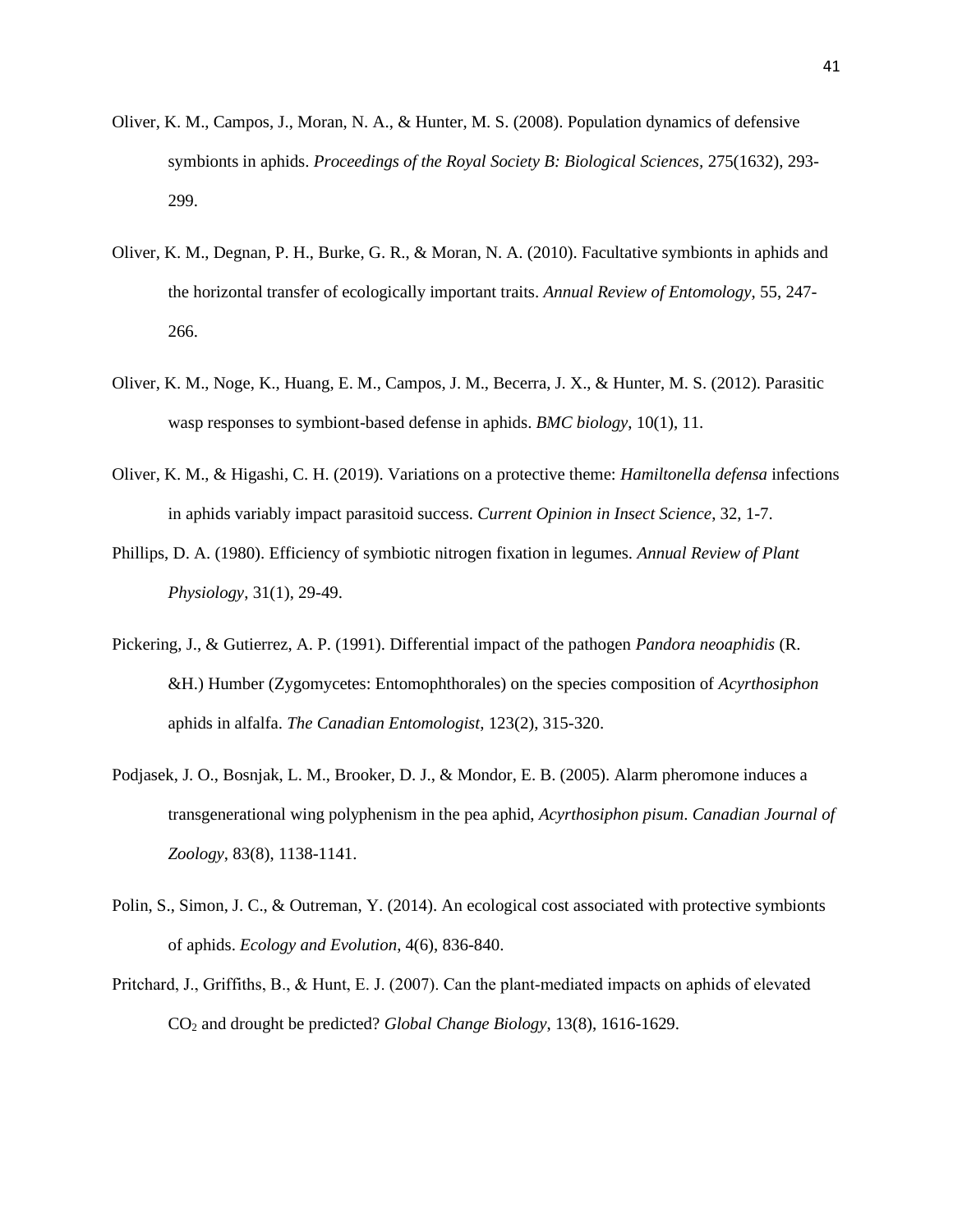- Robertson, I. C., Roitberg, B. D., Williamson, I., & Senger, S. E. (1995). Contextual chemical ecology: an evolutionary approach to the chemical ecology of insects. *American Entomologist*, 41(4), 237- 240.
- Robinson, E. A., Ryan, G. D., & Newman, J. A. (2012). A meta-analytical review of the effects of elevated  $CO<sub>2</sub>$  on plant–arthropod interactions highlights the importance of interacting environmental and biological variables. *New Phytologist*, 194(2), 321-336.
- Rock, D. I., Smith, A. H., Joffe, J., Albertus, A., Wong, N., O'Connor, M., Oliver, K.M., & Russell, J. A. (2018). Context-dependent vertical transmission shapes strong endosymbiont community structure in the pea aphid, *Acyrthosiphon pisum*. *Molecular Ecology*, 27(8), 2039-2056.
- Rogers, A., Gibon, Y., Stitt, M., Morgan, P. B., Bernacchi, C. J., Ort, D. R., & Long, S. P. (2006). Increased C availability at elevated carbon dioxide concentration improves N assimilation in a legume. *Plant, Cell & Environment*, 29(8), 1651-1658.
- Rogers, A., Ainsworth, E. A., & Leakey, A. D. (2009). Will elevated carbon dioxide concentration amplify the benefits of nitrogen fixation in legumes? *Plant Physiology*, 151(3), 1009-1016.
- Russell, J. A., & Moran, N. A. (2006). Costs and benefits of symbiont infection in aphids: variation among symbionts and across temperatures. *Proceedings of the Royal Society B: Biological Sciences,* 273(1586), 603-610.
- Russell, J. A., Weldon, S., Smith, A. H., Kim, K. L., Hu, Y., Łukasik, P., Doll, S., Anastopoulos, I., Novin, M., & Oliver, K. M. (2013). Uncovering symbiont‐driven genetic diversity across North American pea aphids. *Molecular Ecology*, 22(7), 2045-2059.
- Ryalls, J. M., Moore, B. D., Riegler, M., Bromfield, L. M., Hall, A. A., & Johnson, S. N. (2017). Climate and atmospheric change impacts on sap‐feeding herbivores: a mechanistic explanation based on functional groups of primary metabolites. *Functional Ecology*, 31(1), 161-171.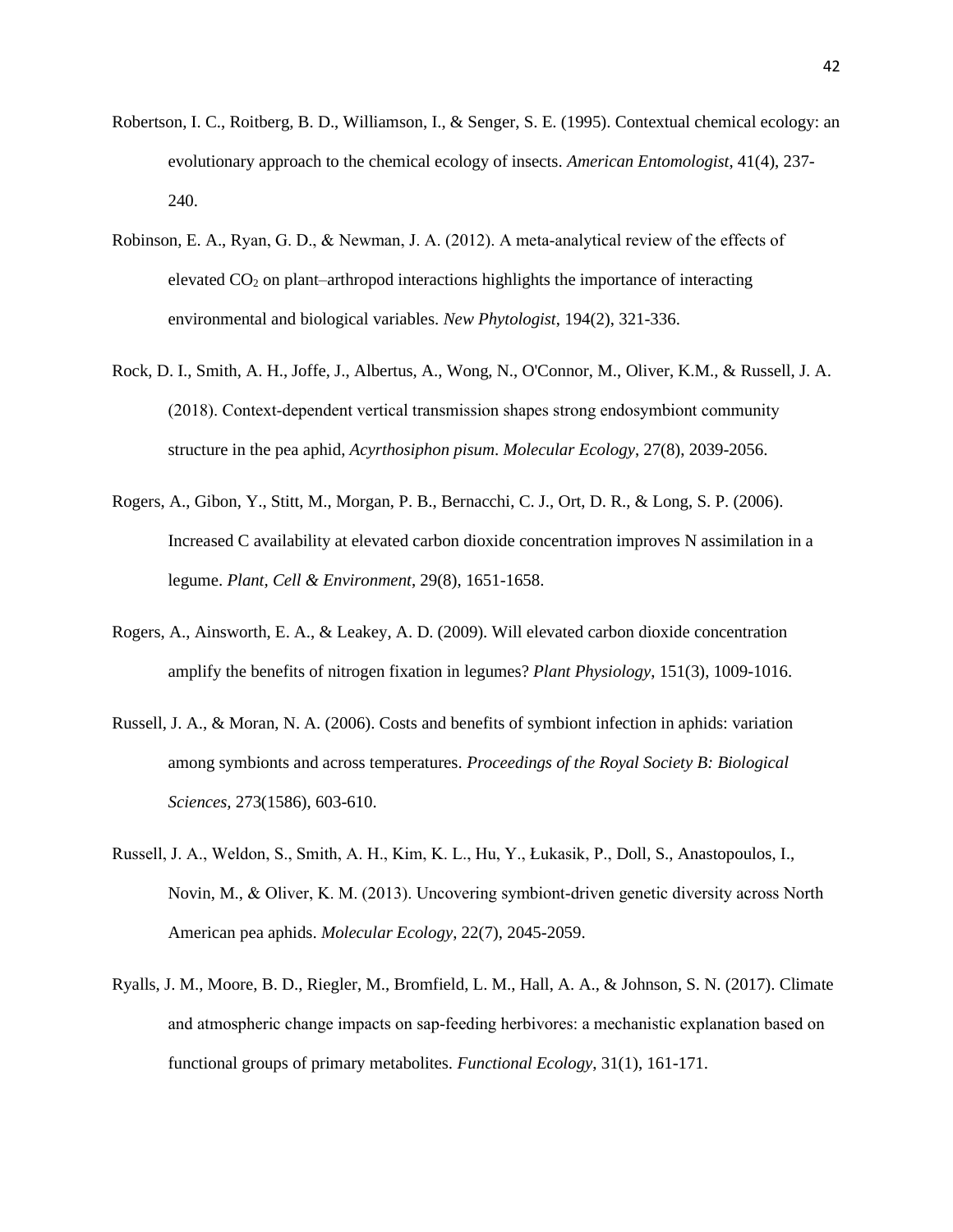- Scarborough, C. L., Ferrari, J., & Godfray, H. C. J. (2005). Aphid protected from pathogen by endosymbiont. *Science*, 310(5755), 1781-1781.
- Sepúlveda, D. A., Barrueto, G., Correa, M. C., Castañeda, L. E., & Figueroa, C. C. (2021). Spatial and temporal variation in the aphid–parasitoid interaction under different climates. *Agriculture*, 11(4), 344.
- Simon, J. C., Rispe, C., & Sunnucks, P. (2002). Ecology and evolution of sex in aphids. *Trends in Ecology & Evolution*, 17(1), 34-39.
- Su, Q., Xie, W., Wang, S., Wu, Q., Liu, B., Fang, Y., ... & Zhang, Y. (2014). The endosymbiont Hamiltonella increases the growth rate of its host Bemisia tabaci during periods of nutritional stress. *PloS one*, *9*(2), e89002.
- Sun, Y., Su, J., & Ge, F. (2010). Elevated CO<sub>2</sub> reduces the response of *Sitobion avenae* (Homoptera: Aphididae) to alarm pheromone. *Agriculture, Ecosystems & Environment*, 135(1-2), 140-147.
- Sun, Y., & Ge, F. (2011). How do aphids respond to elevated CO2? *Journal of Asia-Pacific Entomology*, 14(2), 217-220.
- Sun, Y., Guo, H., Yuan, L., Wei, J., Zhang, W., & Ge, F. (2015). Plant stomatal closure improves aphid feeding under elevated CO2. *Global Change Biology,* 21(7), 2739-2748.
- Tegelaar, K., & Leimar, O. (2014). Alate production in an aphid in relation to ant tending and alarm pheromone. *Ecological Entomology*, 39(5), 664-666.
- Van Emden, H. F., & Harrington, R. (eds.). (2017). *Aphids as Crop Pests 2<sup>nd</sup> edn*. CAB International: Boston, MA.
- Villagra, C. A., Ramı́ rez, C. C., & Niemeyer, H. M. (2002). Antipredator responses of aphids to parasitoids change as a function of aphid physiological state. *Animal Behaviour*, 64(5), 677-683.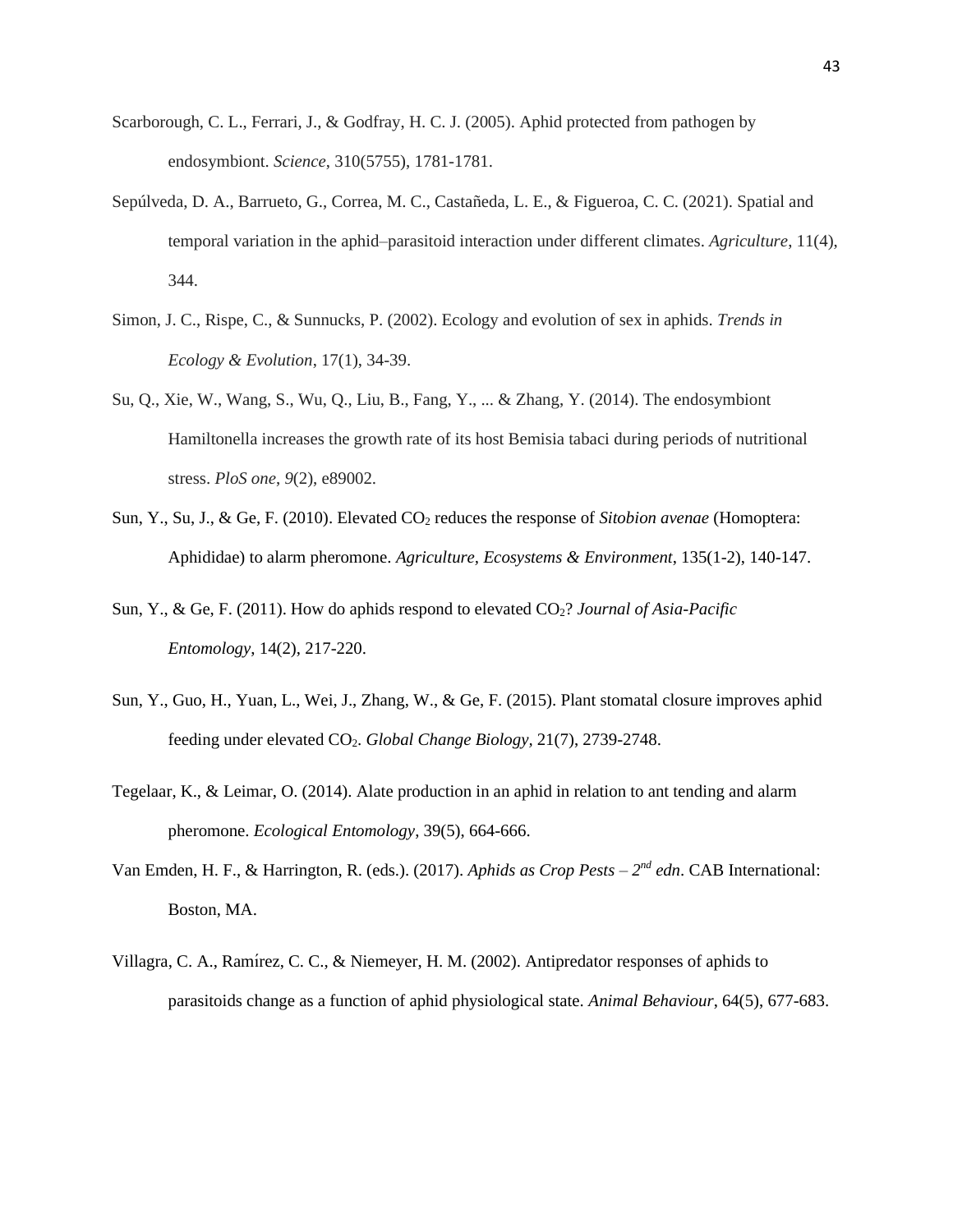- Wale, Melaku, Bekele Jembere, and Emiru Seyoum. "Biology of the pea aphid, Acyrthosiphon pisum (Harris)(Homoptera: Aphididae) on cool-season legumes." *International Journal of Tropical Insect Science* 20.3 (2000): 171-180.
- Wu, G., Chen, F. J., & Ge, F. (2006). Response of multiple generations of cotton bollworm *Helicoverpa armigera* Hübner, feeding on spring wheat, to elevated CO2. *Journal of Applied Entomology*, 130(1), 2-9.
- Wynn, G. G., & Boudreaux, H. B. (1972). Structure and function of aphid cornicles. *Annals of the Entomological Society of America*, 65(1), 157-166.
- Zhang, G., Hu, C., Su, J., & Ge, F., (2009). Electrical penetration graph (EPG) of feeding behavior of *Sitobion avenae* (Fab.) on resistant and susceptible wheat plants grown under elevated CO<sup>2</sup> concentration. *Acta Ecologica Sinica*, 29(9), 4745-4752.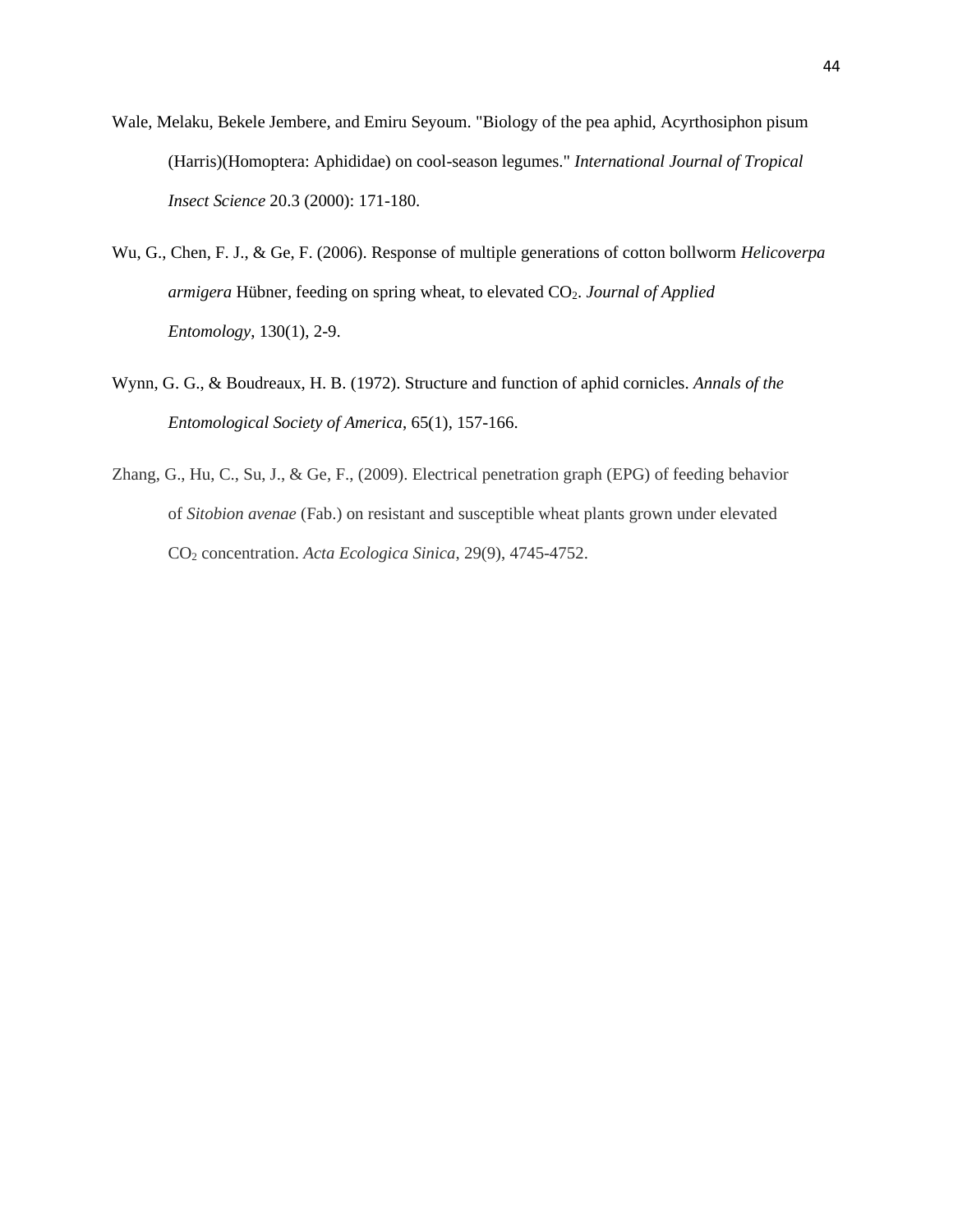## APPENDIX

### PLANT NUTRIENTS AND PHYSIOLOGY

|               |             | $\frac{0}{0}$<br>(percent) |                          |                        |                 |               |             |
|---------------|-------------|----------------------------|--------------------------|------------------------|-----------------|---------------|-------------|
| <b>Sample</b> | $CO2$ level | Ca<br>calcium              | $\mathbf K$<br>potassium | <b>Mg</b><br>magnesium | P<br>phosphorus | N<br>nitrogen | s<br>sulfur |
|               | Ambient     | 0.68                       | 4.77                     | 0.81                   | 0.56            | 6.69          | 0.38        |
| 2             | Elevated    | 0.68                       | 4.63                     | 0.80                   | 0.41            | 5.63          | 0.34        |
| 3             | Ambient     | 0.80                       | 2.57                     | 0.96                   | 0.31            | 4.40          | 0.37        |
| 4             | Elevated    | 1.26                       | 2.19                     | 1.31                   | 0.26            | 4.16          | 0.27        |
| 5             | Ambient     | 0.63                       | 5.10                     | 0.70                   | 0.77            | 4.99          | 0.44        |
| 6             | Elevated    | 0.57                       | 4.86                     | 0.65                   | 0.78            | 5.28          | 0.38        |

Percent of six essential nutrients in Broad bean, *Vicia faba*, plants grown in ambient vs. elevated CO<sub>2</sub>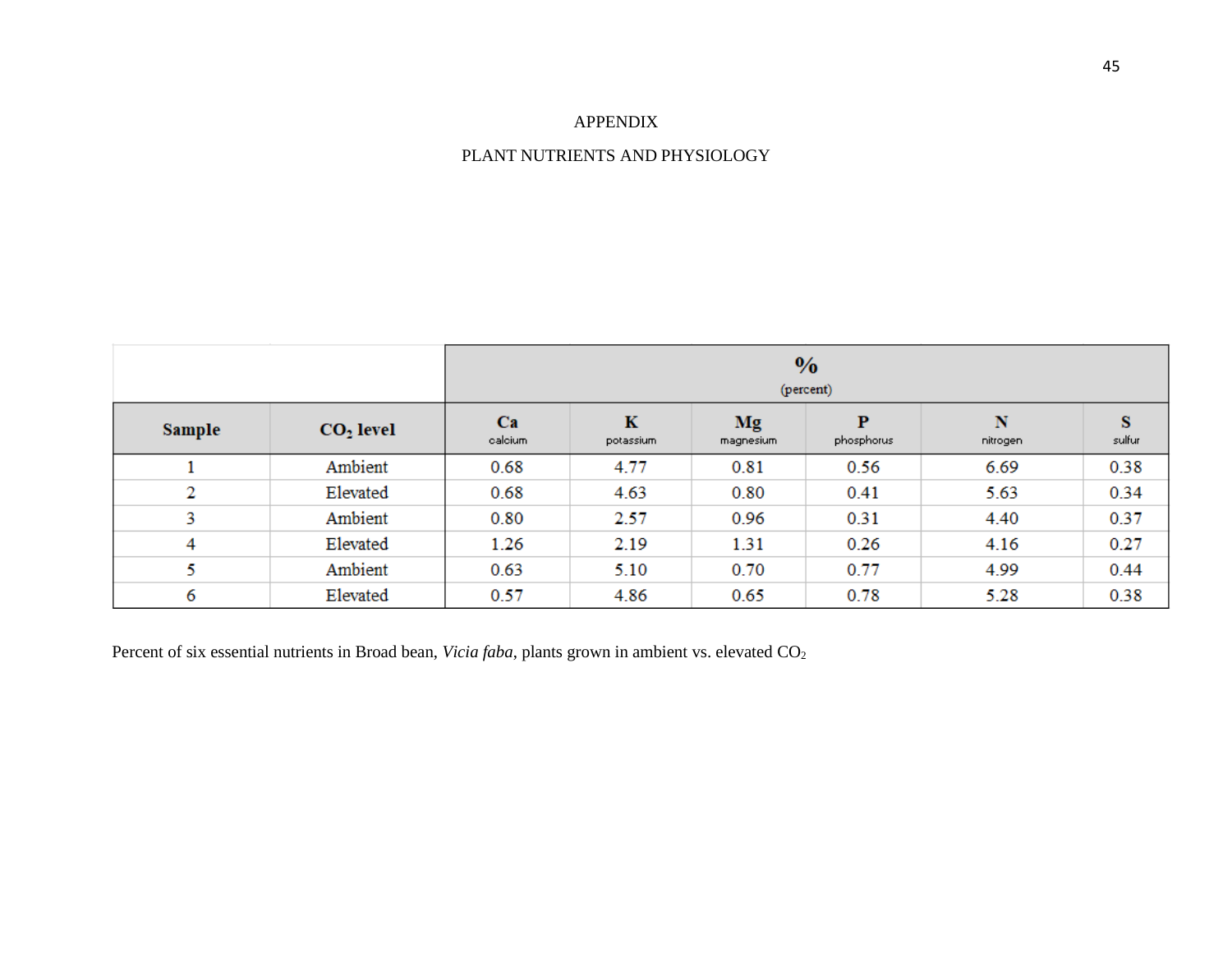

Average root biomass of Broad bean, *Vicia faba*, plants grown in ambient vs. elevated CO<sub>2</sub> (F<sub>1, 91</sub> = 0.86,  $p = 0.36$ .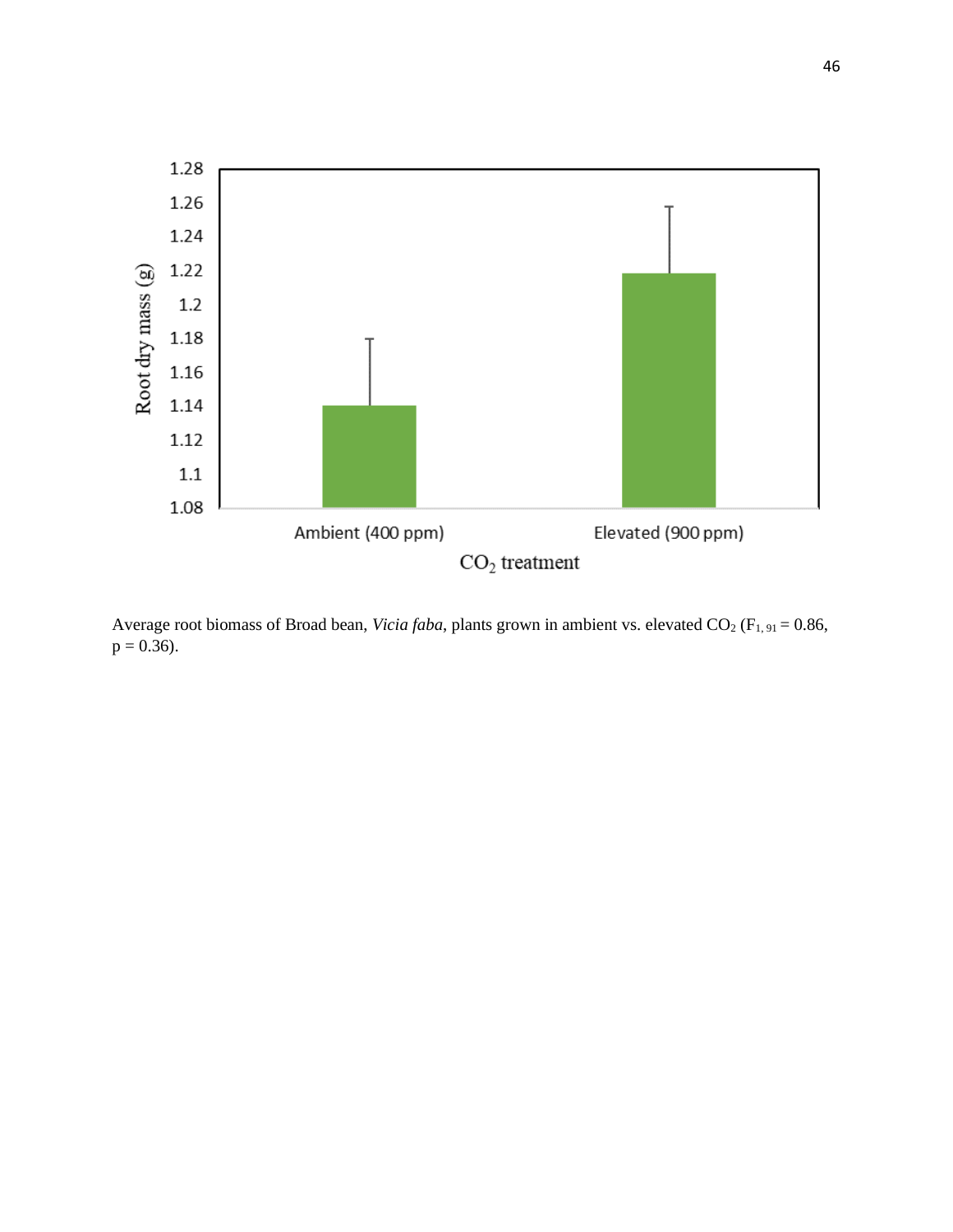

Average shoot biomass of Broad bean, *Vicia faba*, plants grown in ambient vs. elevated CO<sub>2</sub> (F<sub>1, 91</sub> = 9.33,  $p = 0.0030$ .